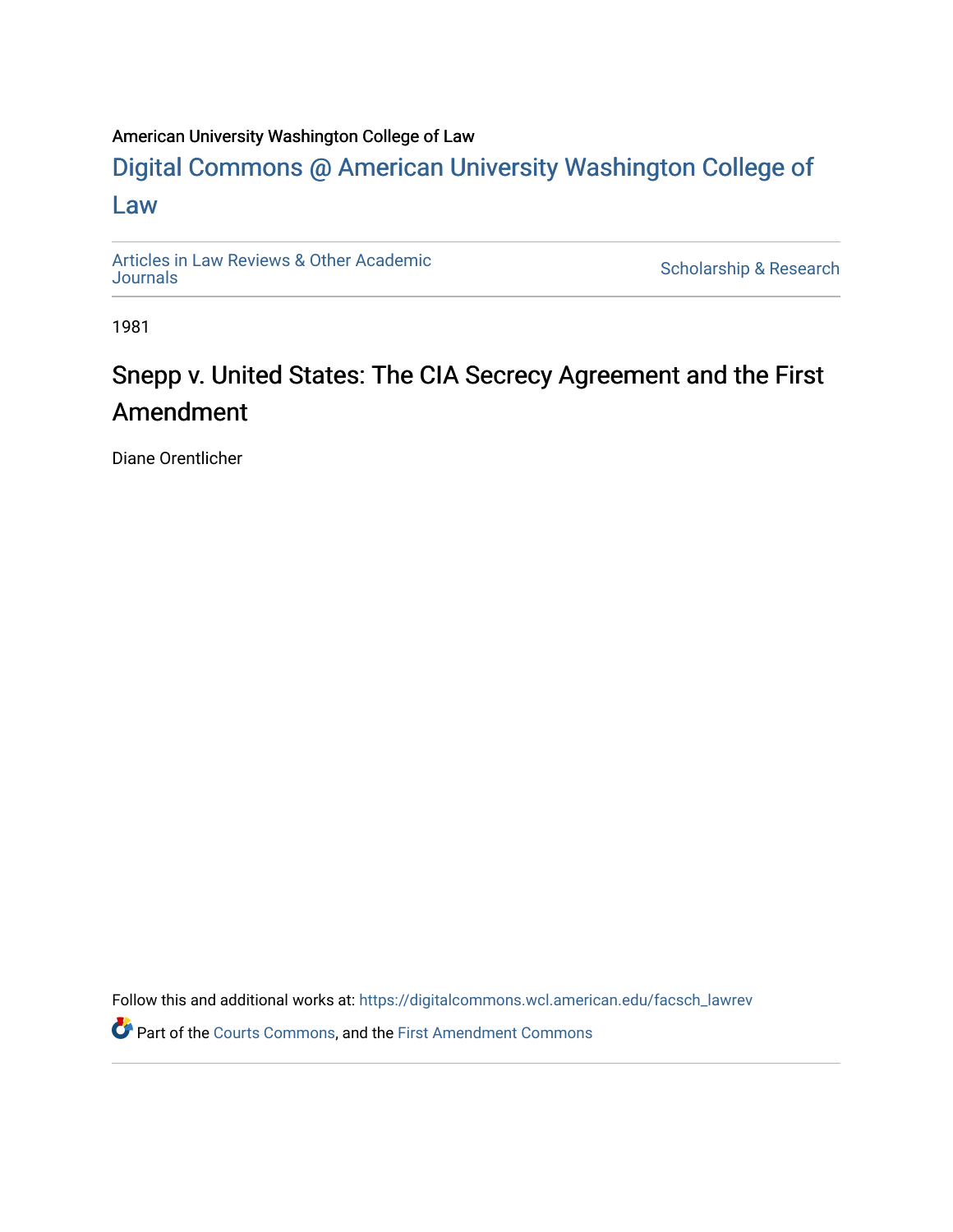## **COMMENT**

### *Snepp v. United States:* **The CIA Secrecy Agreement and the First Amendment**

The Central Intelligence Agency **(CIA)** requires its employees to sign an agreement not to publish any information concerning the CIA without obtaining specific prior approval from the Agency, and reserves the right to suppress any such information.' Although the secrecy agreement sharply limits the speech rights of CIA employees, the Supreme Court recently upheld its validity in *Snepp v. United States,2* dismissing the petitioner's first amendment challenge in a footnote.

The Court's treatment of the first amendment issues raised by the CIA's prior-approval procedure represents a significant departure from prior case law.<sup>3</sup> This Comment explores the first amendment implications of the procedure. First, it reviews the *Snepp* case itself. Next, it discusses first amendment law in the two areas relevant to the validity of the CIA secrecy agreement: the doctrine of prior restraint, and the courts' treatment of speech restraints imposed in the context of public employment. Drawing on both of these bodies of law, the Comment then evaluates and criticizes the CIA prior-approval procedure. Finally, the Comment proposes an alternative system that protects the legitimate interests of the CIA in a manner more consistent with first amendment values.

#### I. **THE** *Snepp* DECISIONS

Frank W. Snepp III, upon joining the CIA in 1968, signed the standard secrecy agreement that all CIA employees are required to sign as a condition of employment. Under this agreement, Snepp promised not to publish any material relating to the CIA, its activities, or "intelligence activities gener-

<sup>1.</sup> See note 4 infra. In addition to the provision that is the subject of this Comment, the standard secrecy agreement signed **by CIA** employees forbids unauthorized disclosure **of** classified information. For the full text of this provision, see id. Several other federal agencies require their employees to sign similar agreements as a condition of employment. See 22 C.F.R § 10.735-303(b) (1980) (Department of State); 28 C.F.R. § 45.735-12(c) (1980) (Department of Justice); see also statement of Lloyd E. Dean, Federal Bureau of Investigation, April **16, 1980,** statement of Daniel **C.** Schwartz, National Security Agency, April 16, 1980, and statement of George A. Zacharias, Defense Intelligence Agency, March 16, 1980, before the Oversight Committee of the House Permanent Select Committee on Intelligence.

<sup>2. 444</sup> U.S. 507 (1980) (per curiam).

<sup>3.</sup> See text accompanying notes 36-155 infra.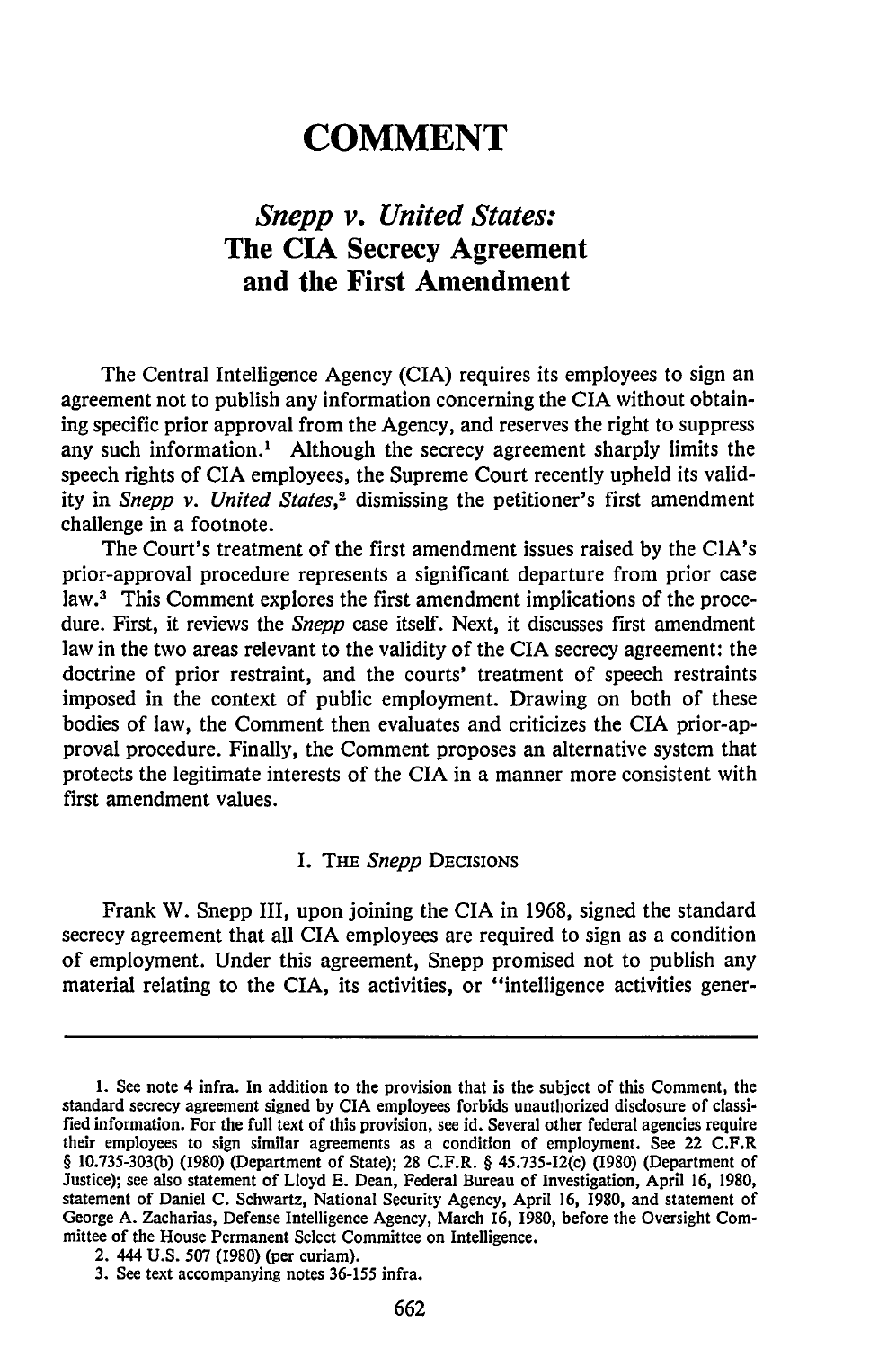ally," without obtaining specific prior approval from the Agency.<sup>4</sup> The agreement further provided that the CIA could deny permission to publish any material submitted for approval.<sup>5</sup> The contract bound Snepp after, as well as during, the term of his employment. $6$ 

After resigning from the CIA in 1976, Snepp published the book *Decent Interval,* a highly critical account of the CIA's evacuation of South Vietnam after the fall of Saigon.7 Snepp had not submitted a manuscript of *Decent*

2. I have read and understand the provisions of the Espionage Act, Title 18, USC, secs. 793 and 794, and I am aware that unauthorized disclosure of classified information relating to the national defense may subject me to prosecution for violation of that Act, whether such disclosure be made while I am an employee of the Central Intelligence Agency or at any time thereafter.

3. In addition, however, as I am undertaking a position of trust, I have a responsibility to the Central Intelligence Agency not to disclose any classified information relating to the Agency without proper authorization. I undertake, therefore, not to discuss with or disclose to any person not authorized to hear it such information relating to the Central Intelligence Agency, its activities, or to intelligence material under the control of the Agency. I further understand that this undertaking is a condition of my employment with the Central Intelligence Agency, that its violation may subject me to immediate dismissal for cause or other appropriate disciplinary action, and that this undertaking shall be equally binding upon me after my employment with the Agency as during it.

8. Inasmuch as employment by the Government is a privilege not a right, in consideration of my employment by CIA I undertake not to publish or participate in the publication of any information or material relating to the Agency, its activities or intelligence activities generally, either during or after the term of my employment by the Agency without specific prior approval by the Agency. I understand that it is established Agency policy to refuse approval to publication of or participation in publication of any such information or material.

Upon resigning from the CIA, Snepp signed a "termination agreement," requiring him to submit for prepublication review classified information, or "any information concerning intelligence or **CIA"** that had not previously been made public **by** the Agency. See United States v. Snepp, **595 F.2d 926, 930** n.2 (4th Cir. **1979),** aff'd in part, rev'd in part, 444 **U.S. 507,** petition for reh. denied, 445 **U.S. 972 (1980).** Snepp argued that this second agreement bound him to seek prior approval only of materials that both were classified and had not been publicly dislcosed **by** the **CIA,** and that it superseded the earlier agreement, which required submission of all publications concerning the **CIA.** See Brief for Defendant-Appellant, United States v. Snepp, **595 F.2d 926** (4th Cir. **1979).** This argument was rejected **by** all three *Snepp* courts. See United States v. Snepp, 456 F. Supp. **176, 180 (E.D.** Va. **1978);** United States v. Snepp, **595 F.2d 926, 932** (4th Cir. **1979);** Snepp v. United States, 444 **U.S. 507, 508 &** n.1 **(1980).**

**5.** See note 4 supra.

**6.** See note 4 supra.

**7.** The United States Court of Appeals for the Fourth Circuit described *Decent Interval* as **follows:**

It is a **highly** critical account of the United States' withdrawal from Vietnam at the close of the war and it also contains allegations that the CIA's intelligence reporting from Vietnam was fabricated and distorted, that the **CIA** manipulated press reporting from Vietnam **by** providing false information to reporters, that CIA officials in Vietnam engaged in corrupt practices, and that the CIA mishandled the evacuation from Vietnam **by** falling to evacuate its indigenous agents and employees.

<sup>4.</sup> The relevant portions of the secrecy agreement signed by Snepp in 1968 are as follows: 1. I, [Frank W. Snepp III], understand that upon entering on duty with the Central Intelligence Agency I am undertaking a position of trust in that Agency of the Governrelating to the security of the United States of America. I understand that in the course<br>of my employment I will acquire information about the Agency and its activities and about intelligence acquired or produced by the Agency.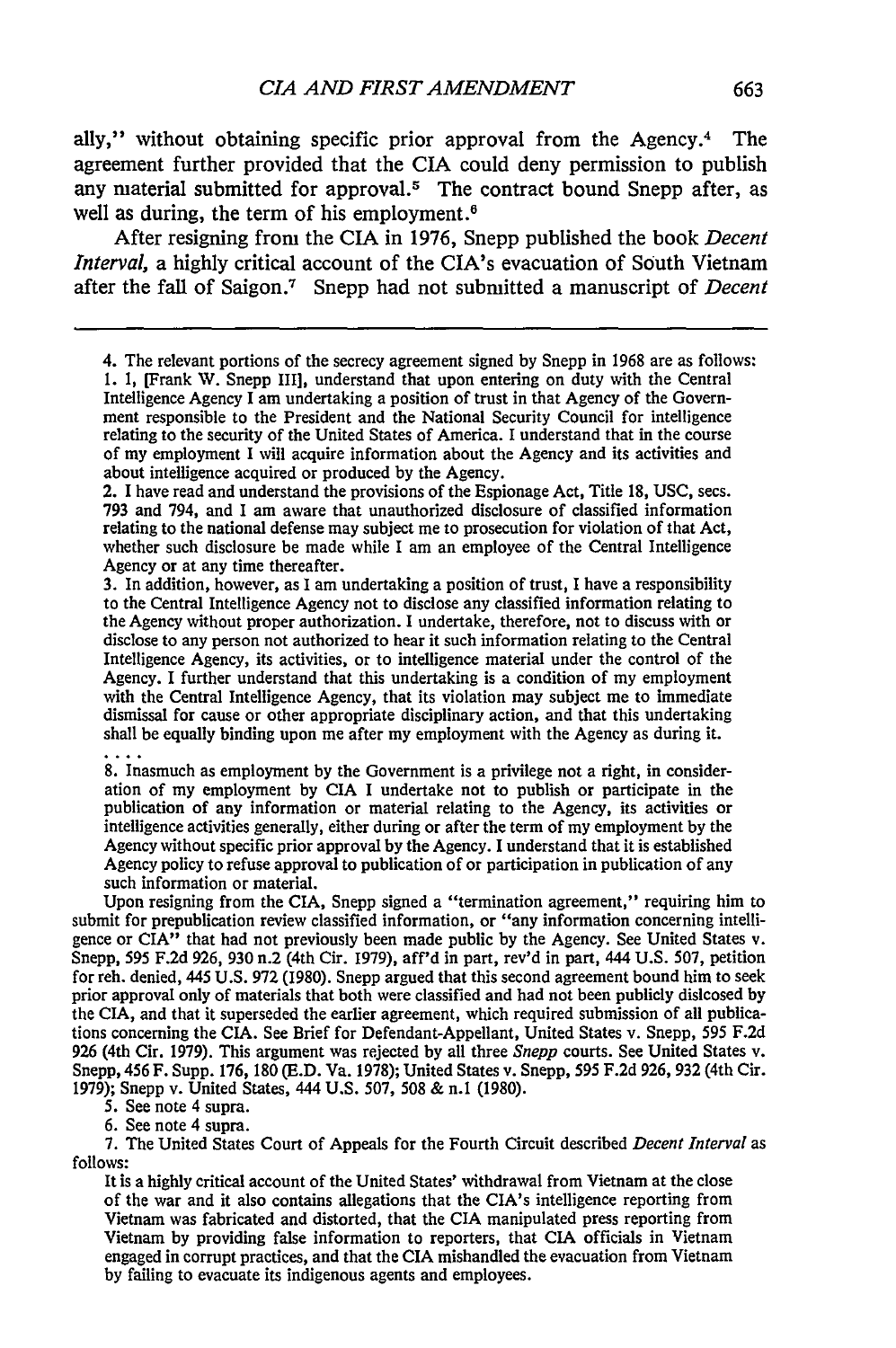*Interval* for Agency approval prior to its publication.8 The government brought a postpublication<sup>9</sup> suit against Snepp, seeking recovery of all profits realized from sales of *Decent Interval.* For purposes of the litigation, the government conceded that *Decent Interval* contained no information that the CIA could have suppressed under the secrecy agreement.<sup>10</sup> Nonetheless, it maintained that Snepp's failure to comply with the prior-approval requirement had caused the CIA "irreparable harm," for which it was entitled to relief." In defense, Snepp argued that his secrecy agreement was unenforceable as an invalid prior restraint of constitutionally protected speech. <sup>12</sup>

The trial court summarily dismissed Snepp's first amendment arguments,<sup>13</sup> focusing instead upon the nature of his obligation to the CIA, and on the relief available to the government. It found that Snepp had a fiduciary, as well as a contractual, obligation to submit for Agency review all writings concerning the CIA and intelligence activities, $14$  and that Snepp's breach of this obligation could be punished even if no information that the CIA could have suppressed under the agreement was actually revealed.<sup>15</sup> The court concluded that the appropriate remedy was imposition of a constructive trust

595 **F.2d** at 931. In the course of his employment with the CIA, Snepp had served two tours of duty in South Vietnam. *Decent Interval* was based upon this experience. *Id.* at 930.

**8.** 444 U.S. at 507.

9. Although dozens of former CIA employees have published books relating to CIA activities without submitting manuscripts for prepublication review, see note 227 infra, Snepp was the first person the government sued after publication for violation of the secrecy agreement. In 1972, the CIA brought a prepublication suit against Victor Marchetti, a former employee, when it learned of his plans to publish a book revealing classified information without seeking prior approval from the CIA. The government obtained an injunction requiring Marchetti to submit his manuscript for prepublication review. United States v. Marchetti, 466 F.2d 1309 (4th Cir.), cert. denied, 409 U.S. 1063 (1972). Following the Supreme Court's decision in *Snepp,* the CIA initiated several postpublication suits against former employees who failed to submit intended publications for prior approval. One of these authors, John Stockwell, has settled out of court, promising to pay any future royalties from his book to the government, and to submit future writings to the CIA for prior approval. See Wash. Post, September 15, 1980, at BII. Another writer, Phillip Agee, has avoided postpublication sanctions for his unapproved publication by successfully arguing that the CIA has selectively enforced its prior approval requirement against authors of manuscripts that are critical of the Agency. Agee v. CIA, 500 F. Supp. 506, 508-09 (D.D.C. 1980). However, the court issued an order threatening to cite Agee for contempt if he failed to submit future writings for prior approval. Id.

10. See 595 F.2d at 935; 444 U.S. at 511; id. at 516 n.2 (Stevens, **J.,** dissenting).

11. Plaintiff's Answers to Defendant's First Set of Interrogatories (Interrogatories Nos. 61(a), 82), United States v. Snepp, 456 F. Supp. 176 (E.D. Va. 1978).

12. See 444 U.S. at 509 n.3. Snepp also asserted defenses based upon contract law. See United States v. Snepp, 456 F. Supp. 176, 177-78 **(E.D.** Va. 1978).

13. See 456 F. Supp. at 180.

14. The court adopted the finding of the Fourth Circuit in an earlier case considering the CIA secrecy agreement, United States v. Marchetti, 466 F.2d 1309 (4th Cir.), cert. denied, 409 U.S. 1063 (1972) (because "confidentiality inheres in .. . the relationship of the parties **...** the law would probably imply a secrecy agreement had there been no formally expressed agreement"). 456 F. Supp. at 182 (quoting 466 F.2d at 1316).

15. The court did not discuss whether *Decent Interval* had disclosed information that the CIA could have suppressed. Rather, it focused merely on Snepp's failure to submit the book for prior approval in determining whether Snepp had violated his obligations. See 456 F. Supp. at **181-82.**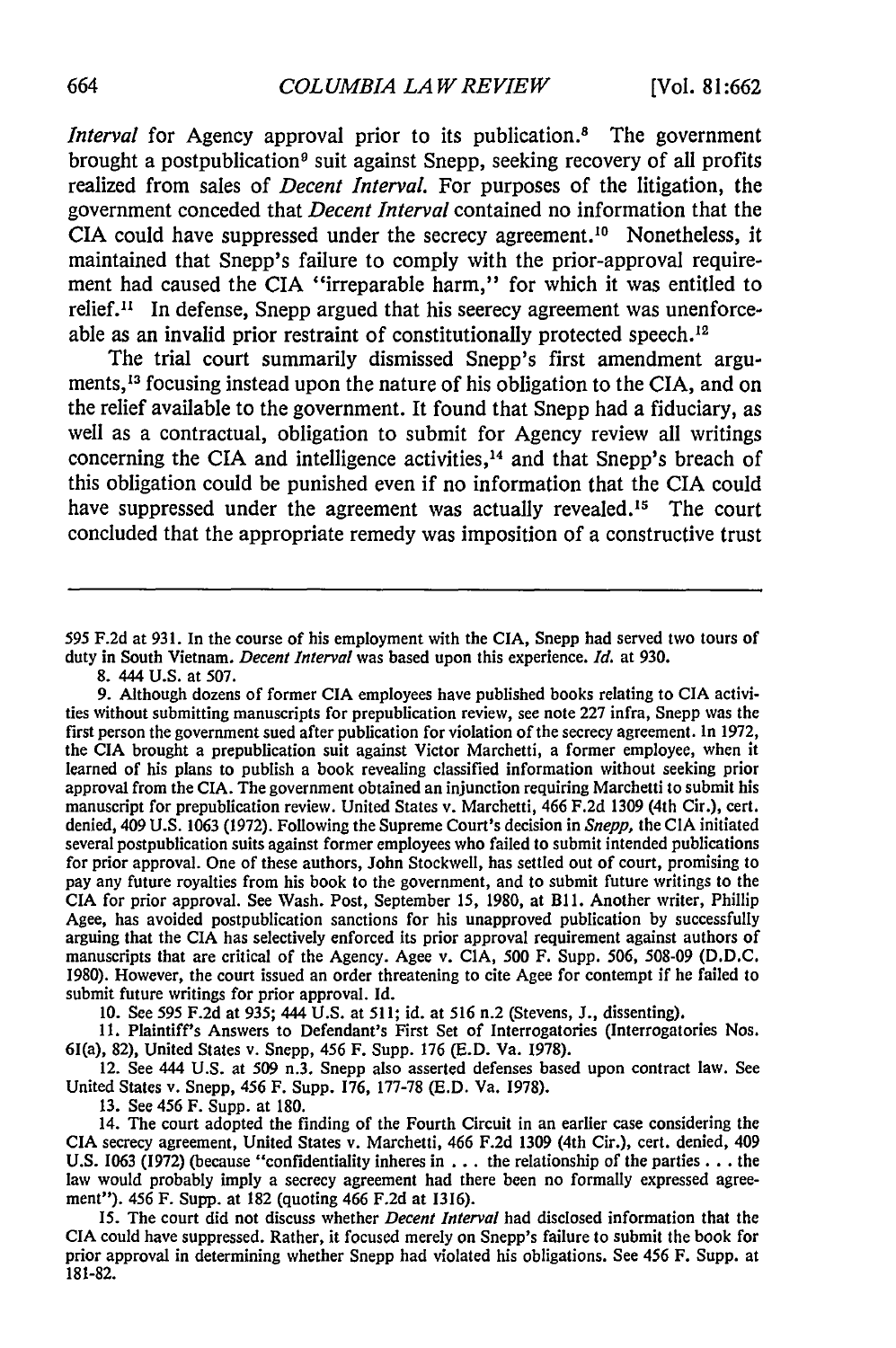on all profits realized by Snepp from sales of *Decent Interval.'6* In addition, it permanently enjoined Snepp from publishing future writings concerning the CIA or intelligence activities without submitting them to the CIA for prepublication review.17

Considering the case on appeal, the Fourth Circuit drew a distinction between classified and unclassified information, recognizing a first amendment right to publish unclassified information.<sup>18</sup> The court reasoned that Snepp could not have a fiduciary obligation to submit for prior approval material that the CIA could not actually suppress.<sup>19</sup> Noting that the government had not asserted that *Decent Interval* disclosed classified information,<sup>20</sup> the court rejected the lower court's finding that Snepp had violated a fiduciary obligation. The court did, however, find a valid contractual obligation<sup>21</sup> and awarded damages for its breach.22

The Supreme Court's per curiam opinion<sup>23</sup> dismissed Snepp's first amendment arguments in a footnote, stating that the CIA could protect vital

17. 456 F. Supp. at 182.

18. 595 F.2d at 935. This conclusion was based upon the Fourth Circuit's decision in an earlier case, United States v. Marchetti, 466 F.2d 1309 (4th Cir.), cert. denied, 409 U.S. 1063 (1972), in which the court had found that the first amendment protects the right of CIA employees to publish unclassified information. See id. at 1313.

19. 595 F.2d at 935.

20. Id. at 936. The court stated that if, on remand, the government were allowed to amend its claim to allege that *Decent Interval* disclosed classified information, its "conclusion with reference to the impropriety of imposing a constructive trust would be different." Id. at 935.

21. Id. at 936.

22. Because it found that, on the facts alleged, Snepp had not breached a fiduciary duty, the Fourth Circuit held that imposition of a constructive trust was improper. Id. The court held that the government was entitled to at least nominal damages for breach of contract, and whatever compensatory and punitive damages a jury might assess. Id. at 929. The court also upheld the lower court's permanent injunction against future breaches of Snepp's secrecy agreement. Id. at 934.

23. This opinion was rendered without the benefit of either briefs or oral argument. Snepp had petitioned the Supreme Court for certiorari, and the government filed a cross-petition for certiorari expressly conditional upon the Supreme Court's granting Snepp's petition. See Snepp v. United States, 444 U.S. 507, 524 (Stevens, J., dissenting). The dissent maintained that the Court had effectively granted the government's petition, and not Snepp's, since its treatment of the issues raised by Snepp were confined to a footnote. See id. at 524-25. Since the government's petition was conditional upon the Court's granting Snepp's petition, the dissent argued that the Court's granting of the former was beyond its jurisdiction. Id. at 524.

The majority's summary treatment of the first amendment issues raised **by** Snepp and its decision to forego oral argument and briefs are particularly noteworthy in view of the fact that *Snepp* was the first occasion on which the Supreme Court considered the enforceability of the CIA secrecy agreement. See 444 U.S. at 520 n.10 (Stevens, J., dissenting). United States v. Marchetti, 466 F.2d 1309 (4th Cir.), cert. denied, 409 U.S. 1063 (1972), represented the first court test of the CIA secrecy agreements. See note 9 supra. For criticism of the Court's failure to afford an opportunity for briefs and oral argument, see Cox, The Supreme Court, 1979 Term-Foreword:Freedom of Expression in the Burger Court, 94 Harv. L. Rev. 1, 8-11 (1980).

<sup>16.</sup> Imposition of the trust rested upon the court's finding that Snepp had violated a fiduciary obligation to the CIA. 456 F. Supp. at 182. The constructive-trust remedy was without precedent in this context. See Snepp v. United States, 444 U.S. at 517-18 (Stevens, J., dissenting). The propriety of this remedy is beyond the scope of this Comment. For a general discussion of the appropriateness of the constructive-trust remedy in *Snepp,* see Comment, Enforcing the CIA's Secrecy Agreement Through Postpublication Civil Action: *United States v. Snepp,* 32 Stan. L. Rev. 409 (1980).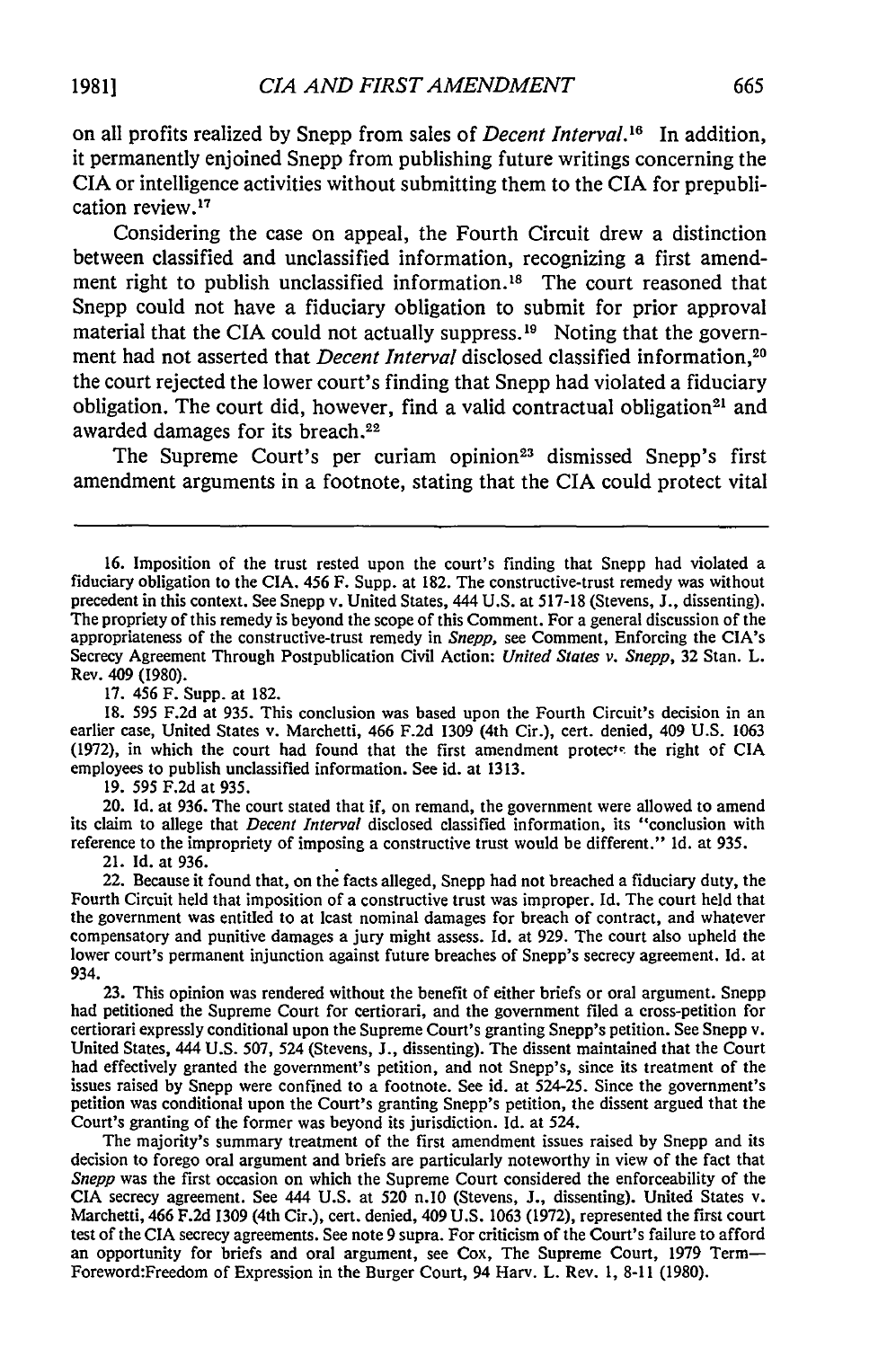government interests by imposing upon its employees a restraint that would be unconstitutional in other contexts.<sup>24</sup> The Court went on to find that Snepp had a fiduciary obligation to submit all publications concerning the CIA for prior approval,<sup>25</sup> and reinstituted the trial court's order, imposing a constructive trust and enjoining future violations of the secrecy agreement.<sup>26</sup> The Court found that the CIA validly could require prepublication review of both classified and unclassified material and could suppress material the disclosure of which would be "harmful to national security."<sup>27</sup> Justice Stevens, joined by Justices Brennan and Marshall in a vigorous dissent, denounced the CIA prepublication-review system for its chilling effect on the first amendment interest in "the free flow of unclassified information,"<sup>28</sup> and indicated that the procedure was probably unenforceable as an unconstitutional prior restraint of speech.<sup>29</sup> The dissent criticized the Court's imposition of a constructive trust as "unprecedented and drastic."<sup>30</sup>

Although the *Snepp* courts virtually ignored the first amendment,<sup>31</sup> the CIA prepublication-review system raises two important questions under the first amendment. One concerns the constitutionality of the means used by the CIA in regulating its employees' speech. A procedure requiring prior submission for approval is a paradigmatic prior restraint, a means of government control over speech uniformly accorded special treatment by first amendment law. 32 The second question concerns the constitutional limitations on what information the CIA may suppress. The secrecy agreement reserves to the CIA the right to suppress any material submitted to it,<sup>33</sup> and the *Snepp* Court approved the CIA's right to suppress any information whose disclosure it deemed "harmful."<sup>34</sup> Both of these standards, however, may be insufficient under the first amendment.<sup>35</sup>

26. 444 U.S. at 516.

27. See 444 U.S. at 511-12. For discussion of the scope of the suppression standard approved in *Snepp,* see text accompanying notes 159-204 infra.

- 28. 444 U.S. at 520 (Stevens, J., dissenting).
- 29. Id. at 520 n.9. (Stevens, J., dissenting).
- 30. Id. at 517.
- 31. See text accompanying notes 13 & 24 supra.
- 32. See text accompanying notes **36-57** infra.
- 33. See note 4 supra.
- 34. See text accompanying note 27 supra.
- 35. See text accompanying notes 159-204 infra.

<sup>24. 444</sup> U.S. at 509 n.3.

<sup>25.</sup> Id. at 510-11. This aspect of the Court's holding has been a source of considerable controversy. Following the Supreme Court's decision in *Snepp,* a number of constitutional scholars observed that the opinion lends itself to the interpretation that *all* government employees now have an implied "fiduciary obligation" not to reveal confidential information without obtaining specific prior approval, even when no explicit secrecy pledge is involved. See, e.g., interview with Professor Benno Schmidt, "The Wages of Faithlessness," Time, March 3, 1980, at 48; interview with Professor Alan Dershowitz, "Why Decision in Snepp Case Disturbs Publishers," N.Y. Times, March **11,** 1980.

Implying a fiduciary obligation of this nature appears to be wholly without precedent. See United States v. Snepp, 595 F.2d at 936 n.9. See generally Comment, National Security and the First Amendment: The CIA in the Marketplace of Ideas, 14 Harv. Civ. Rights-Civ. Lib. L. Rev. 655 (1979). Analysis of this aspect of the district court's and Supreme Court's decisions is beyond the scope of this Comment.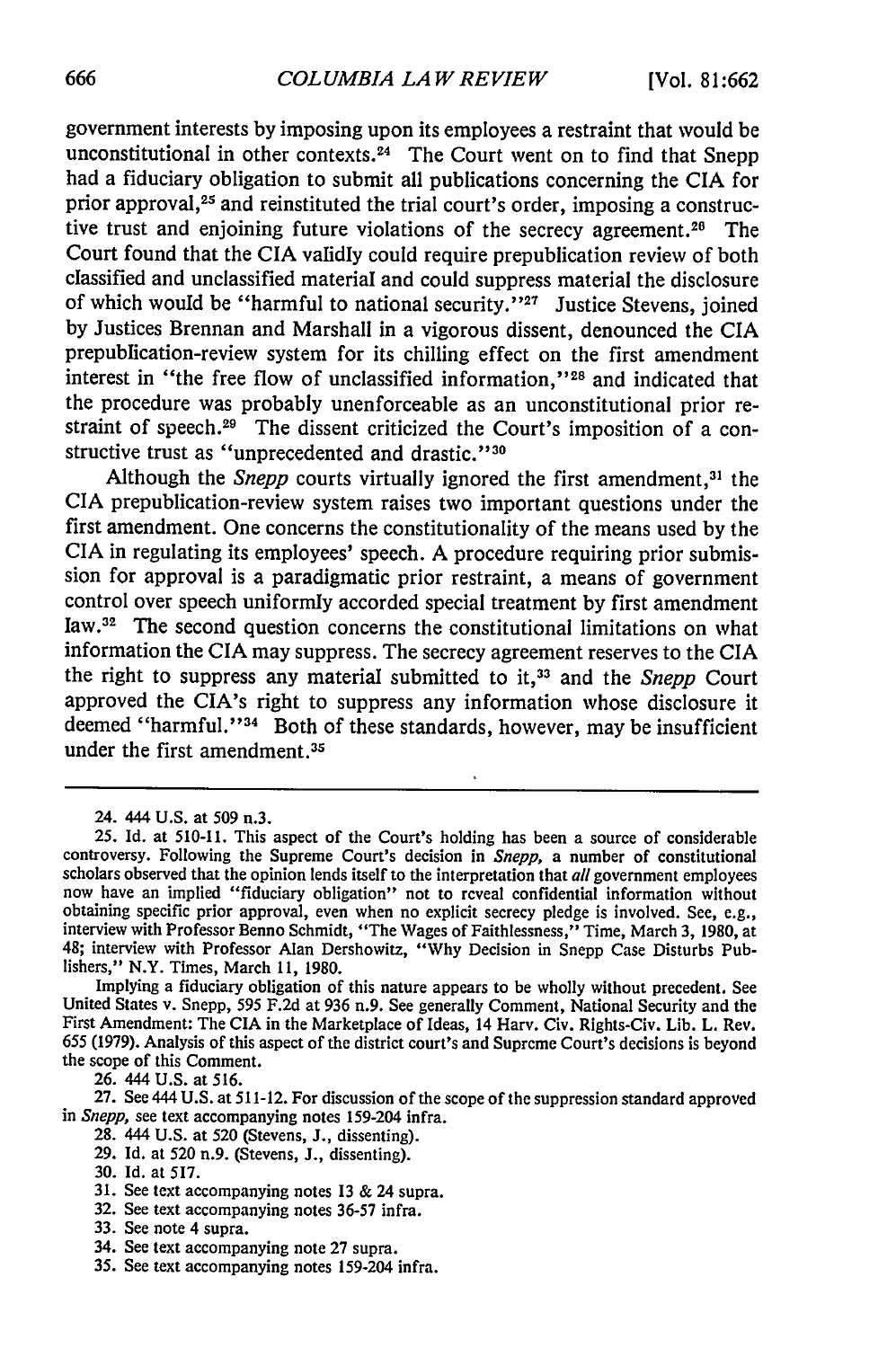#### **II.** PRIOR RESTRAINTS **AND** PUBLIC EMPLOYMENT

#### *A. Prior Restraints*

The first amendment imposes limits on the means the government may use to regulate expression, as well as on the substantive scope of speech that may be suppressed. Nowhere has this aspect of first amendment jurisprudence been developed with greater force than in the Supreme Court's treatment of prior restraints. For purposes of constitutional scrutiny, the Court has singled out for special treatment speech restrictions in the form of prior restraint.<sup>36</sup> Although the concept of prior restraint refers to a particular means of speech regulation,<sup>37</sup> in fact it encompasses a variety of forms, ranging from judicial injunctions against specific expression<sup>38</sup> to administrative censorship schemes that prohibit any communication in the area regulated unless it has been specifically authorized in advance.<sup>39</sup> While it is difficult to derive a general definition of prior restraint from the various speech restrictions that have been identified as such, prior restraints have traditionally been defined as official restrictions that are imposed upon speech in advance of actual communication and thus prevent its occurrence altogether, 40 and have been distinguished from subsequent punishment, a form of speech regulation that "allows" speech to take place, but imposes a penalty for it afterwards.<sup>4</sup>

This traditional distinction is somewhat misleading, since it cannot seriously be maintained that a statutory prohibition in the form of subsequent punishment "allows" the proscribed speech to occur; both its purpose and its probable effect are to deter communications subject to the proscription. <sup>42</sup> Additionally, a prior restraint does not absolutely prevent speech from taking place, since it may be disobeyed. Finally, official sanctions for violations of a prior restraint are imposed after the communication has occurred, just as violations of criminal statutes proscribing speech are subsequently punished. 43 Perhaps a more useful distinction can be drawn on the basis.that prior restraints represent an official determination, made in advance of actual communication, that speech will violate the law, while the illegality of speech prohibited by a subsequent punishment statute is determined after it takes place. 44 For a number of reasons, prior restraints may have a significantly greater impact upon free expression than regulation by subsequent punishment,<sup>45</sup> and have therefore been subject to greater constitutional scrutiny.<sup>46</sup>

**<sup>36.</sup>** See text accompanying notes 47-49 infra.

<sup>37.</sup> See Emerson, The Doctrine of Prior Restraint, 20 L. & Contemp. Prob. 648, 648 (1955). 38. See, e.g., New York Times Co. v. United States, 403 U.S. 713 (1971) (per curiam)

<sup>(</sup>injunction against publication of Pentagon Papers by *New York Times* and *Washington Post).* 39. See Emerson, supra note 37, at 655.

<sup>40.</sup> See id. at 648.

<sup>41.</sup> See id.

<sup>42.</sup> See id.

<sup>43.</sup> See Freund, The Supreme Court and Civil Liberties, 4 Vand. L. Rev. 533, 537-38 (1951).

<sup>44.</sup> See Southeastern Proms., Ltd. v. Conrad, 420 U.S. 546, 555 (1975).

<sup>45.</sup> See text accompanying notes 58-74 infra. The deterrent effect of a prior restraint may be so much greater than that of a subsequent-punishment restriction, see id., that only a slight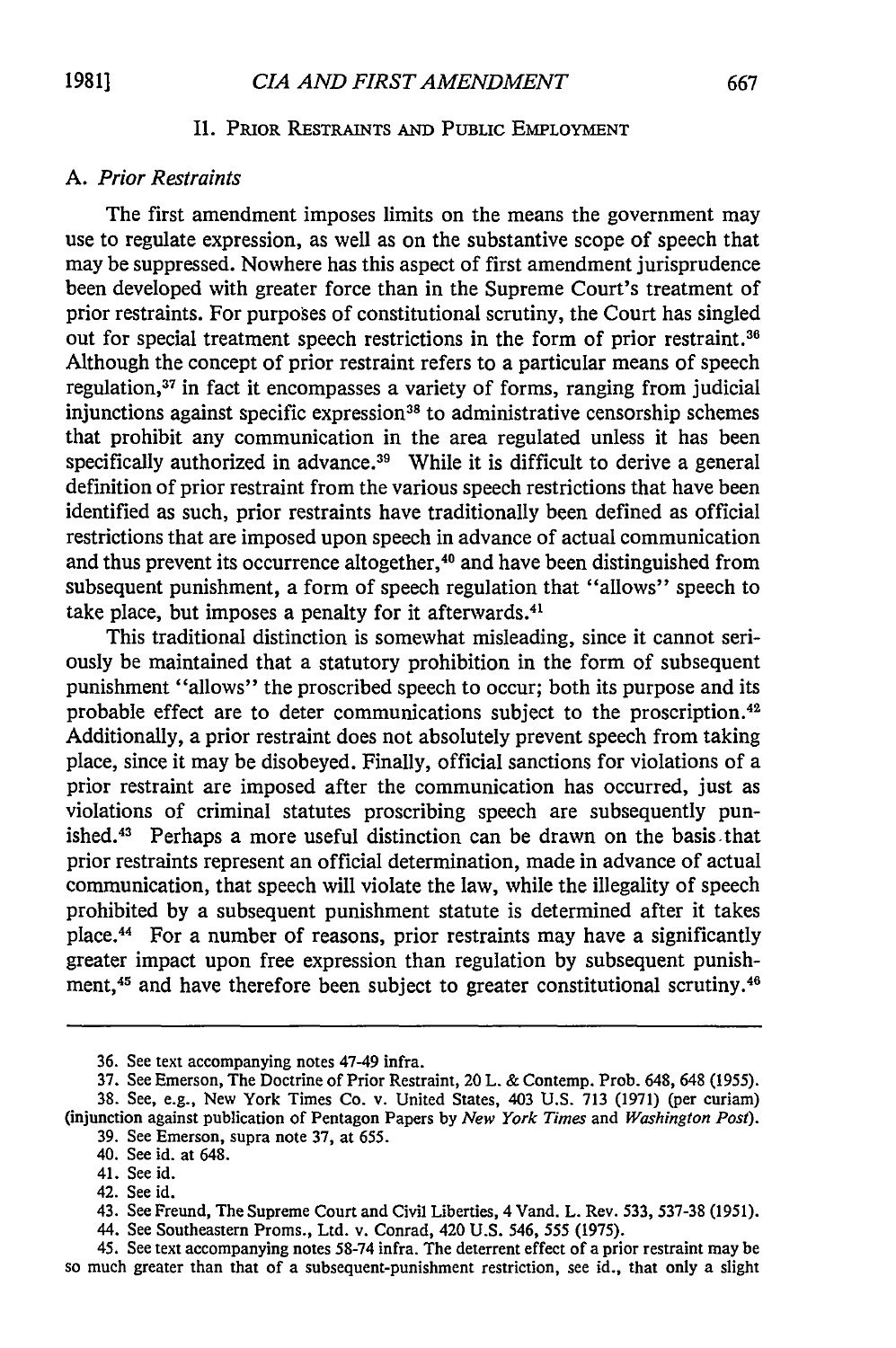*1. Prior Restraints: Presumptively Unconstitutional.* The Supreme Court has repeatedly stated that any system of prior restraint bears "a heavy presumption against its constitutional validity,"<sup>47</sup> and will be upheld only in "exceptional cases."<sup>48</sup> In the overwhelming majority of cases where official regulation of speech is constitutionally permissible, it must be effected by subsequent punishment.<sup>49</sup> Nevertheless, prior restraints have been approved in some cases.<sup>50</sup> The factors that determine whether a prior restraint is permissible, however, are not always clear. The strength of the governmental interest protected by the restraint, although relevant,  $51$  is apparently not conclusive. 52 The Supreme Court has invalidated prior restraints issued to protect interests as momentous as national security<sup>53</sup> and a criminal defendant's right to a fair trial,<sup>54</sup> yet has approved prior restraints regulating distribution of obscenity. <sup>55</sup>

46. See note 57 and text accompanying note 49 infra.

47. Nebraska Press Ass'n v. Stuart, 427 U.S. 539, 558 (1976); Southeastern Proms., Ltd. v. Conrad, 420 U.S. 546, 558 (1975); New York Times Co. v. United States, 403 U.S. 713, 714 (1971); Organization for a Better Austin v. Keefe, 402 U.S. 415, 419 (1971); Carroll v. Commissioner of Princess Anne, **393** U.S. 175, 181 (1968); Bantam Books, Inc. v. Sullivan, **372** U.S. 58, **70** (1963).

48. Near v. Minnesota, 283 U.S. 697, 716 (1931). In *Near*, the Court gave several examples of "exceptional cases" in which a prior restraint might be justified, which suggest that the gravity of danger threatened by the s States, 403 U.S. 713 (1971), and Nebraska Press Ass'n v. Stuart, 427 U.S. **539** (1976), make clear that the weight of the government interest is not determinative of a prior restraint's validity. See notes 53-54 and accompanying text, infra.

49. See Southeastern Proms., Ltd. v. Conrad, 420 U.S. 546, 559 (1975); Near v. Minnesota, **<sup>283</sup>**U.S. 697, 718-19 (1931). In striking down prior restraints, courts frequently assume that the government could use subsequent punishment to effect suppression of the same speech that could not validly be suppressed by prior restraint. See Barnett, The Puzzle of Prior Restraint, **29** Stan. L. Rev. 539, 543 (1977); Emerson, supra note 37, at 648.

50. See, e.g., Times Film Corp. v. Chicago, 365 U.S. 43 (1961); Kingsley Books, Inc. v. Brown, 354 U.S. 436 (1957).

51. See text accompanying notes 88-94 infra.

52. See L. Tribe, American Constitutional Law 729 (1978).<br>53. New York Times Co. v. United States, 403 U.S. 713 (1971). In New York Times, the<br>Court denied the federal government an injunction that would have prohibited th publication of the Pentagon Papers by the *New York Times* and the *Washington Post,* despite the fact that four of the six concurring Justices were convinced that revelation of these documents could cause substantial harm to national security. 403 U.S. at 731 (White, J., joined by Stewart, J., concurring); id. at 730 (Stewart, J., joined by White, J., concurring); id. at 722 (Douglas, J., joined by Black, J., co

lodged a broadside attack on a statute requiring submission of all motion pictures for examination prior to their public exhibition. The broad issue considered by the Court was "whether the ambit of constitutional protection includes complete and absolute freedom to exhibit, at least once, any and every kind of motion picture." 365 U.S. at 46. The Court's holding thus did not

overstatement is involved in the proposition that a prior restraint prevents communication altogether, while subsequent punishment "permits" speech subject to later penalties. See text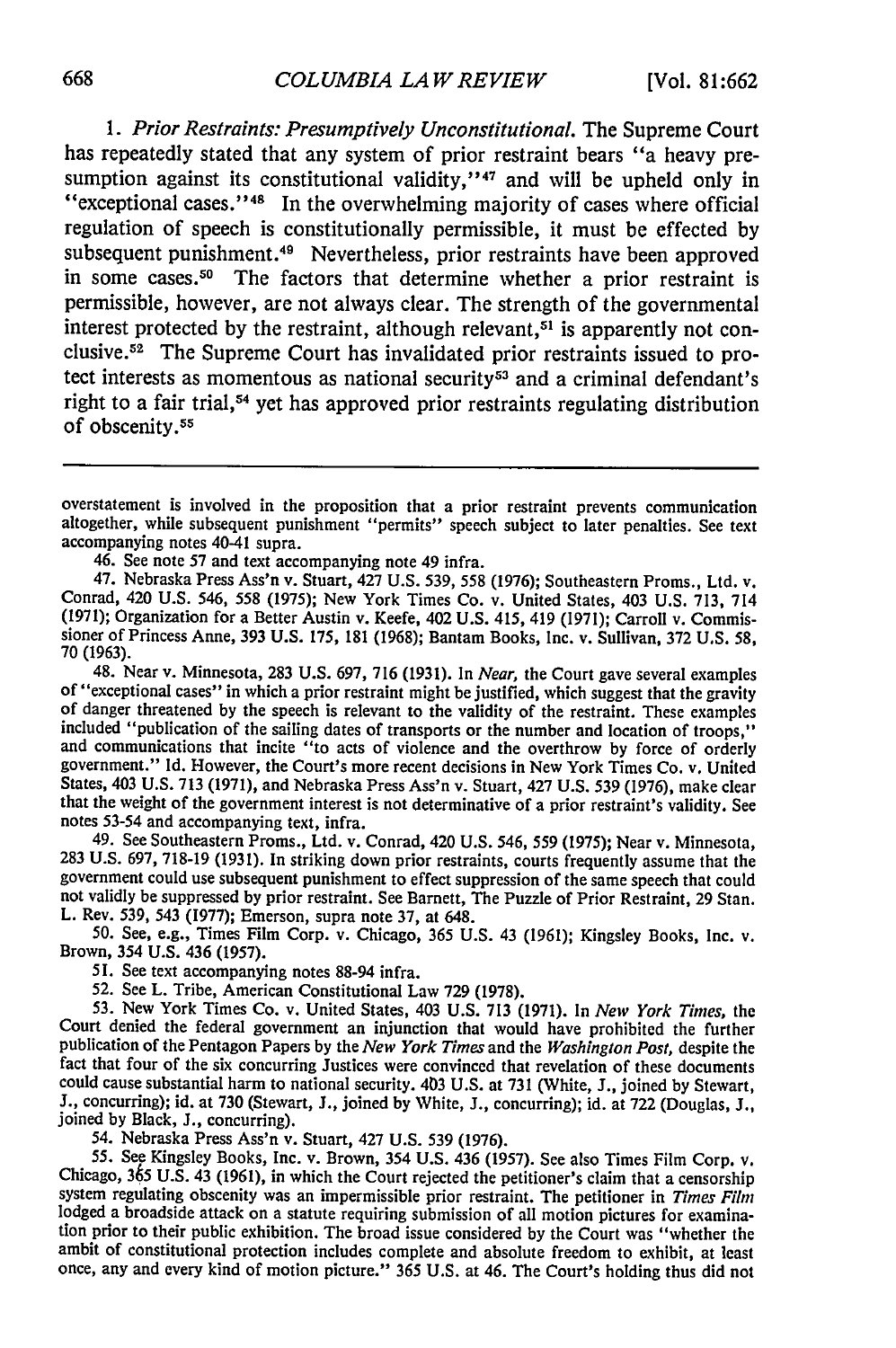constitutional standard against which the validity of prior restraints is measured requires an understanding of the reasons underlying the doctrine of prior restraint.

*2. Reasons Supporting the Doctrine of Prior Restraint.* The Supreme Court has described prior restraints as "the most serious and least tolerable infringement on First Amendment rights."<sup>57</sup> Courts have invalidated prior restraints because they are an "excessively and unnecessarily stifling"<sup>58</sup> means of regulation, restricting speech to a much greater extent than subsequent punishment.<sup>59</sup> The procedural context in which prior restraints operate con-

56. At times, the Supreme Court has explicitly adopted a functional analysis in assessing the validity of a prior restraint. E.g., Kingsley Books, Inc. v. Brown, 354 U.S. 436, 441-42 (1957). More often, it has analyzed prior restraints in a manner that is consistent with functional analysis, without explicitly stating that it was applying functional analysis. E.g., Southeastern Proms., Ltd. v. Conrad, 420 U.S. 546, 559 (1975); Freedman v. Maryland, 380 U.S. 51 (1965). See also note 67 and accompanying text infra.

57. Nebraska Press Ass'n v. Stuart, 427 U.S. 539, 559 (1976). Contemporary legal scholars are in virtually complete agreement that the Framers of the first amendment intended to prevent the establishment of any system of prior restraint similar to the English licensing system. See, e.g., Tribe, supra note 52, at 724; Emerson, supra note 37, at 653. See also Nebraska Press Ass'n v. Stuart, 427 U.S. 539, 590 n.17 (1976) (Brennan, J., concurring); Patterson v. Colorado, 205 U.S. 454, 462 (1907) (Holmes, J.). Under that system, nothing could be published without the approval of state or church authorities. See Emerson, supra note 37, at 650-51. Although courts have largely abandoned the traditional view that the first amendment prohibits any prior restraints, see Z. Chafee, Free Speech in the United States 9-12 (1941), they continue to accord prior restraints an exceptionally high degree of judicial scrutiny. See note 47 and text accompanying notes 47-48 supra.

58. Barnett, supra note 49, at 543.

59. See id. Because a system of subsequent punishment poses fewer dangers to free expression than do prior restraints, see text accompanying notes 60-74 infra, courts have applied a lower standard of judicial review to the former. See Nebraska Press Ass'n v. Stuart, 427 U.S. 539, 589 (1976) (Brennan, J., concurring). But see id. at 562, where the Court assessed the validity of a prior restraint according to the test formulated by Judge Learned Hand for determining the validity of subsequent punishment regulations, despite its reiteration that prior restraints are presumptively unconstitutional. For criticism of the Court's adoption of the Hand standard in *Nebraska Press,* see Schmidt, *Nebraska Press Association:* An Expansion of Freedom and Contraction of Theory, 29 Stan. L. Rev. 431, 459-60 (1977). The standard usually applied to determine the constitutionality of a conviction under a criminal statute proscribing speech is the "clear and present danger" test, under which a person cannot be subjected to punishment unless her speech created a "clear and present danger" of bringing about a substantive evil that Congress may prevent. See Schenck v. United States, 249 U.S. 47, 52 (1919); see also Bridges v. California, 314 U.S. 252, 262 (1941). Although the Court has repeatedly insisted on subjecting prior restraints to a greater degree of scrutiny than subsequent-punishment restrictions, see cases cited in note 47 supra, it has not developed a general standard of review of prior restraints more specific than the "presumptively unconstitutional" standard. But see note 94 infra. This "standard" offers little, if any, guidance as to what factors must be present for a court to sustain the validity of a prior restraint. Thus, in order to determine when a prior restraint might survive the "heavy presumption against its constitutional vaiidity," it is necessary to draw relevant distinctions between cases in which prior restraints have been approved and those in which they have been held unconstitutional. See text accompanying notes 77-103 infra.

address particular procedural or other standards relevant to the restraint's validity. Rather, it was concerned with the question whether the first amendment poses an absolute bar to any prior restraint of motion pictures. Id. at 47.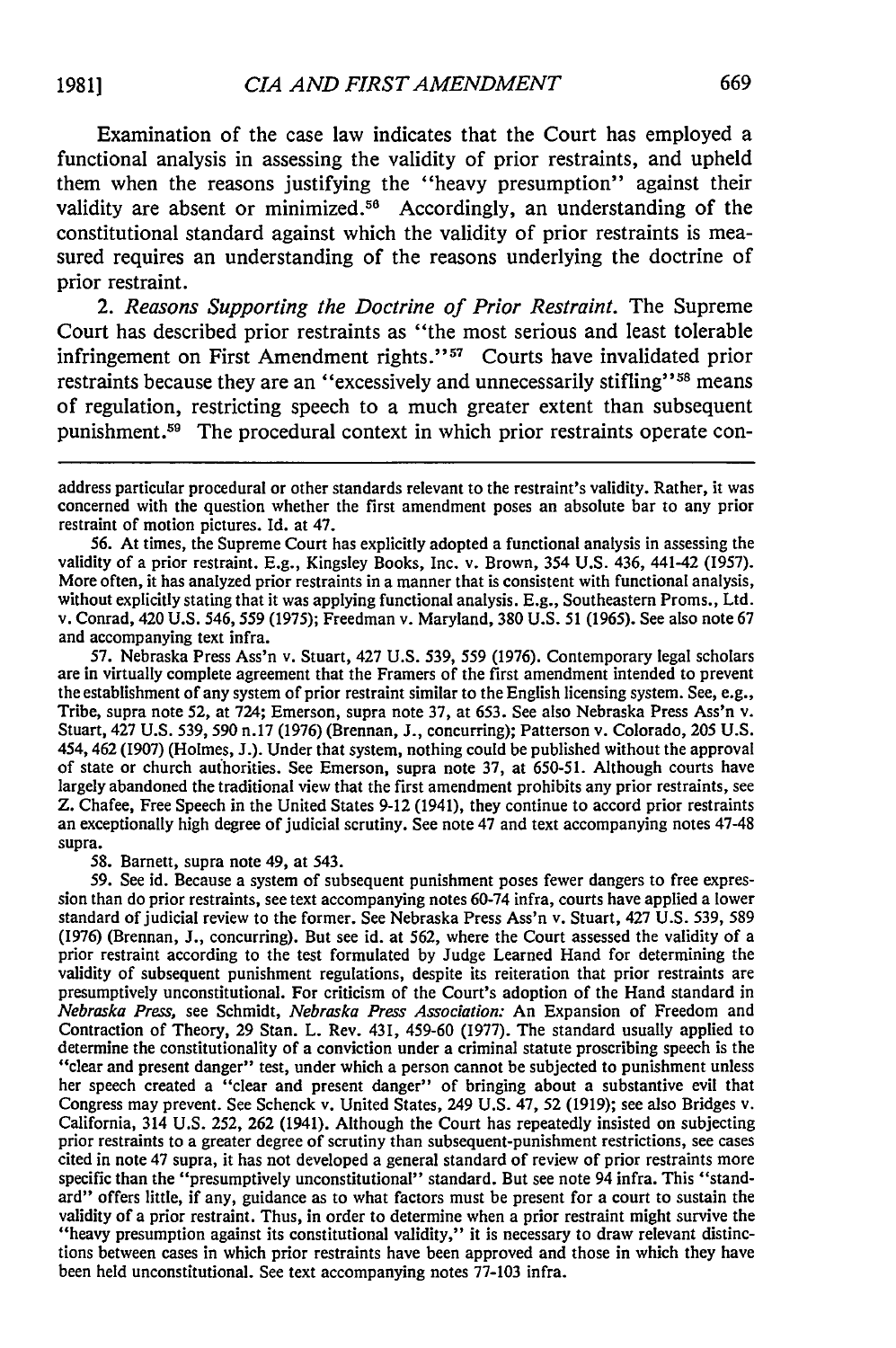tributes substantially to this effect. The initial determination to restrain speech, whether by judicial injunction or administrative censorship, is made under a procedure that lacks protections accorded by a system of subsequent punishment, such as trial by jury, the presumption of innocence, and the heavier burden of proof borne by the government, all of which operate in favor of free speech.<sup>60</sup> More importantly, noncompliance with the terms of a prior restraint subjects an individual to sanctions, even if she later establishes her right to engage in the communication. $61$  In contrast, an individual prosecuted for violating a statute that imposes a subsequent punishment ordinarily may assert the defense that suppression of her speech is prohibited by the first amendment.<sup>62</sup>

This aspect of prior restraints may produce overbroad suppression of speech. Although the impersonal threat of subsequent punishment may "chill" some protected speech, the virtual certainty of punishment for violating a prior restraint is likely to deter altogether communication that is subject to the restraint, even if the speech is protected by the first amendment.<sup>63</sup> A person subject to a prior restraint faces three choices, each of which offends first amendment values: she can challenge the validity of the restraint in court,

60. Emerson, supra note 37, at 657. See also Bantam Books, Inc. v. Sullivan, 372 U.S. 58, 69-70 (1963). Under an administrative censorship regime the "facts of coverage," which include interpretation and application of the governing suppression standard, see Barnett, supra note 49, at 538, are typically determined by an administrative official, while the "facts of violation" are determined in a subsequent contempt proceeding or by the processes of criminal law. See Freund, supra note 43, at 538. A censorship procedure may, however, provide that the administrative censor must go to court to obtain an order to restrain communication, see, e.g., Kingsley Books Inc. v. Brown, 354 U.S. 436, 443 (1957), in which event the initial determination would also be made by a judge. Under an injunctive scheme, the "facts of coverage" are generally determined by a judge, while the "facts of violation" are determined in a subsequent contempt proceeding or by the processes of criminal law. Freund, supra note 43, at 538. In any of these cases, the "facts of coverage" are not determined under a criminal procedure. In contrast, under a subsequent punishment system, the determination of the facts of coverage and the facts of violation "coalesce into one stage, determined **...** at all events according to criminal procedure." Id.

61. Walker v. City of Birmingham, 388 U.S. 307 (1967); Poulos v. New Hampshire, 345 U.S. 395 (1953); see also Times Film Corp. v. Chicago, 365 U.S. 43, 73 (1961) (Warren, C.J., joined by Black, Douglas, & Brennan, J.J., dissenting). But see Freedman v. Maryland, 380 U.S. 51, 56 (1965), in which the Court indicated that failure to comply with an administrative prior-restraint procedure may not be punished if the procedure itself is unconstitutional. A person who violates a judicial injunction against expression is subject to punishment for contempt. See Barnett, supra note 49, at 553. A person who bypasses an administrative censorship procedure to which her speech is subject is similarly liable to prosecution in a subsequent enforcement proceeding. In re Adele Halkin, 598 F.2d 176, 184 n.15 (D.C. Cir. 1979). See also Snepp v. United States, 444 U.S. 507 (per curiam) (notwithstanding petitioner's apparent right to publish manuscript, his failure to submit it to administrative censor in advance of publication sanctioned), petition for reh. denied, 445 U.S. 972 (1980).

62. L. Tribe, supra note 52, at 726.

63. See Nebraska Press Ass'n v. Stuart, 427 U.S. 539, *559* (1976). Although a person who violates a prior restraint, like someone who violates a criminal statute proscribing speech, suffers punishment after communication, prior restraints are more effective deterrents because of the greater certainty of punishment. Someone who has been told in advance of communication that she will be punished if her speech takes place is less likely to assume the risk of her expression than someone contemplating the more speculative consequences of speech that violates a general legislative prohibition.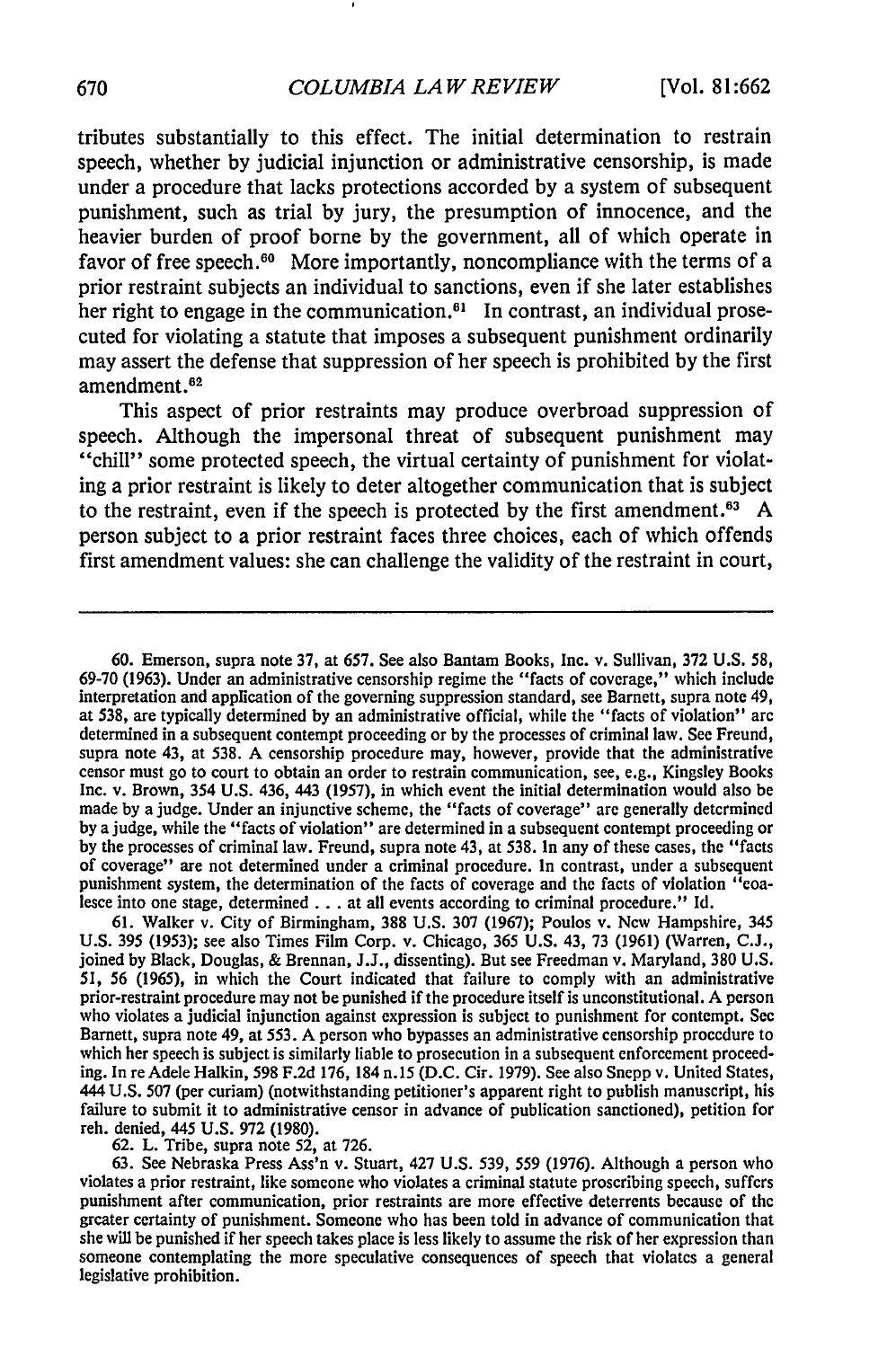meanwhile sacrificing her right to timely expression; 64 she can ignore the restraint, thus preserving her opportunity to speak in a timely manner, but at the cost of almost certain punishment; or she can forego expression altogether.65 Moreover, a person subject to virtually certain punishment for engaging in communication that violates a prior restraint is likely to err on the side of unnecessary self-restraint, avoiding any speech that arguably falls within the ambit of restraint.<sup>66</sup>

In addition, because they operate in advance of communication, prior restraints often rest upon highly speculative estimates that harm would result from the expression. Thus, they may curtail communication that would not cause harm if it did occur.<sup>67</sup> In contrast, the trier of fact in a subsequent-punishment proceeding can usually determine with relative certainty whether a communication that has already taken place falls within the statutory suppression standard.<sup>68</sup>

Several characteristics peculiar to administrative censorship schemes tend to effect overbroad suppression of speech. A greater amount of communication is brought within the "complex of government machinery" under a system of administrative censorship than under a subsequent-punishment procedure.<sup>69</sup> The former subjects to official scrutiny all expression in the area regulated, including clearly protected, as well as borderline, material.<sup>70</sup> The mere threat of suppression under this procedure may induce some degree of self-censorship.<sup>71</sup> Additionally, overbreadth may result from the very nature

65. Barnett, supra note 49, at 553. In an administrative censorship system, delays are posed both while the communicator awaits the censor's intitial determination, and pending judicial review of adverse determinations. See note 232 infra.

66. But see Barnett, supra note 49, at 551 (arguing that "the pinpointed freeze of a narrowly drawn gag order might produce less refrigeration overall than the broader chill of threatened subsequent punishment").

67. This consideration appeared to be a determinative factor in the Supreme Court's refusal to uphold prior restraints in two recent decisions. In New York Times Co. v. United States, 403 U.S. 713 (1971), the Court denied the government an injunction that would have prevented the publication of material the disclosure of which the majority of the Court was persuaded would be harmful to national security. In reaching this result, several Justices stressed the fact that the expected harm could not be established with certainty prior to publication. See 403 U.S. at 725-27; id. at **720** (Stewart, J., joined by White, J., concurring). Similarly, in Nebraska Press Ass'n v. Stuart, 427 U.S. 539 (1976), the Court denied an injunction designed to prevent harm to a criminal defendant's sixth amendment rights, despite its recognition of the gravity of harm threatened, because the probability that such harm would result "was not demonstrated with the degree of certainty our cases on prior restraint require." **Id.** at 569.

68. See L. Tribe, supra note *52,* at 729-30.

**70. Id.**

<sup>64.</sup> The first amendment protects the right to timely expression. See Carroll v. Comm'r of Princess Anne, 393 U.S. 175, 182 (1968). Cf. New York Times Co. v. United States, 403 U.S. 713, 715 (1971) (Black, J., concurring) ("every moment's continuance of [an invalid prior restraint] amounts to a **...** continuing violation of the First Amendment").

<sup>69.</sup> Emerson, supra note 37, at 656.

<sup>71.</sup> See Thornhill v. Alabama, **310** U.S. **88,** 97 (1940). ("It is not merely the sporadic abuse of power by the censor but the pervasive threat inherent in its very existence that constitutes the danger to freedom of discussion"). See also Times Film Corp. v. Chicago, 365 U.S. 43, 66 n.6 (1961) (Warren, C.J., dissenting). The Supreme Court has held that the first amendment protects speech from the threat of suppression, as well as from actual suppression. New York Times Co. v. Sullivan, 376 U.S. 254, 269-71, 278 (1964).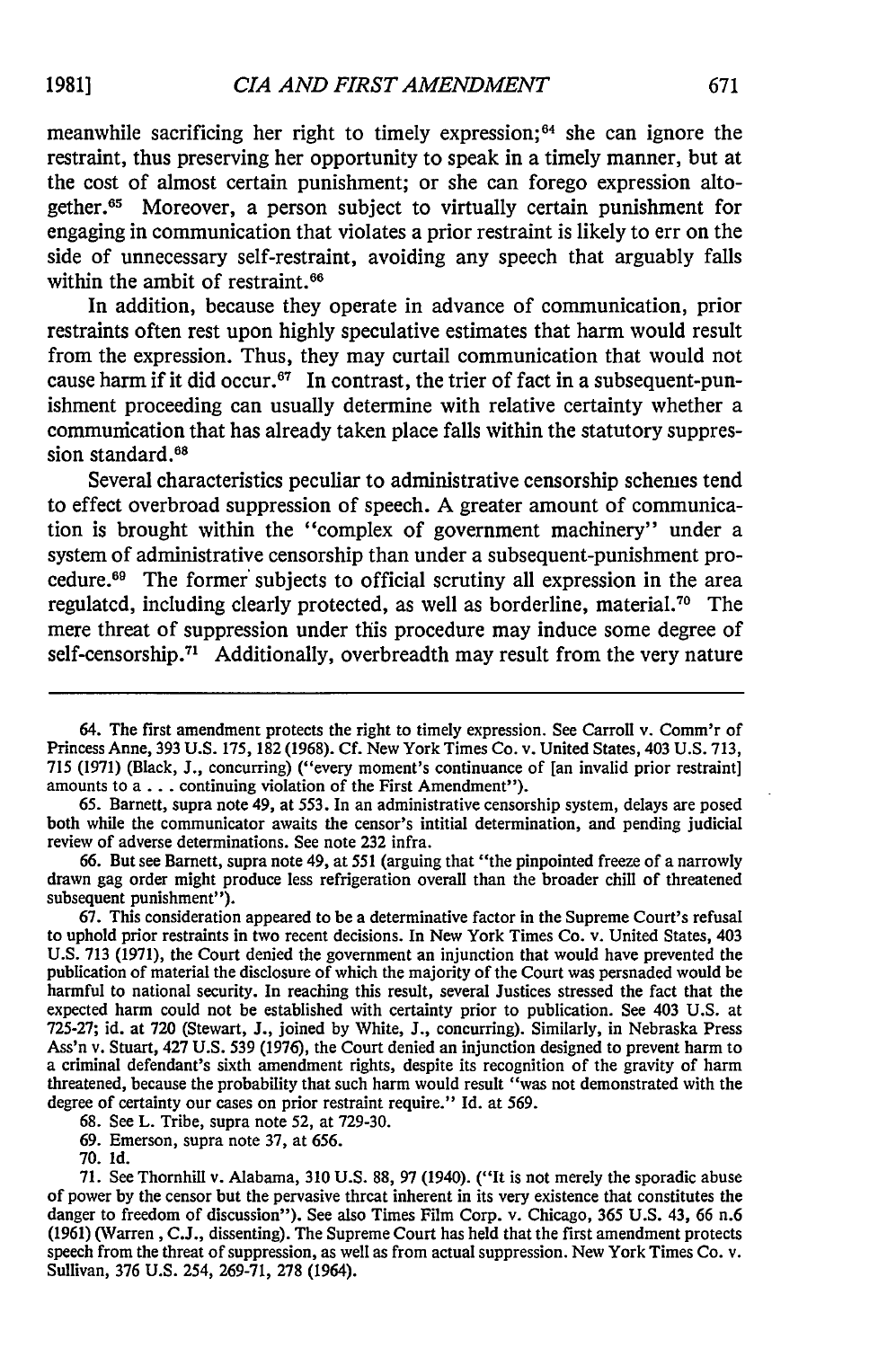of the censor's function. A censor's **job** is to censor; thus where there is any doubt whether to suppress a particular item of speech, the censor is likely to err on the side of suppression.<sup>72</sup> In contrast, a government official is likely to resolve doubts in favor of expression when the decision she faces is whether to seek imposition of subsequent punishment. Considerations of time, expense, and likelihood of prevailing on the merits lend to the official's decision to pursue prosecution a hesitancy that is lacking in the censor's determination.<sup>73</sup> Finally, a censor may abuse her discretion and deny approval for improper reasons. 74 This risk is particularly great when censorship power is vested in the hands of those who may be criticized or embarrassed **by** publication.

*3. Prior Restraint Analysis-A Functional Approach.* Prior restraints are thus disfavored because they are generally an unnecessarily restrictive means of regulating speech. Under a functional analysis,<sup>75</sup> then, a system of prior restraint will be upheld only when there is no less restrictive means available to protect the government's interests. 76 The Supreme Court's treatment of prior restraints indicates that there are two situations in which this could occur.

In limited situations, it is possible to fashion a prior restraint that is no more restrictive than regulation **by** subsequent punishment. For example, in *Kingsley Books, Inc. v. Brown,77* the Court upheld a statute authorizing strictly circumscribed use of injunctions against the sale of obscene books, because the statute imposed limitations that eliminated many of the oppressive effects on speech generally associated with prior restraints. The statute did not require merchants to obtain approval before selling books. Rather, the burden rested upon the government to seek an injunction against the sale of particular books, 78 and a permanent injunction could issue only after a judicial determi-

76. In Nebraska Press Ass'n v. Stuart, 427 U.S. 539 (1976), the Supreme Court stated that a prior restraint will not be upheld unless the court finds that no less restrictive means of protecting the government's interests is available. Id. at 563-65.

77. 354 U.S. 436 (1957).

78. Id. at 442-43.

<sup>72.</sup> Emerson, supra note 37, at 658-59. See also Freedman v. Maryland, 380 U.S. 51, **57** (1965); Times Film Corp. v. Chicago, 365 U.S. 43, 75 (1961) (Warren, C.J., dissenting).

<sup>73.</sup> Emerson, supra note 37, at 657.

<sup>74.</sup> See Tribe, supra note 52, at 733. This issue has arisen most frequently in the context of licensing requirements designed to regulate the use, for expressive activities, of public fora, in the interest of maintaining public order. See, e.g., Cox v. Louisiana, 379 U.S. 536, 557-58 (1965); Shuttlesworth v. Birmingham, 394 U.S. 147, 150-51 (1969); Cantwell v. Connecticut, 310 U.S. 296, 305 (1940). Although approval of permit requests under such procedures is supposed to be based upon considerations unrelated to the content of expression, administrators vested with broad discretion in the granting of permits may abuse their discretion to effect a covert censorship of unpopular ideas.

<sup>75.</sup> See text accompanying note 56 supra. Proponents of a functional analysis have argued and effect in particular instances, since the detrimental effects on free expression generally associated with prior restraints may be minimized or eliminated in the operation of a particular prior restraint, see Freund, supra note 43, at 539; Barnett, supra note 49, at 553; see also text accompanying notes 77-82, 95-103 infra, and also because the distinctions traditionally drawn between prior restraints and subsequent punishment are too overstated to justify an automatic assumption that any particular prior restraint is more threatening to free expression than subsequent punishment. See Freund, supra note 43, at 573-74; text accompanying notes 40-44 supra.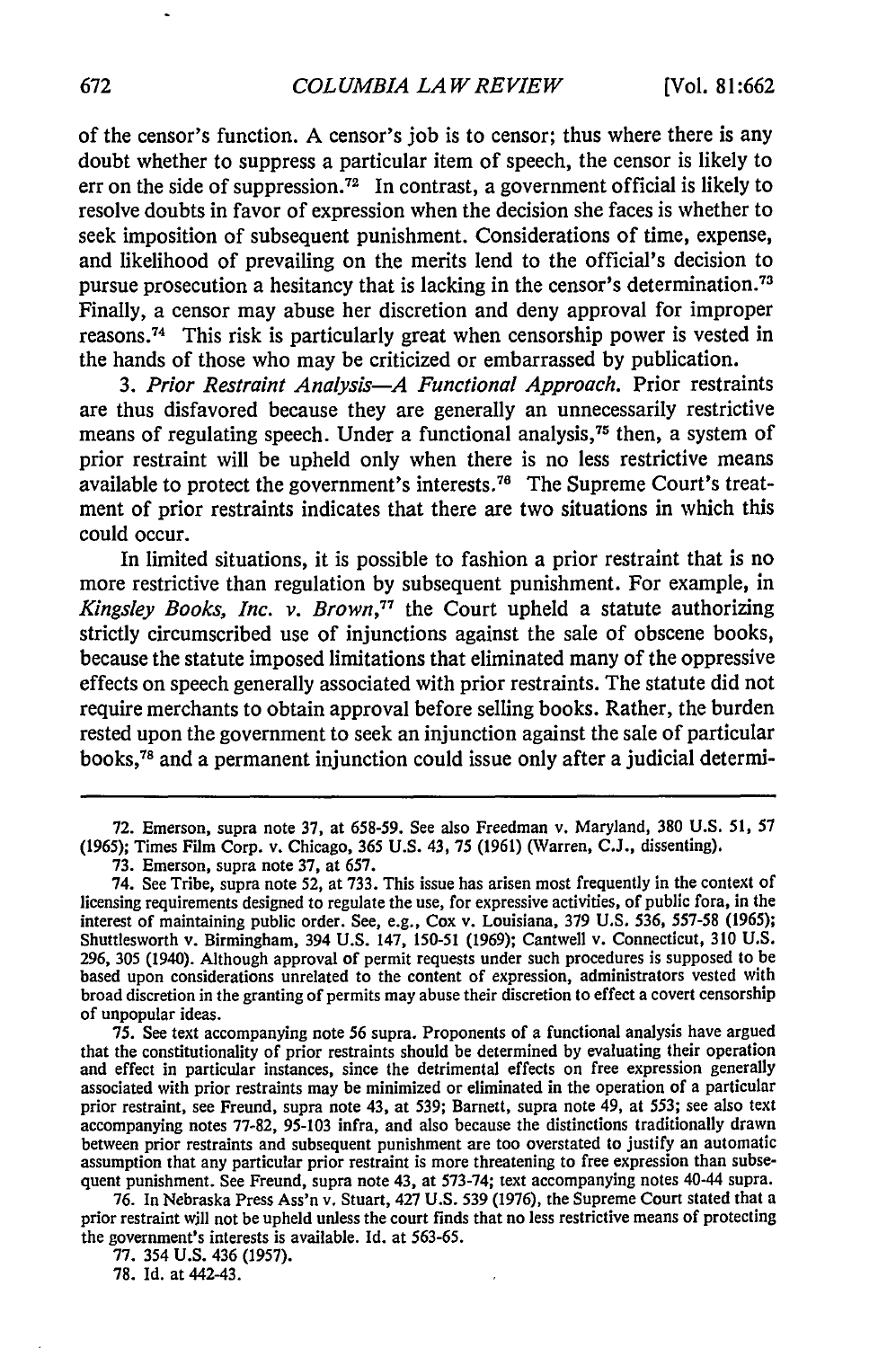nation, in an adversary proceeding, that the challenged materials were obscene.<sup>79</sup> Strict limitations governed the duration of temporary injunctions imposed pending a final determination of the obscenity issue.<sup>80</sup> Finally, mere noncompliance with a temporary injunction would not result in punishment if the obscenity issue were ultimately decided in favor of the bookseller.<sup>81</sup> The Court concluded that these features obviated the dangers to free expression generally associated with censorship, making the *Kingsley* procedure more typical of subsequent punishment than prior restraint.<sup>82</sup>

Although *Kingsley* offers a useful illustration of a censorship system that survives scrutiny under a functional analysis, it must be confined to its special facts. Censorship in a manner that avoids the dangers generally associated with prior restraints is uniquely possible in the context of obscenity. A prior restraint issued to suppress obscenity largely avoids problems of overbreadth arising out of the need to speculate whether speech, if it occurs, will satisfy the governing suppression standard. 83 The issue of obscenity can usually be determined with as much certainty prior to communication as afterwards, since the obscene nature of communication does not depend upon contextual elements that take shape only at the time of actual expression.<sup>84</sup> Furthermore, a delay of one or two days while the issue of obscenity is determined poses little threat to first amendment values, since the expression subject to regulation, both protected and unprotected, generally lacks topical content.<sup>85</sup> In contrast, a delay of even one day in the publication of "political" speech is an intolerable infringement of the first amendment right to timely expression.<sup>86</sup>

The heavy presumption against prior restraints may also be overcome when subsequent punishment, although less restrictive than a prior restraint,

85. L. Tribe, supra note 52, at 730-31.

86. Id. at 731, quoting Carroll v. Comm'r of Princess Anne, 393 U.S. 175, 182 (1968). See also Barnett, supra note 49, at 547.

<sup>79.</sup> Id. at 442-43. The Court noted that the method for determining the issue of obscenity was the same "in essential procedural safeguards" as that typically provided under a system of subsequent punishment.

<sup>80.</sup> Id. at 440. In Freedman v. Maryland, 380 U.S. 51 (1965), the Court understood the procedure considered in *Kingsley* to have postponed any prior restraint against sale until after a judicial decision following an adversary proceeding. Id. at 60.

<sup>81.</sup> The Court based its analysis upon the assumption that the *Kingsley* procedure did not authorize punishment for disobedience of an interim injunction by a bookseller who ultimately prevails on the issue of obscenity. 354 **U.S.** at 443 n.2.

<sup>82.</sup> Since penalties could not be imposed for violating an invalid restraint, the Court found that the temporary restraint authorized by the statute in *Kingsley* operated in a manner analogous to a subsequent punishment statute, in that its function was to put the bookseller on notice that sale of the publication charged with obscenity in the period before trial might subject her to criminal penalties. See id. at 443. See also note 79 supra.

<sup>83.</sup> See text accompanying note 67 supra.

<sup>84.</sup> L. Tribe, supra note 52, at 730. But see Southeastern Proms., Ltd. v. Conrad, 420 U.S. 546, 561 & n.ll (1975) (noting dangers inherent in judging obscene nature of theatrical production in advance of performance, since precise content of play varied with each performance). In contrast, the determination whether harm to national security will result from publication of certain material almost necessarily rests upon highly speculative estimates. See New York Times Co. v. United States, 403 U.S. 713, 725-27 (1971) (Brennan, J., concurring).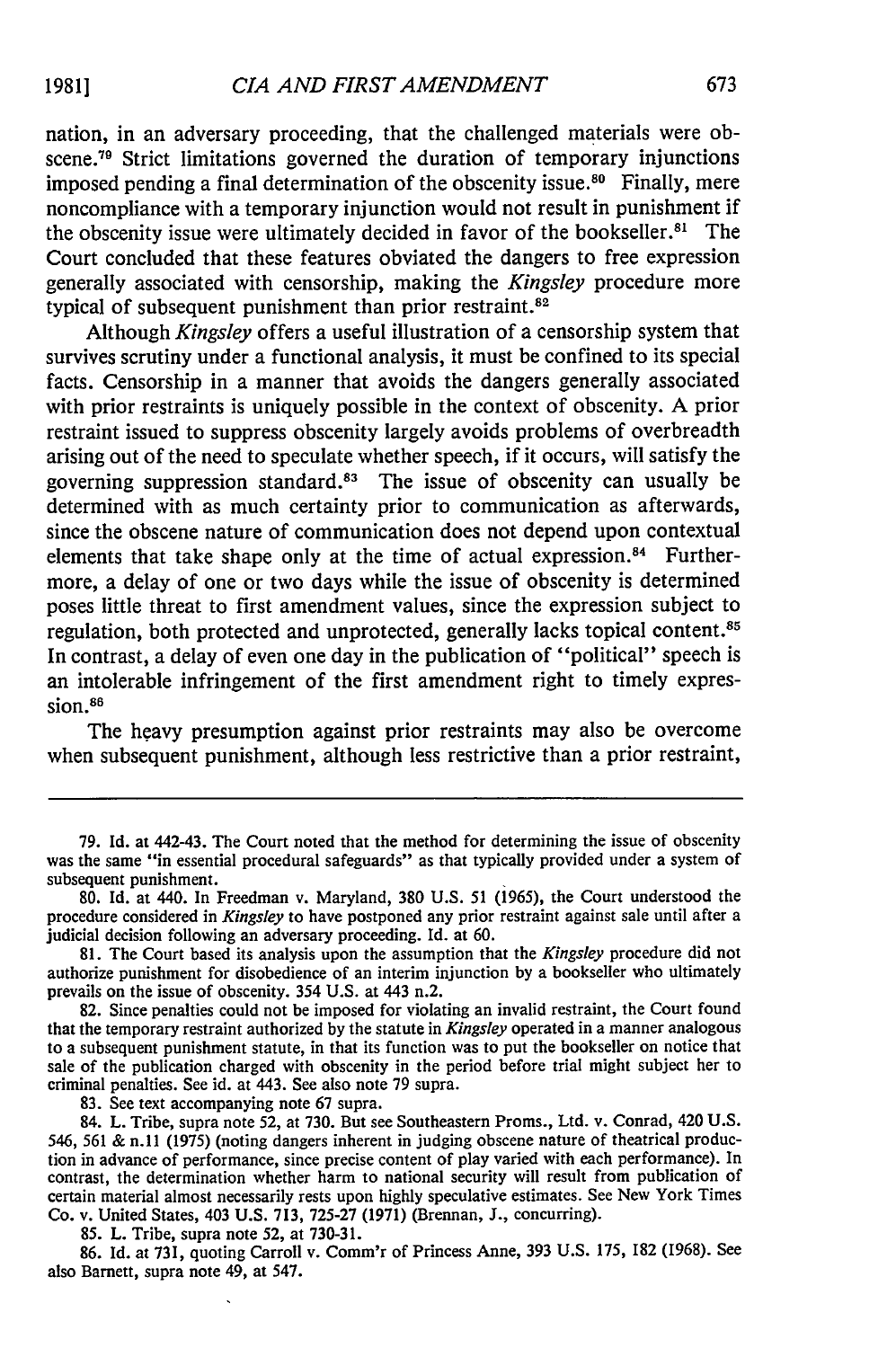is clearly inadequate to protect an extremely weighty governmental interest. $87$ For example, in *New York Times Co. v. United States,8s* several Justices indicated that a prior restraint might be permitted if necessary to avert grave and irreparable harm to national security.<sup>89</sup> This position is consistent with a functional analysis: prior restraints are generally disfavored because "a free society prefers to punish the few who abuse rights of speech *after* they break the law than to throttle them and all others beforehand,"<sup>99</sup> but the greater risk of violations associated with subsequent punishment<sup>91</sup> may be intolerable when the prohibition is directed against irreparable harm to an exceptionally weighty interest. A functional analysis does not end, however, when it is determined that speech would cause irreparable harm to such an interest. The particular restraint imposed will be valid only when the characteristics that render prior restraints generally more threatening to first amendment values are minimized.92 Thus, in *New York Times* the Court refused to uphold an injunction against publication of material that a number of Justices believed could cause substantial and irreparable harm<sup>93</sup> to national security where the threat was merely speculative; the Court indicated that the threat must be established with certainty to support a prior restraint. <sup>94</sup>

**88.** 403 U.S. **713** (1971) (per curiam).

89. See id. at 727 (Brennan, J., concurring); id. at 730 (Stewart, J., joined by White, **J.,** concurring). See also, L. Tribe, supra note 52, at 731.

90. Southeastern Proms., Ltd. v. Conrad, 420 U.S. 546, *559* (1975). See text accompanying notes 57-59 supra.

91. See note 63 supra.

92. See note **76** and accompanying text supra.

93. For discussion of problems attending the "grave and irreparable harm" standard, see 403 U.S. at 732-33 (White, J., concurring).

94. See 403 U.S. at **727** (Brennan, J., concurring); id. at **730** (Stewart, **J.,** joined by White, J., concurring). Justice Stewart wrote that the prior restraint at issue in *New York Times* was invalid since he could "not say that disclosure of [the Pentagon Papers] will surely result in direct, immediate, and irreparable damage to our Nation or its people." Id. at 730. This standard has frequently been cited as reflecting the view of the Court. M. Halperin & D. Hoffman, Top Secret: National Security and the Right to Know, 147 n.22 (1977). See, e.g., Note, Enforcement of CIA Secrecy Agreements: A Constitutional Analysis, 15 Colum. **J.** L. & Soc. Prob. 455, 476 (1980). This interpretation of *New York Times* is supported by two considerations. First, the concurring opinions of Justices Black and Douglas expressed less tolerance for prior restraints than the opinion of Justice Stewart, in which Justice White joined, and with which Justice Brennan agreed in relevant part. Compare 403 U.S. at **730** (Stewart, **J.,** joined by White, **J.,** concurring) with id. at 726-27 (Brennan, **J.,** concurring). Second, the Stewart formulation for assessing the validity of prior restraints was subsequently approved in Nebraska Press Ass'n v. Stuart, 427 U.S. 539 (1976), by a majority of the Court. See id. at 571 (Powell, **J.,** concurring); id. at 593, 605 (Brennan, **J.,** joined by Stewart & Marshall, J.J., concurring); id. at **617** (Stevens, **J.,** agreeing with "most of what Mr. Justice Brennan says"). However, the scope of the "direct, immediate, and irreparable damage" standard may be limited to prior restraints directed against the press, and which have not been authorized by Congress. Both *New York Times* and *Nebraska Press* involved prior restraints against the press, which has traditionally been accorded special protection under the first amendment. Cf. Barnett, supra note 49, at 544-45 (noting functional reasons for disfavoring prior restraints of current news). See also Note, supra, at 478 n. 128. Additionally, the opinions of both Justice White and Justice Stewart suggest that the "direct, immediate, and irreparable damage" standard was intended to apply only in the absence of explicit congressional

<sup>87.</sup> Cf. Alderman v. Philadelphia Hous. Auth., 496 F.2d 164, 170 (3rd Cir.), cert. denied, 419 U.S. 844 (1974) (prior restraint must be supported by "compelling proof" that it is "essential to a vital government interest").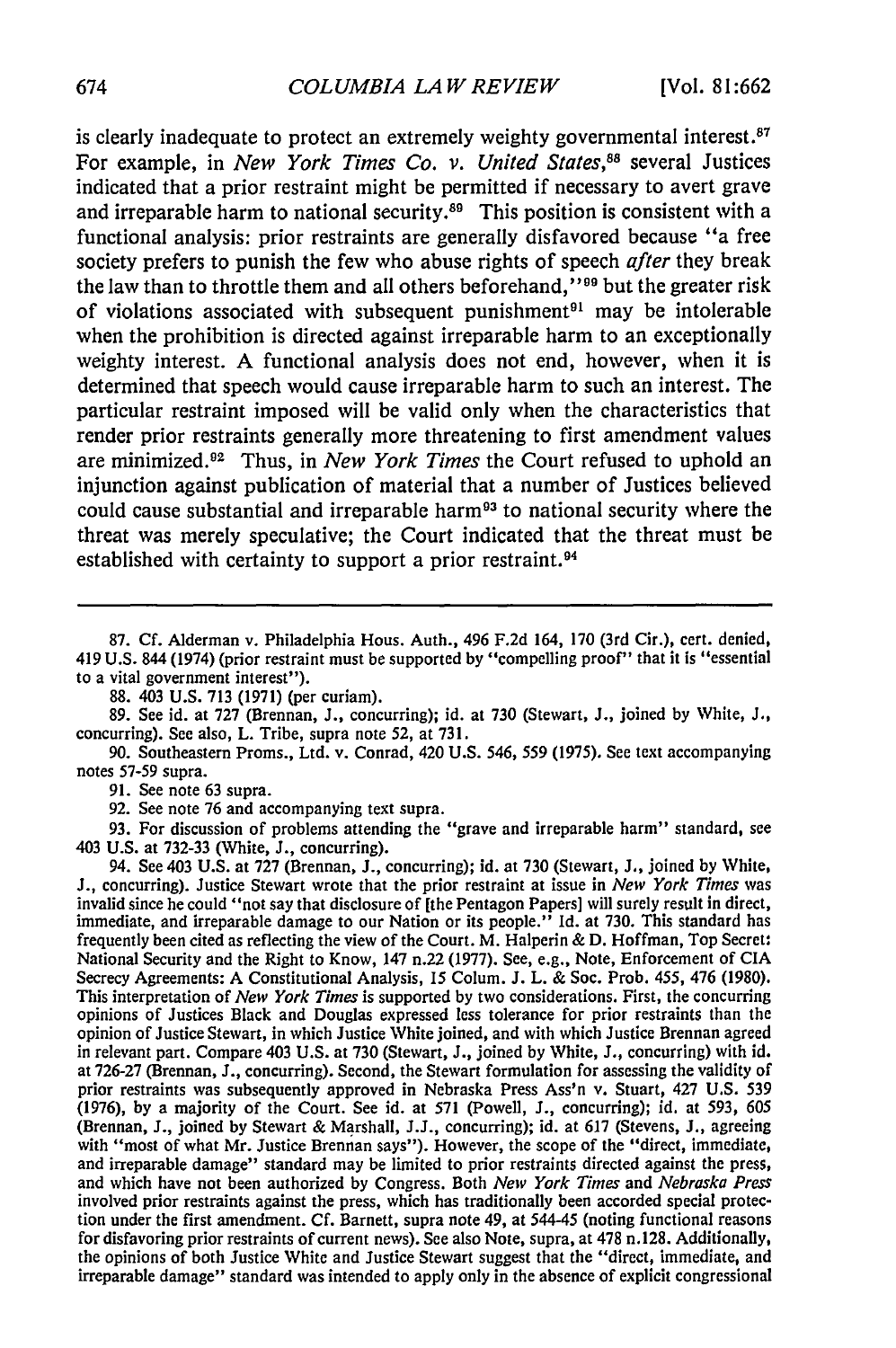*4. Minimum Requirements.* The Supreme Court has not left the question of a prior restraint's validity to be determined entirely by ad hoc application of functional analysis. Rather, it has established a number of general rules for determining whether a prior restraint is valid. The Court has refused to uphold prior restraints unless they are specifically authorized by statute; in view of the substantial threat to first amendment freedoms posed by prior restraints, the Court has insisted that their use be supportd by a considered legislative judgment of their necessity.<sup>95</sup> In addition, the Court has identified minimum safeguards that must accompany valid prior restraints, designed to counteract their detrimental effects upon free expression. The Court has sought to minimize the risk of abuse of censorship discretion by requiring that statutory delegation of censorship power provide "narrowly drawn, reasonable and definite standards for the officials to follow."<sup>96</sup> In *Freedman v*. *Maryland*,<sup>97</sup> the Court identified several procedural safeguards that must be provided under an administrative system of prior restraint: 98 to ensure that too broad suppression by overzealous censors does not effect an invalid final restraint of speech, the Court held that a valid final restraint may be imposed only after a judicial determination that suppression is constitutionally permissible.<sup>99</sup> Furthermore, to avoid lending an "effect of finality" to an administrative censor's initial determination, the Court required that the censor must either authorize communication or seek an injunction within a short, specified period.<sup>100</sup> Any interim restraint imposed in advance of a judicial determination must be strictly limited in scope and duration.<sup>101</sup> The burden of proving that suppression is permissible must rest upon the government.<sup>102</sup> In addition to the *Freedman* safeguards, the Court has held that if a court authorizes a

97. 380 U.S. 51 (1965).

or presidential authorization for a prior restraint, and that a less stringent standard may be applicable in assessing the validity of an appropriately authorized prior restraint. See 403 U.S. at 730 (Stewart, J., joined by White, **J.,** concurring); id. at 731 (White, **J.,** joined by Stewart, **J.,** concurring). The import of this suggestion may have been weakened by the reaffirmation of the Stewart formulation by five Justices in *Nebraska Press,* in which congressional authorization was not an issue. But see 427 U.S. at 562 (opinion of the Court) (by Burger, C.J., writing) (adopting lower standard for assessing validity of prior restraint).

<sup>95.</sup> New York Times Co. v. United States, 403 U.S. 713, 732-40 (1971) (White, J., joined by Stewart, **J.,** concurring); id. at 718-19 (Black, J., concurring); id. at 720-22 (Douglas, J., concurring); id. at 742-47 (Marshall, **J.,** concurring).

<sup>96.</sup> Niemotko v. Maryland, 340 U.S. 268, 271 (1951); see also Shuttlesworth v. Birmingham, 394 U.S. 147, 150-51 (1969).

<sup>98.</sup> *Freedman* involved a Maryland film censorship system regulating obscenity. Under the Maryland procedure, film exhibitors were required to obtain a censor's approval prior to exhibiting any film. The burden of initiating an appeal from an erroneous denial of permission rested upon the exhibitor, and could take several months to complete. Although *Freedman* involved film censorship regulating obscenity, its holding concerning minimum safeguards has been regarded as applicable to any administrative censorship system. E.g., L. Tribe, supra note 52, at 734-35. See Southeastern Proms., Ltd. v. Conrad, 420 U.S. 546, 559-60 (1975).

<sup>99. 380</sup> U.S. at 58.

<sup>100.</sup> Id. at 58-59.

<sup>101.</sup> Id. at 59.

<sup>102.</sup> Id. at 58.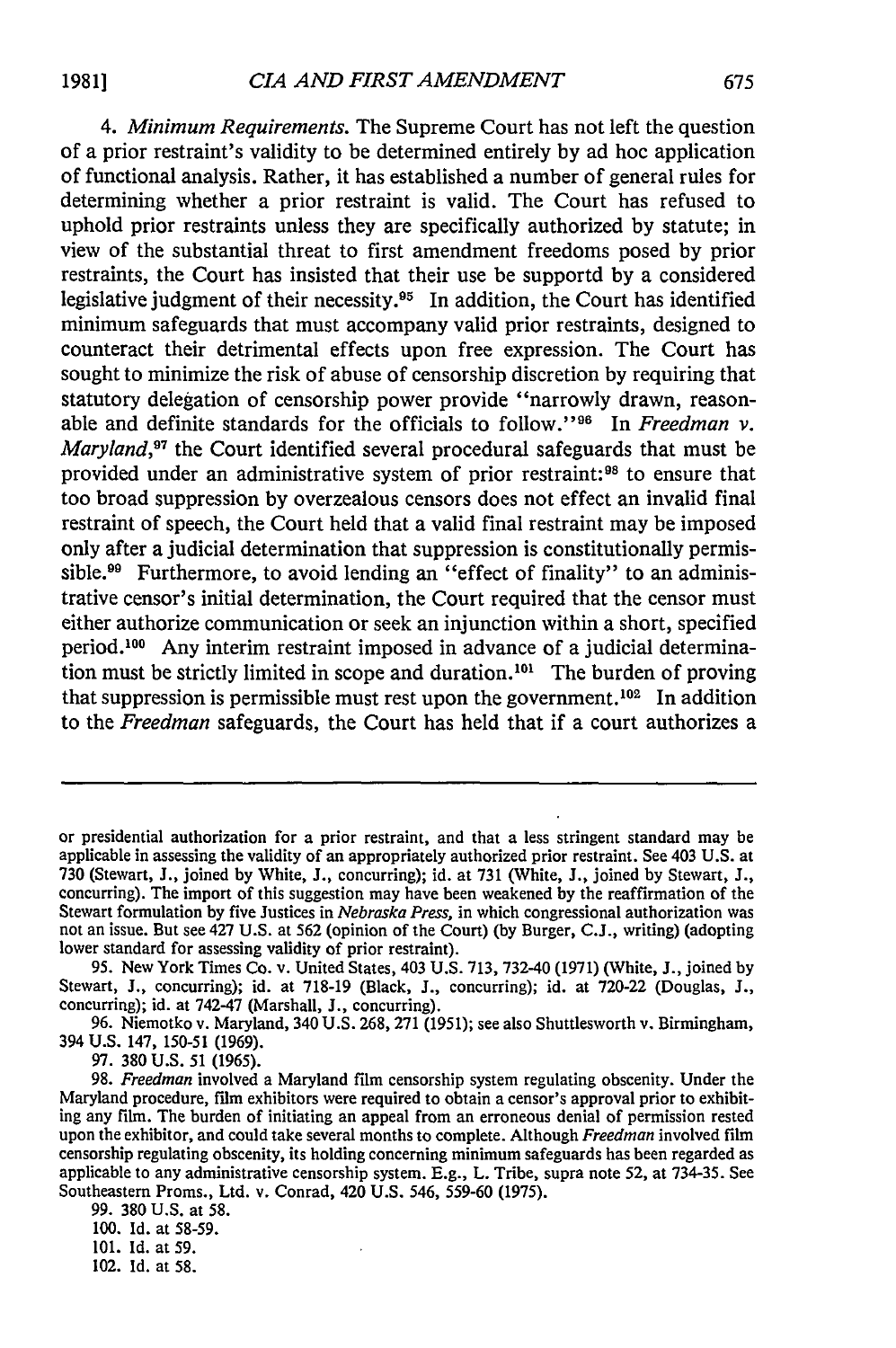prior restraint, the state must either provide immediate appellate review or stay the execution of the court order pending its appeal.<sup>103</sup>

#### *B. Regulation of Public Employees' Speech*

The Supreme Court has found that the peculiar needs of certain "special environments," including government working places, may justify speech restraints that would be impermissible in other contexts. 104 Accordingly, regulations of public employees' speech are subject to a different constitutional standard from that applied to other government-imposed restrictions of speech.<sup>105</sup>

For many years, government employers were thought to act without constitutional restraint in regulating the speech of their employees. Invoking a distinction between "rights" and "privileges," courts reasoned that government-bestowed "privileges," which could be denied altogether, could similarly be conditioned upon relinquishment of a constitutional right.  $106$  Among the "privileges" whose availability could be so conditioned was government

104. See text accompanying notes 112-20 infra. Other "special environments" in which the Court has allowed the government to curtail speech to a greater extent than is otherwise permissible include prisons, Pell v. Procunier, 417 U.S. 817 (1974), public schools, Tinker v. Des Moines Independent School Dist., 393 U.S. 503 (1969), and military bases, Parker v. Levy, 417 U.S. 733 (1974).

105. Cf. Morales v. Schmidt, 489 F.2d 1335 (7th Cir. 1973) (constitutional limitations upon government actions differ depending upon government's role in particular case).

For a comprehensive discussion of the development and eventual decline of the "right-privilege" distinction, see Van Alstyne, The Demise of the Right-Privilege Distinction in Constitutional Law, 81 Harv. L. Rev. 1439 (1968).

**<sup>103.</sup>** Blount v. Rizzi, 400 **U.S.** 410, 420-22 **(1971).**

These procedural safeguards mark the minimum necessary to validate a prior restraint, see Southeastern Proms., Ltd. v. Conrad, 420 U.S. 546, 562 (1975), and may not always be sufficient to counteract its objectionable effects. Most of the safeguards were identified by the Court in cases involving the regulation of obscenity, where the first amendment interests at stake generally are not substantial. See t United States, 403 U.S. 713, 726 footnote (1971) (Brennan, J., dissenting). Significantly, the Court has indicated that greater safeguards may be necessary where the speech regulated is more topical than that subject to regulation under a commercial film censorship scheme. See Freedman v. Maryland, 380 U.S. 51, 60-61 (1965). Additionally, the Court has indicated that a valid prior restraint must both provide the minimum procedural safeguards mandated by *Freedman* and "fit within one of the narrowly defined exceptions to the prohibition against prior restraints." Southeastern Proms., Ltd. v. Conrad, 420 U.S. 546, 559 (1975). Although the Court did not indicate what it meant by the latter part of this two-pronged test, several of the Justices who joined in the majority opinion in *Southeastern Proms.* joined in an opinion in *Nebraska Press* one year later, in which they expressed the view that prior restraints are permissible only with respect to obscenity, "fighting words," and speech that threatens military security. See 427 **U.S.** at 590-93 (Brennan, **J.,** joined by Stewart & Marshall, J.J., concurring). These three categories of speech correspond to the three examples of "exceptional cases" in which, the Court suggested in Near v. Minnesota, 283 U.S. 697, 716 (1931), a prior restraint might be permissible. See note 48 and accompanying text supra.

<sup>106.</sup> See L. Tribe, supra note 52, at 509-10. As a member of the Supreme Judicial Court of Massachusetts, Justice Holmes rendered the classic statement of this doctrine. Sustaining the dismissal of a public officer for engaging in political activity, Justice Holmes stated that "[t]he petitioner may have a constitutional right to talk politics, but he has no constitutional right to be a policeman." McAuliffe v. Mayor of New Bedford, 155 Mass. 216, 220, 29 N.E. 517, 517 (1892).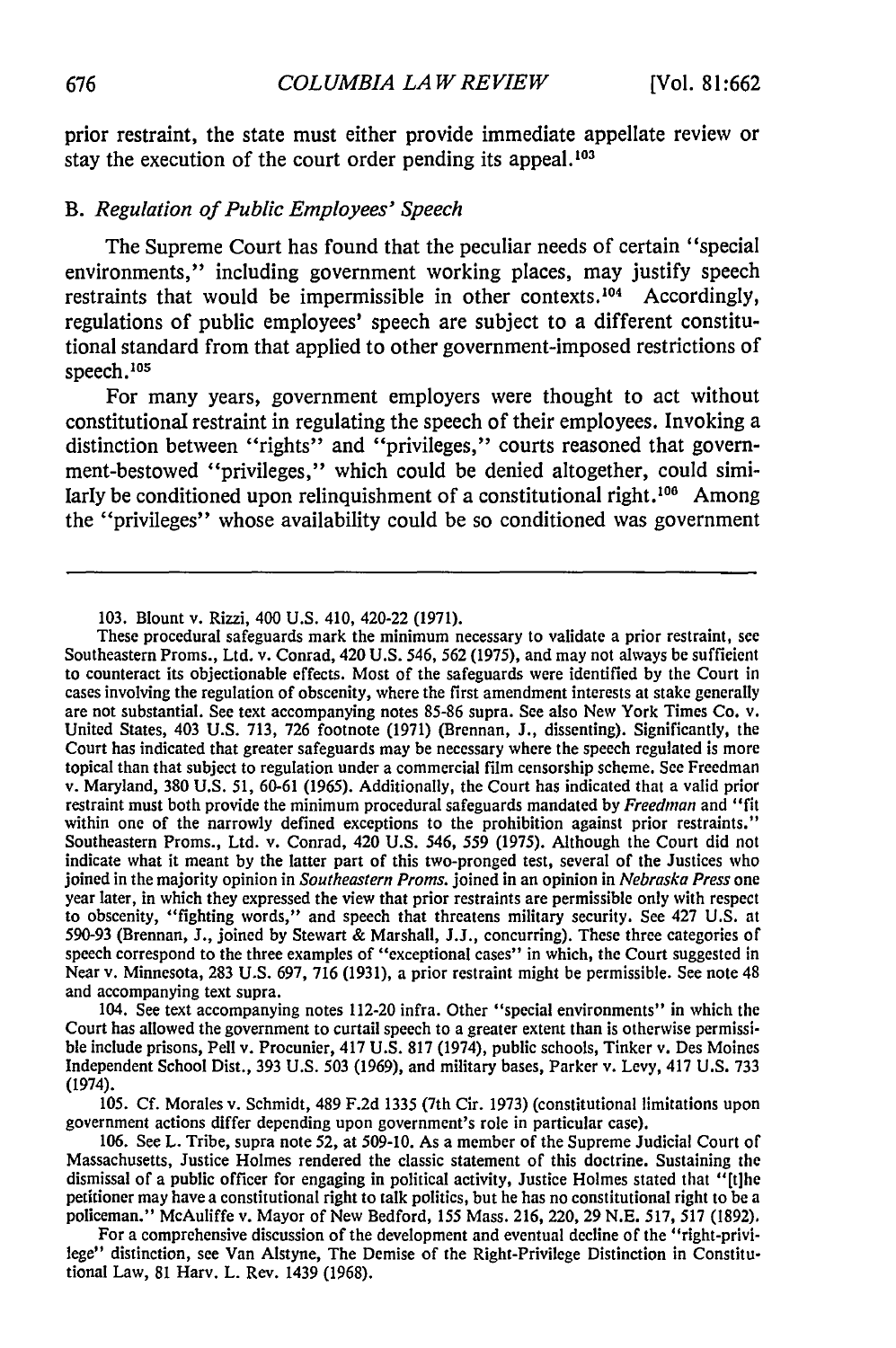employment.<sup>107</sup> In recent years, however, the Supreme Court has consistently rejected this theory<sup>108</sup> and has been particularly responsive to claims that public-employment conditions infringe first amendment rights.<sup>109</sup>

In *Pickering v. Board of Education*,<sup>110</sup> the Supreme Court removed any doubt about the continuing viability of the right-privilege distinction as a basis for imposing upon public employment conditions that restrict free expression. In invalidating the dismissal of a public-school teacher for publishing a letter, critical of the Board of Education, in a local newspaper, the Court "unequivocally rejected" the theory that, because public employment can be denied altogether, it may be conditioned upon relinquishment of constitutional rights.<sup>111</sup> Significantly, the Court did not hold that public employees enjoy precisely the same first amendment rights as other citizens. Rather, it found that the government, as an employer, has an interest in "promoting the efficiency of the public services it performs through its employees," $112$  and that this interest justifies reasonable restrictions upon the speech of public employees. The court indicated that, in order for a restriction upon public employees' speech to survive constitutional scrutiny, it must satisfy a two-part test.1<sup>3</sup>

**107.** See McAuliffe v. Mayor of New Bedford, **155** Mass. **216, 29 N.E. 517 (1892).** One rationale that has been offered for the application of the right-privilege distinction to public employment is that acceptance of public employment was deemed a voluntary acquiescence in incidental restrictions on one's constitutional rights, since a prospective public employee could avoid these limitations **by** obtaining comparable employment in the private sector. Note, The Nonpartisan Freedom of Expression of Public Employees, **76** Mich. L. Rev. **365, 366 (1977).** The expansion of the public work force in recent years, together with the government's increased assumption of functions traditionally undertaken **by** the private sector, have substantially eroded this basis for applying the right-privilege distinction to public employment. See id. at **365** n.l.

**108.** See, e.g., Keyishian v. Board of Regents, **385 U.S. 589, 605-06 (1967)** ("the theory that public employment which may be denied altogether may be subjected to any conditions, regardless of how unreasonable, has been uniformly rejected"). See also Perry v. Sindermann, 408 **U.S. 593, 597 (1972);** Garrity v. New Jersey, **385 U.S.** 493, **500 (1967);** accord, Meehan v. Macy, **392 F.2d 822, 832 (D.C.** Cir. **1968),** modified, 425 **F.2d** 469 **(1968),** aff'd en banc, 425 **F.2d** 472 **(1969).**

Even before the Court's rejection of the "right-privilege" distinction, the harsh conse quences flowing from its use were mitigated somewhat **by** development of the "unconstitutional conditions" doctrine. Under this doctrine, the government may not grant a privilege subject to a condition that violates an explicit constitutional guarantee, such as freedom of speech. See Van Alstyne, supra note **106,** at 1445-46.

**109. E.g.,** Perry v. Sindermann, 408 **U.S. 593, 597 (1972)** (government "may not deny a benefit to a person on a basis that infringes his constitutionally protected *interests-especially, his interest in freedom of speech")* (emphasis added). See also Elrod v. Burns, 427 **U.S.** 347, **358** n. **11 (1976).** Nevertheless, the district court in *Snepp* based its judgment in part on the finding that Snepp "knew that employment by the Government was a privilege-not a right. . . . " United States v. Snepp, 456 F. Supp. **176, 179 (E.D.** Va. **1978),** aff'd in part and rev'd in part, **595 F.2d 926** (4th Cir. **1979),** trial court judgment reinstated, 444 **U.S. 507 (1980),** reh. denied, 445 **U.S. 972 (1980).**

**110. 391 U.S. 563 (1968).**

**I11. Id.** at **568.**

112. **Id.**

**113.** The Court declined to articulate a general standard for determining when a restriction of public employees' speech is constitutional, in view of the enormous variety of situations in which the issue might arise. Id. at **569.** It did, however, describe the general analysis courts should apply. See id. at **569-70.**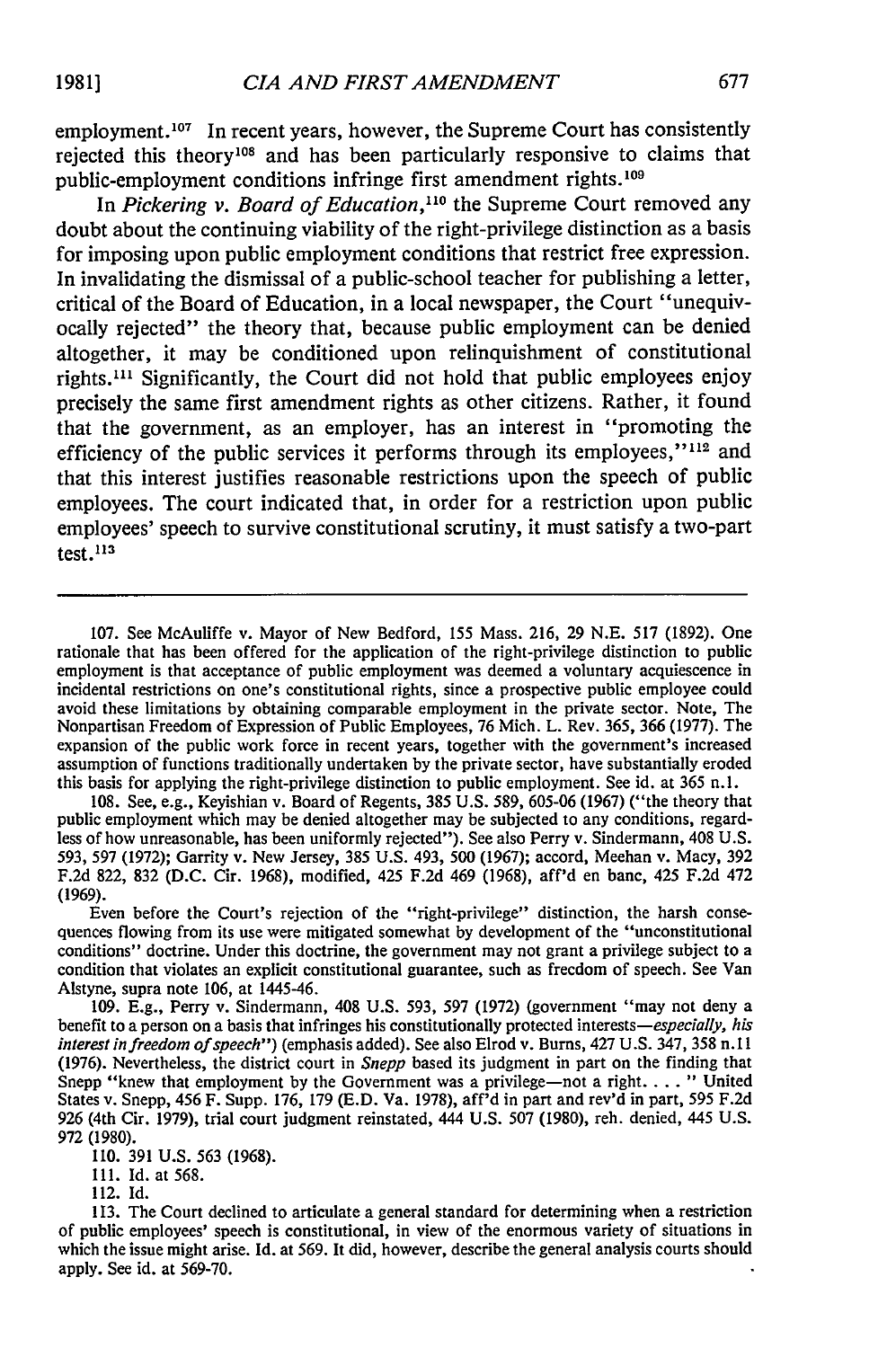First, the government must establish that the restriction is necessary to prevent actual impairment of the efficient operation of the services it performs as an employer.<sup>114</sup> The government may demonstrate actual impairment either by producing factual evidence that an employee's speech caused actual harm to its interests<sup>115</sup> or by establishing that the peculiar needs of the work environment are such that an employee's speech is per se harmful.<sup>116</sup> In

114. Id. at 568-73. The Court indicated that factors relevant to establishing a governmental interest justifying imposition of a speech restraint depend to a great extent upon the peculiar needs of individual public agenci nate is of such a personal and intimate nature" that such criticism "would seriously undermine the effectiveness of the working relationship between them." Id. at 570 n.3.

For cases applying the actual-harm requirement, see Holodnak v. Avco Corp., 514 F.2d 285, 290 (2d Cir.), cert. denied, 423 U.S. 892 (1975); Tygrett v. Washington, 543 F.2d 840, 847-50 (D.C. Cir. 1974); Muir v..County Council of Sussex County, 393 F. Supp. 915, 933 (D. Del. 1975). *Post-Pickering* cases in which the government successfully established that an employee's speech impaired its interests as an employer frequently have involved one of the following situations:

(a) The employee's speech demonstrated incompetence or lack of qualifications for her position. E.g., Megill v. Board of Regents, 541 F.2d 1073 (5th Cir. 1976) (dismissal of professor because of false statements upheld because his reckless falsehood demonstrated lack of character and intellectual integrity required of tenured professor); Lefcourt v. Legal Aid Society, 445 F.2d 1150 (2d Cir. 1971) (dismissal of Legal Aid Society attorney because of public comments made by him upheld since his expression demonstrated inability and unwillingness to implement the Society's policies). Dismissal on this ground is said to be justified because "the sanction is not an improper censuring of the content of the speech but a proper dismissal of one who has shown . . . herself unable to perform a job." Comment, supra note 25, at 677; see Pickering v.<br>Board of Educ., 391 U.S. 563, 573 n.5 (1968). Board of Educ., 391 U.S. 563, 573 n.5 (1968).<br>(b) The employee's speech demonstrates an inability or unwillingness to conform to desired

behavior in a situation where the workplace requires tact or similar characteristics. See, e.g., Smith v. United States, 502 F.2d 512 (5th Cir. 1974) (clinical psychologist at Veterans Administration Hospital fired for wearing "peace" pin while giving therapy to veterans in need of emotional rehabilitation during Vietnam War).

(c) The employee's speech undermines effective working relationships with co-workers or superiors. E.g., Pickering v. Board of Educ., 391 U.S. 563, 570 n.3 (1968); Sprague v. Fitzpatrick, 546 F.2d 560, 565 (3rd Cir. 1976), District Attorney for publicly challenging District Attorney upheld because statement "completely undermined" effective employment relationship between "employee-speaker and em-<br>ployer-target"); Leslie v. Philadelphia 1976 Bicentennial Corp., 343 F. Supp. 768, 777 (E.D. Pa. 1972), aff'd, 478 F.2d 1398 (3rd Cir. 1973) (employee's dismissal for publicly charging superiors with racism upheld, in part, because statements precluded effective working relationships with superiors, and employee's duties "required a high degree of cooperation and loyalty with her coworkers and supervisors"). See Muir v. County Council of Sussex County, 393 F. Supp. 915, 933 (D. Del. 1975). One commentator has observed that courts have been inclined to enforce the duty of loyalty in cases involving sensitive or high-level positions, Note, supra note 107, at 388, and that this inclination may create considerable tension between the government's interest in efficient operation and the public's interest in discovering official improprieties; high-level officials have a duty of loyalty that might be breached by public criticism of their superiors, yet also have a unique opportunity to discover irregularities, and, in view of their public trust, a desire to disclose the improprieties they discover. Id. at 392.

115. See Pickering v. Board of Educ., 391 U.S. at 570 (school board produced no evidence at trial supporting allegations that Pickering's letter had harmed relationships among members of public school system).

116. See id. at 571. The Court felt that Pickering's employment relationships with the School Board were "not the kind of close working relationships for which it can persuasively be claimed that personal loyalty and confidence are necessary to their proper functioning." Id. at 570. Cf. Leslie v. Philadelphia 1976 Bicentennial Corp., 343 F. Supp. 768 (E.D. Pa. 1972) (upholding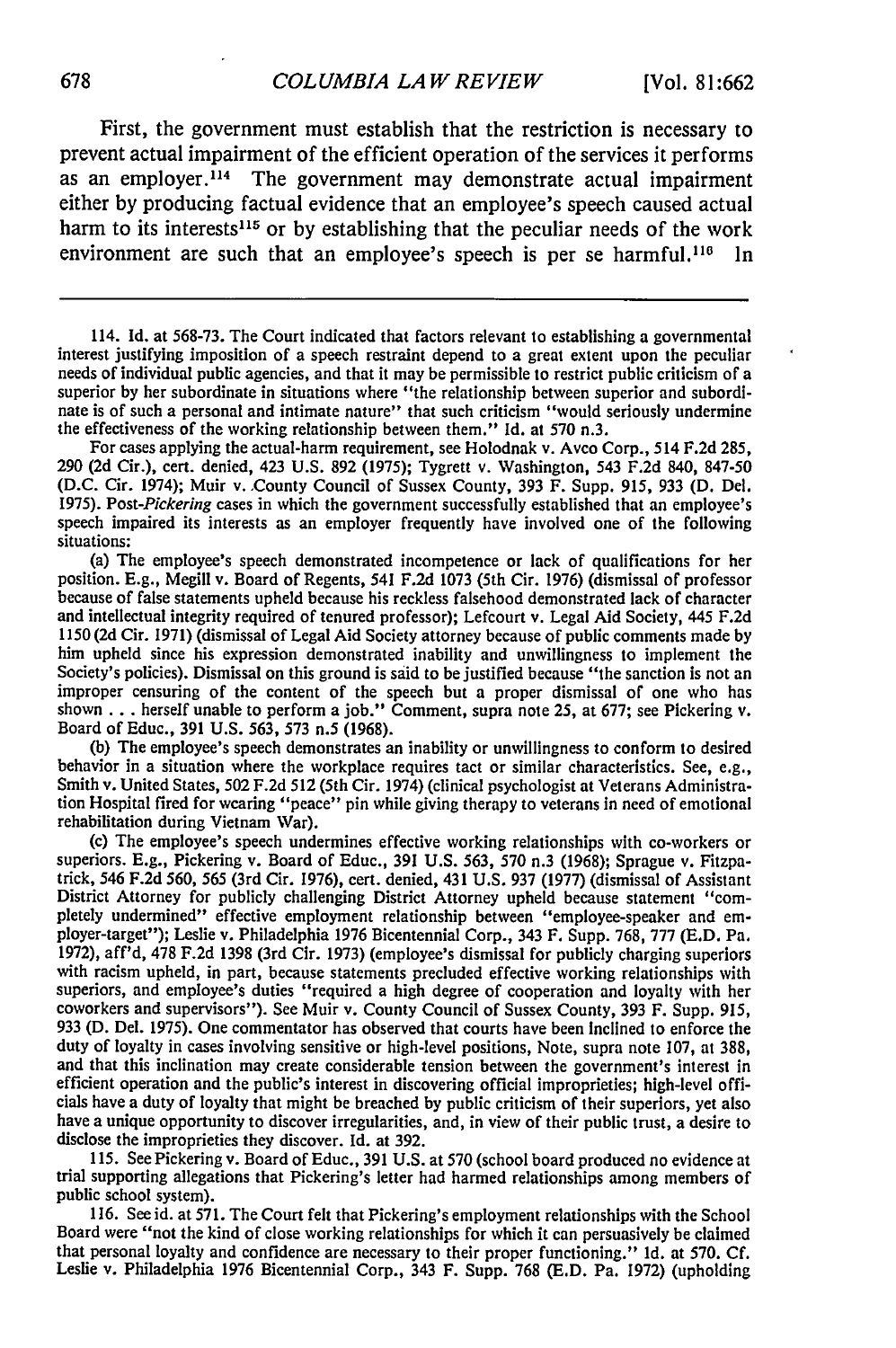*Pickering* itself, the Court held that the teacher's dismissal for criticizing his superiors could not be supported by the government's interests as an employer.<sup>117</sup> The Court found that the school board had neither produced factual evidence that Pickering's speech had actually impaired the operation of the school system<sup>118</sup> nor established that Pickering's public statements were per se detrimental to the school system's interests.<sup>119</sup>

If the government successfully establishes that a speech restriction is necessary to prevent actual harm to its interests as an employer, the court must balance these interests against countervailing first amendment interests.<sup>120</sup> Since restriction of the publisher's speech was not adequately supported by the school board's interests as an employer, there was no need to apply the balancing test to Pickering itself. The Court indicated in dictum, however, the nature of the first amendment interests that should be weighed against the government's interests as an employer. The employee has an interest in engaging in expression with the freedom she would enjoy as an ordinary citizen.<sup>121</sup> In addition, the public has an interest in receiving communication from government employees.<sup>122</sup> When the subject matter of the communication pertains to the operation of government services, the public interest is particularly strong: the expression concerns matters of "public importance," and thus lies at the "core" of the first amendment's protection.<sup>123</sup> Moreover, the contribution of government employees to public dis-

117. 391 U.S. at 568-71.

118. Id. at 570.

121. 391 U.S. at 568, 574.

122. Id. at 573.

dismissal of public affairs coordinator for publicly charging employers with racism; dismissed employee had been hired to foster good relations with black community), aff'd, 478 F.2d 1398 (3rd Cir. 1973).

An exception to the "actual harm" requirement may exist with respect to statements that were "knowingly or recklessly false." See 391 U.S. at 583 (White, J., concurring in part and dissenting in part). But see id. at 574 n.6 (Court did not rule out possibility that "a statement that was knowingly or recklessly false would, if it were neither shown nor could reasonably be presumed to have had any harmful effects, still be protected by the First Amendment").

<sup>119.</sup> Id. at 570, 571.

<sup>120.</sup> Id. at 568, 573. The Court's adoption of an ad hoc balancing test has been criticized because it "forces public employees and their supervisors to guess how courts will balance in any given case, with a likely chilling effect upon the exercise of the freedom of expression by these employees." Note, supra note 107, at 370 n.25. Drawing heavily upon the work of Professor Emerson, this commentator noted that an ad hoc balancing test "contains no hard core of doctrine to guide a court in reaching a decision in any particular case." Id. In addition, the factual determinations that a court must make when applying a balancing test are "so difficult and time-consuming that they are unsuitable for the judicial process." Id. Finally, the test provides inadequate notice, since "no factual situation is definitely protected until the Supreme Court so decides." Id. See Emerson, Toward a General Theory of the First Amendment, 72 Yale L. **J.** 877, 913-14 (1963).

<sup>123.</sup> Id. This view rests upon the premise that some areas of human concern are more important for first amendment purposes than others. See Young v. American Mini Theatres, 427 **U.S. 50 (1976)** (plurality opinion **by** Stevens, **J.).** Generally, political speech is thought to lie at the "core" of the first amendment's protection. See New York Times Co. v. Sullivan, **376 U.S.** 254 (1964). The position that the first amendment is particularly protective of "political speech" reflects a functional approach based upon the view that the first amendment is primarily concerned with speech the exercise of which promotes the goal of self-government in a democratic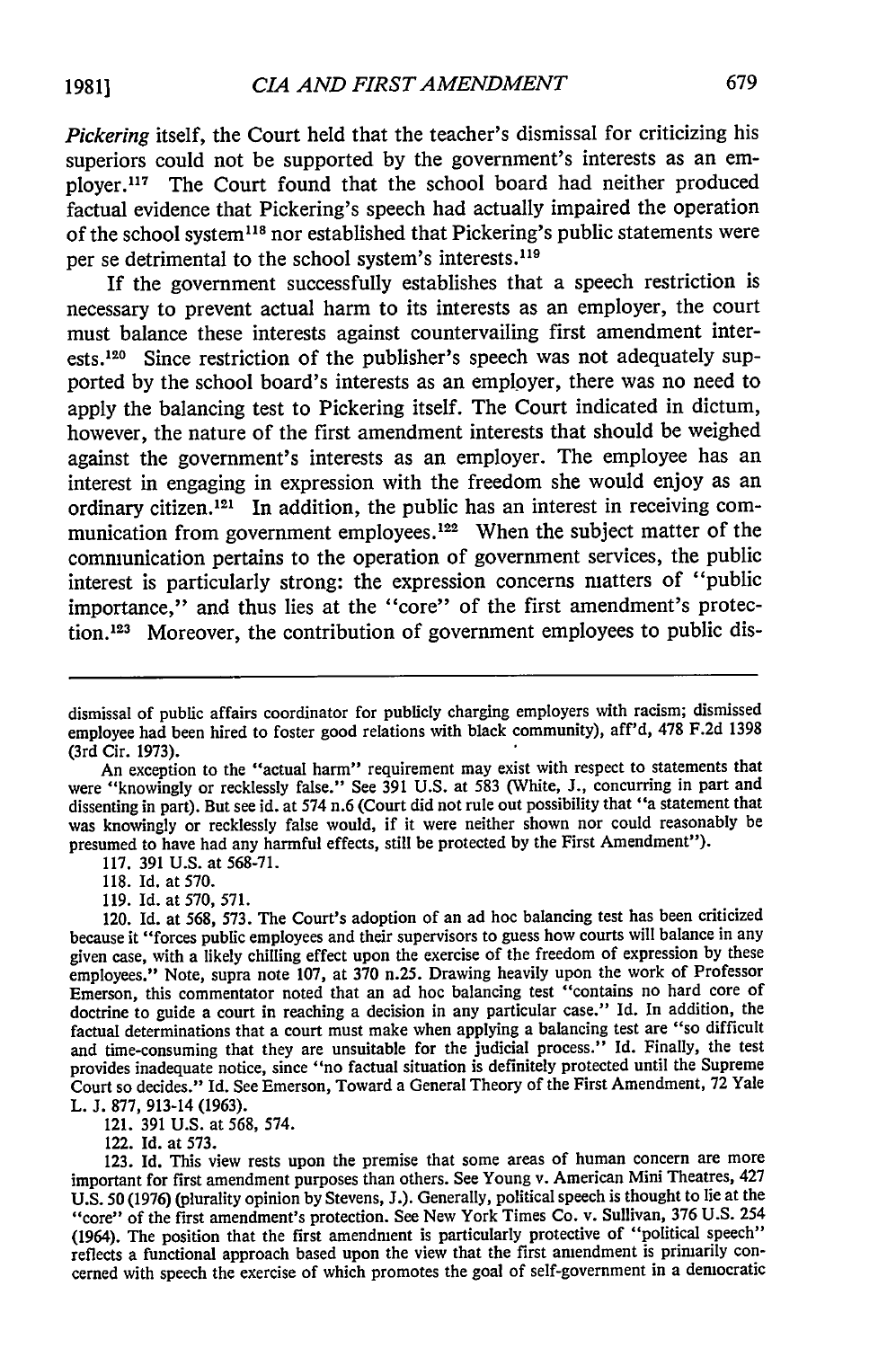cussion of matters concerning the operation of government agencies is especially valuable, since they are "the members of [the] community most likely to have informed and definite opinions" on the subject.<sup>124</sup>

The Supreme Court's analysis in *Pickering* left at least two important questions for resolution **by** the lower courts. First, the Court did not indicate what degree of relationship between an employee's speech and impairment of the government's interests must be established to satisfy the first part of the *Pickering* test. Most lower courts interpreting *Pickering,* however, have required that the government establish material and substantial impairment of its interests.1<sup>25</sup>

In addition, because the Court did not find that suppression of Pickering's speech was supported **by** the school board's interests, its application of the constitutional test it announced provides little guidance as to how courts should determine whether a speech restriction affecting an employee's interest is valid when interests are established on both sides of the balancing scale.<sup>126</sup> Lower courts applying *Pickering* in such a situation have indicated that the outcome of the test announced **by** the Court is frequently determined without ever reaching the balancing part of the test. These courts have avoided the process of balancing competing interests **by** first seeking to determine whether the full extent of a particular restriction is supported by the government's interests as an employer.<sup>127</sup> Thus, once the government establishes that its

society. See Meiklejohn, Free Speech and its Relation to Self-Government (1948) (arguing that speech relating to "public" issues—speech the exercise of which promotes informed self-govern-<br>ment—must be wholly immune from regulation).

124. 391 U.S. at 572. The public's interest in receiving information about government operations from public employees is particularly strong when the subject matter of the communidemocracy cannot be realized unless the public's right to receive "at least enough government information to check abuse of power" is rigorously protected. Comment, First Amendment Standards for Subsequent Punishment of Dissemination of Confidential Government Information, 68 Calif. L. Rev. 83, 90 (1980). See also Arnett v. Kennedy, 416 U.S. 134, 228 (1974) (Marshall, **J.,** dissenting) (stressing importance of assuring public employees of their rights to

"inform the public of abuses of power and of the misconduct of their superiors").<br>Several cases applying *Pickering* have explicitly considered the public's interest in receiving<br>employees' communications in determining wh Hanneman v. Breier, 528 F.2d 750, 755 (7th Cir. 1976); Kiiskila v. Nichols, 433 F.2d 745, 748-49 (7th Cir. 1970); Meehan v. Macy, 392 F.2d 822, 837 (D.C. Cir. 1968), modified, '425 F.2d 469 (1968), vacated per curiam, 425 F.2d 472 (1969); Haurilak v. Kelley, 425 F. Supp. 626, 630 (D. Conn. 1977).

125. See, e.g., Mabey v. Reagan, 537 F.2d 1036, 1047-50 (9th Cir. 1976); Smith v. United States, 502 F.2d 512, 517 (5th Cir. 1974); Smith v. Losee, 485 F.2d 334, 339 (10th Cir. 1973) (en banc), cert. denied, 417 U.S. 908 (1974).<br>126. One aspect of this problem is the Court's failure to assign weights to the various

interests it identified as relevant to the balancing test. See Note, supra note 107, at 370.

In addition to these two issues, The Court also left for future clarification the question of what degree of causation between an employee's speech and the government's conduct restricting it must be established by an employee claiming violation of her first amendment rights. See id. This issue is not explored in this Comment, since it will not ordinarily arise in litigation challeng- ing enforcement of CIA secrecy agreements. For example, there was no question in *Snepp* that the CIA's enforcement of Snepp's secrecy agreement by imposition of a constructive trust was caused by Snepp's unreviewed publication of *Decent Interval.*

127. See, e.g., Hobbs v. Thompson, 448 F.2d 456 (5th Cir. 1971), discussed in text accompa- nying notes 128-30 infra. See also Alderman v. Philadelphia Hous. Auth., 496 F.2d 164, 173-74 (3rd Cir.), cert. denied, 419 U.S. 844 (1974).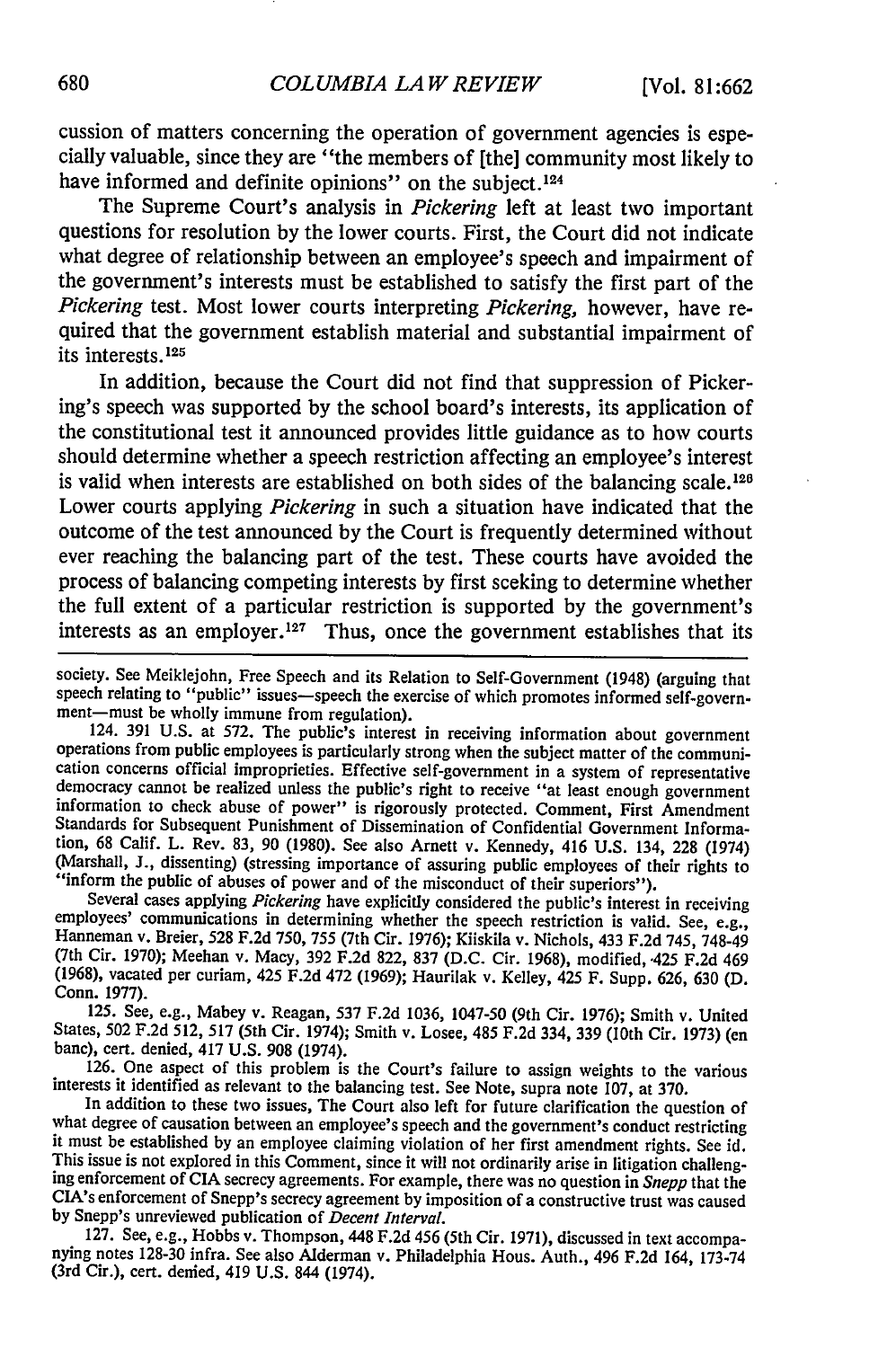interests will be actually and substantially harmed by an employee's communication, it must show that the particular restriction is the least restrictive means available to protect its interests.

The Fifth Circuit applied this analysis in *Hobbs v. Thompson*.<sup>128</sup> In *Hobbs,* city firefighters challenged a municipal ordinance that forbade them from taking an active part in elections and was applied to require them to remove candidate bumper stickers from their cars. Although the court acknowledged the city's interest in proscribing active partisan activity by its employees, it found that the ordinance provisions "sweep too broadly and proscribe a great deal of political activity which is unrelated to the effective workings of the fire department." $129$  The court concluded that the ordinance was more restrictive than necessary and declared that this finding precluded the need to balance the competing interests. $130$ 

Least-restrictive-means analysis does not altogether eliminate the need to engage in "balancing" of interests under *Pickering.* A restraint that satisfies the least-restrictive-means test may nonetheless be invalid, if the government interest is insignificant, and the first amendment interests are substantial. For example, in *Pennsylvania ex rel. Rafferty v. Philadelphia Psychiatric Center,<sup>131</sup>* the United States District Court for the Eastern District of Pennsylvania invalidated the firing of a nurse, because it was not supported by a governmental interest sufficient to outweigh her first amendment interests. The plaintiff had resigned her position as a nurse in a state hospital after criticizing its operation to her superiors. 132 She repeated her criticisms to news reporters, who published them after she began working in another state facility. 33 She was dismissed from her new position on the grounds that her presence provoked anxiety among the nursing staff, who were troubled **by** her published remarks.<sup>134</sup> The court concluded that the government's interest in

<sup>128. 448</sup> F.2d 456 (5th Cir. 1971).

<sup>129.</sup> Id. at 471.

<sup>130.</sup> Id. at 473. This analysis follows logically from the Supreme Court's renunciation of the right-privilege distinction in *Pickering.* Under *Pickering,* employees enjoy the same rights respect- ing speech as other citizens, except to the extent that their expression would cause substantial harm to the government's interests as an employer. This principle sets definite limits upon the government's power to curtail its employees' speech. See text accompanying notes 110-14 supra. This reasoning appears to have supported the Fifth Circuit's decision in *Hobbs.* See 448 F.2d at 474-75.

Even before *Pickering* was decided, the Supreme Court applied the first amendment principle of "narrowness" to restraints upon the speech of public employees. In Shelton v. Tucker, 364 U.S. 479 (1960), the Supreme Court struck down an Arkansas statute compelling each teacher, as a condition of employment in a public school, to file an affidavit annually, listing every organization with which she had been the State's interest in investigating the competence of prospective teachers substantial, and the inquiry into associational ties relevant to such investigation, it was troubled by the overbreadth of the requirement. Many of the associational ties the teachers were asked to disclose "could have no possible bearing upon the teacher's occupational competence or fitness." See id. at 488.

<sup>131. 356</sup> F. Supp. 500 (E.D. Pa. 1973).

<sup>132.</sup> Id. at 503.

<sup>133.</sup> Id.

<sup>134.</sup> Id. at 503-04, 506-08.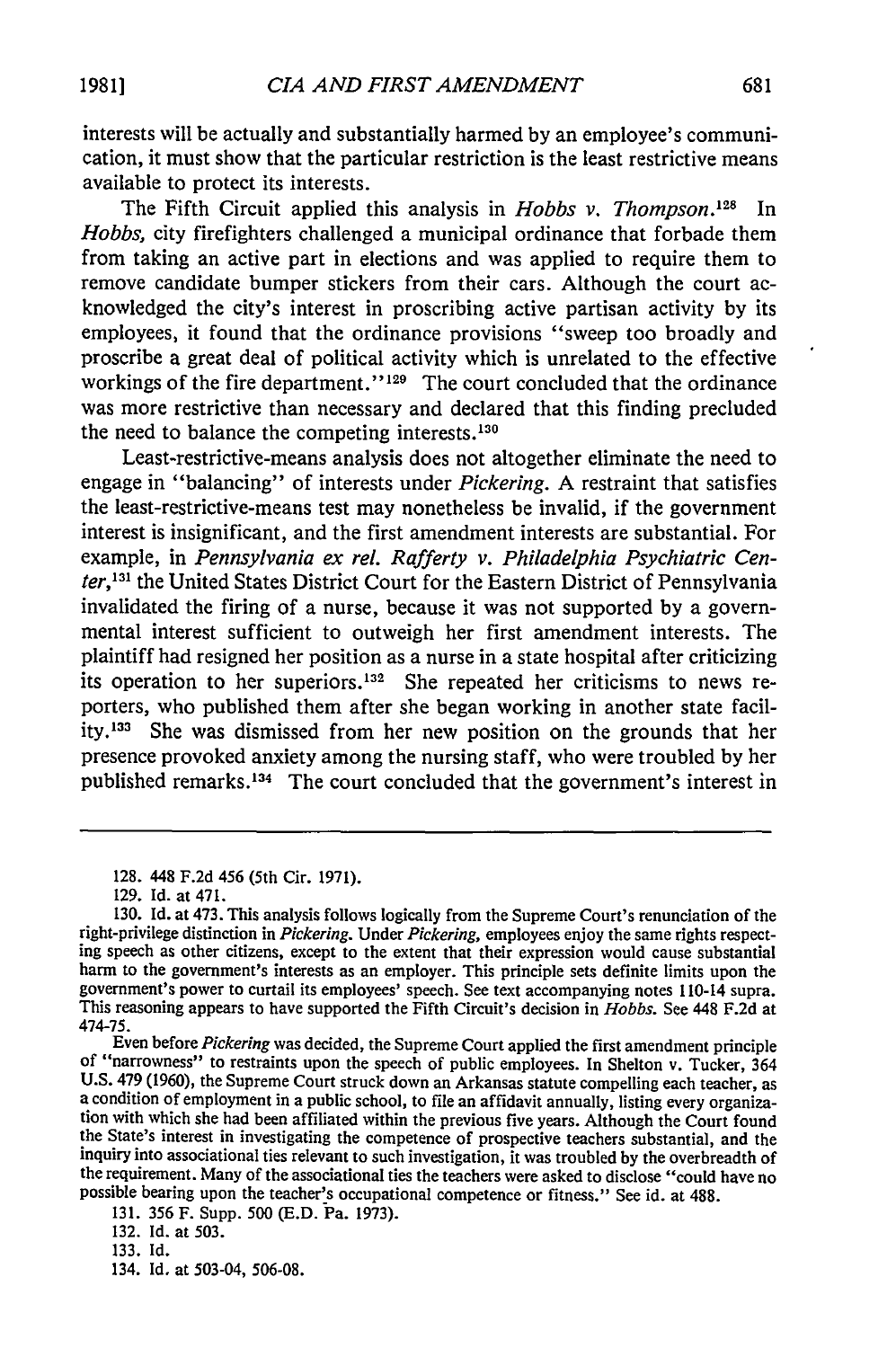creating a tranquil and efficient atmosphere among the nursing staff was insufficient to justify dismissing an employee for exercising her right to "add to the dialogue that the First Amendment was designed to foster and protect." **<sup>13</sup> .**

#### *C. Prior Restraints of Public Employees' Speech*

*Snepp* involved a prior restraint in the context of government employment.<sup>136</sup> Pickering, and the vast majority of cases applying it,<sup>137</sup> involved speech restraints upon public employees that were enforced through imposition of a subsequent penalty, such as dismissal. Additionally, the functional analysis developed to assess the validity of prior restraints has not dealt specifically with prior restraints imposed upon public employees. *Snepp* thus presents the question of how the functional analysis and the *Pickering* test operate together in a case involving a prior restraint of public employees' speech.

The *Pickering* test, in addition to determining what speech may constitutionally be suppressed, may be read to govern the means that may be employed to regulate public employees' speech.138 Since *Pickering* permits the government to impose upon its employees speech restraints that are impermissible in other contexts,<sup>139</sup> it may be read to authorize some prior restraints upon public employees' speech that would not survive scrutiny under a functional analysis. Alternatively, since *Pickering* involved a speech restriction in the form of subsequent punishment, it may be read as leaving intact traditional prior-restraint analysis as applied to public employees.<sup>140</sup> As a practical matter, the outcome of a constitutional assessment should rarely be affected by the choice between these two approaches, since prior-restraint analysis and the *Pickering* test bear a close resemblance. To be upheld under the functional analysis, a prior restraint must operate in a manner that avoids excessive and unnecessary infringement of expression.<sup>141</sup> Similarly, *Pickering* 

141. See text accompanying notes 75-76 & 92 supra.

<sup>135.</sup> **Id.** at 508. See also Waters v. Peterson, 495 F.2d 91, 98 (D.C. Cir. 1973) (government's interest in providing tranquil atmosphere for employees' cafeteria insufficient to override right of employees to protest outside cafeteria; governmental interest could not be protected without effecting substantial curtailment of protest activities).

In cases upholding employee speech restrictions under the Pickering test, courts have often stressed the limited nature of the restraint, and its direct relation to promoting the government's interests as an employer. E.g., Smith v. United States, 502 F.2d 512 (5th Cir. 1974) (government can prohibit clinical psychologist from wearing peace button, which would directly impair his effective counseling of emotionally unstable patients; psychologist free to wear button anywhere other than psychotherapeutic ward). See also Alderman v. Philadelphia Hous. Auth., 496 F.2d 164, 171-72 (3rd Cir.), cert. denied, 419 U.S. 844 (1974).

<sup>136.</sup> See text accompanying notes 157-58 infra.

<sup>137.</sup> See Comment, supra note 25, at 689.

<sup>138.</sup> For example, applying the least restrictive means part of *Pickering* analysis, a court might conclude that dismissal as a means of regulating an employee's speech is more restrictive than transferring her to another department, where her speech would not impair the effective operation of the government's services.

<sup>139.</sup> See text accompanying notes 104-05 & 112 supra.

<sup>140.</sup> See Comment, supra note 25, at 689.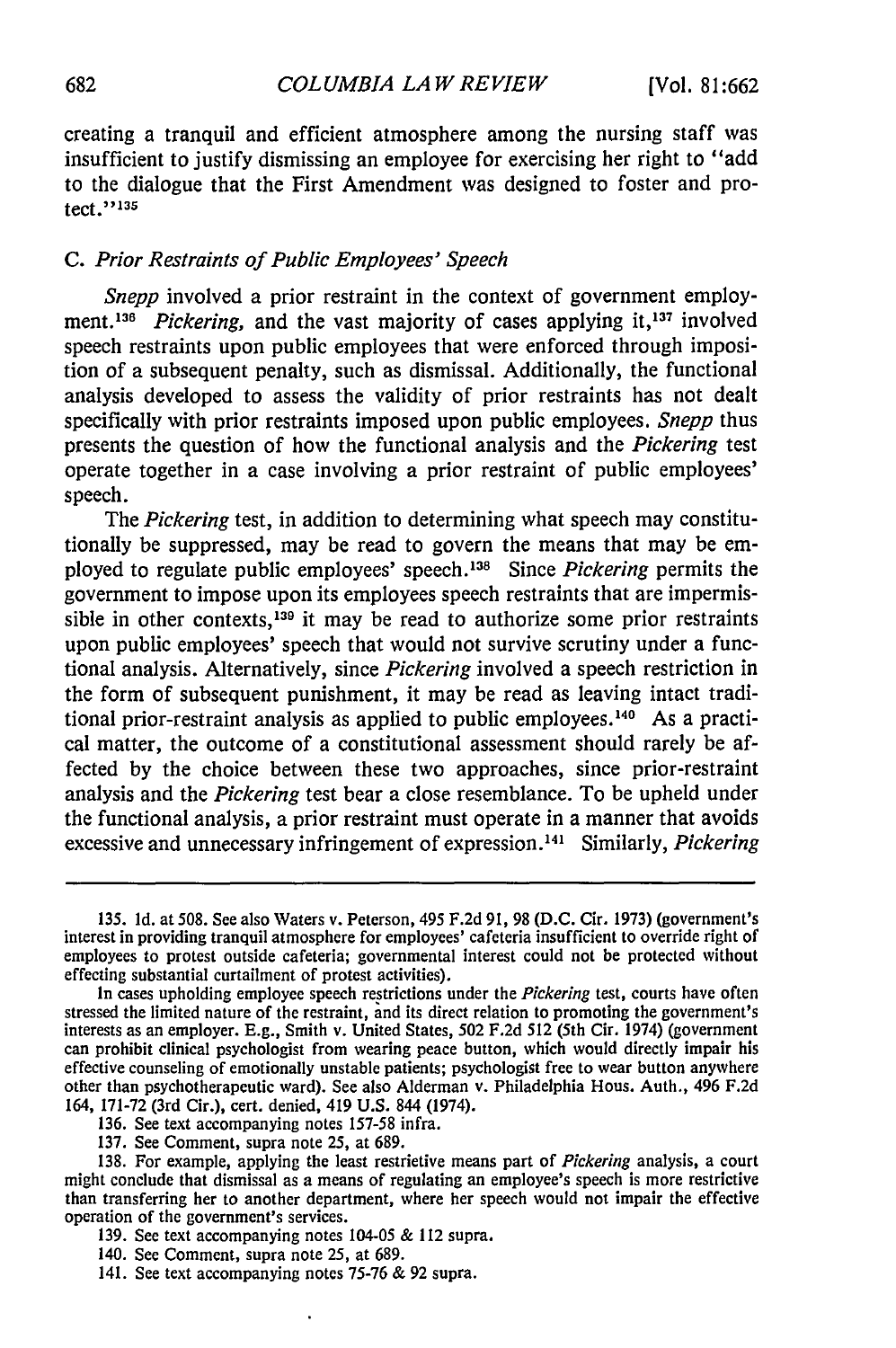includes least-restrictive-means analysis, also serving to minimize overbreadth.<sup>142</sup> Thus, it is unlikely that a prior restraint will be valid under *Pickering* unless it also satisfies the prior-restraint test.

Nevertheless, in some situations the two analyses may diverge. Prior-restraint analysis posits certain minimum requirements that do not vary according to the relative strength of the opposing interests, 43 while *Pickering* imposes no minimum requirements, allowing the extent of permissible restraint to vary with the strength and nature of the government's interests. In some cases, therefore, *Pickering* might permit prior restraints that lack the minimum safeguards that prior-restraint analysis mandates.<sup>144</sup>

The few lower court cases involving both prior restraints and the *Pickering* test are less than clear in their implications for the interrelationship of the two doctrines. For example, in *Alderman v. Philadelphia Housing Authority, <sup>45</sup>*the Third Circuit began its analysis of a prior restraint affecting public employees by citing the traditional presumption against the validity of prior restraints and reviewing prior-restraint doctrine, 140 but later acknowledged that a governmental agency may have a greater interest in regulating the speech of its employees than that of the populace at large.<sup>147</sup> The court explicitly invalidated the restriction on the basis of prior-restraint doctrine,<sup>148</sup> but suggested that in some instances a prior restraint upon the speech of public employees might be justified. 49 Applying both prior restraint doctrine and the analysis used in cases involving public employees' speech, the court indicated that such a restraint would be upheld if the suppression standard were narrowly tailored to avoid restricting speech whose suppression is not supported by a "'compelling' justification."<sup>150</sup> The court did not, however, seem to regard the government's general interest in promoting the efficiency of the services it performs through its employees as sufficiently "compelling" to justify a narrowly tailored prior restraint; the one example the court offered of a circumstance in which a prior restraint upon public employees'

- 149. Id. at 173-74.
- **150. Id.** at 173-74 & n.57.

<sup>142.</sup> See text accompanying notes 126-29 supra.

<sup>143.</sup> See text accompanying notes 95-103 supra.

<sup>144.</sup> In United States v. Marchetti, 466 F.2d 1309 (4th Cir.), cert. denied, 409 U.S. 1063 (1972), the Fourth Circuit analyzed the CIA secrecy agreement under the apparent assumption that the government's interests as an employer could "outweigh" the employee's right to be free from regulation by a prior restraint that lacks the minimum safeguards mandated by Freedman v. Maryland, 380 U.S. 51 (1965). See text accompanying notes 97-102 supra. Although the court cited *Freedman* in support of its holding that the CIA procedure would be constitutional only if it provided both a prompt decision by the CIA censor and judicial review of adverse determinations, it found that the sensitive nature of the government's interests jusitified placing the burden upon CIA employees to challenge deletions. 466 F.2d at 1317.

<sup>145. 496</sup> F.2d 164 (3rd Cir.), cert. denied, 419 U.S. 844 (1974).

Employees of the Philadelphia Housing Authority (PHA) were directed to refrain from engaging in "any" discussion regarding an upcoming election among PHA tenants. 496 F.2d at **165.**

<sup>146.</sup> See id. at 168-70.

<sup>147.</sup> **Id.** at 174.

<sup>148.</sup> Id. at 173 & n.57.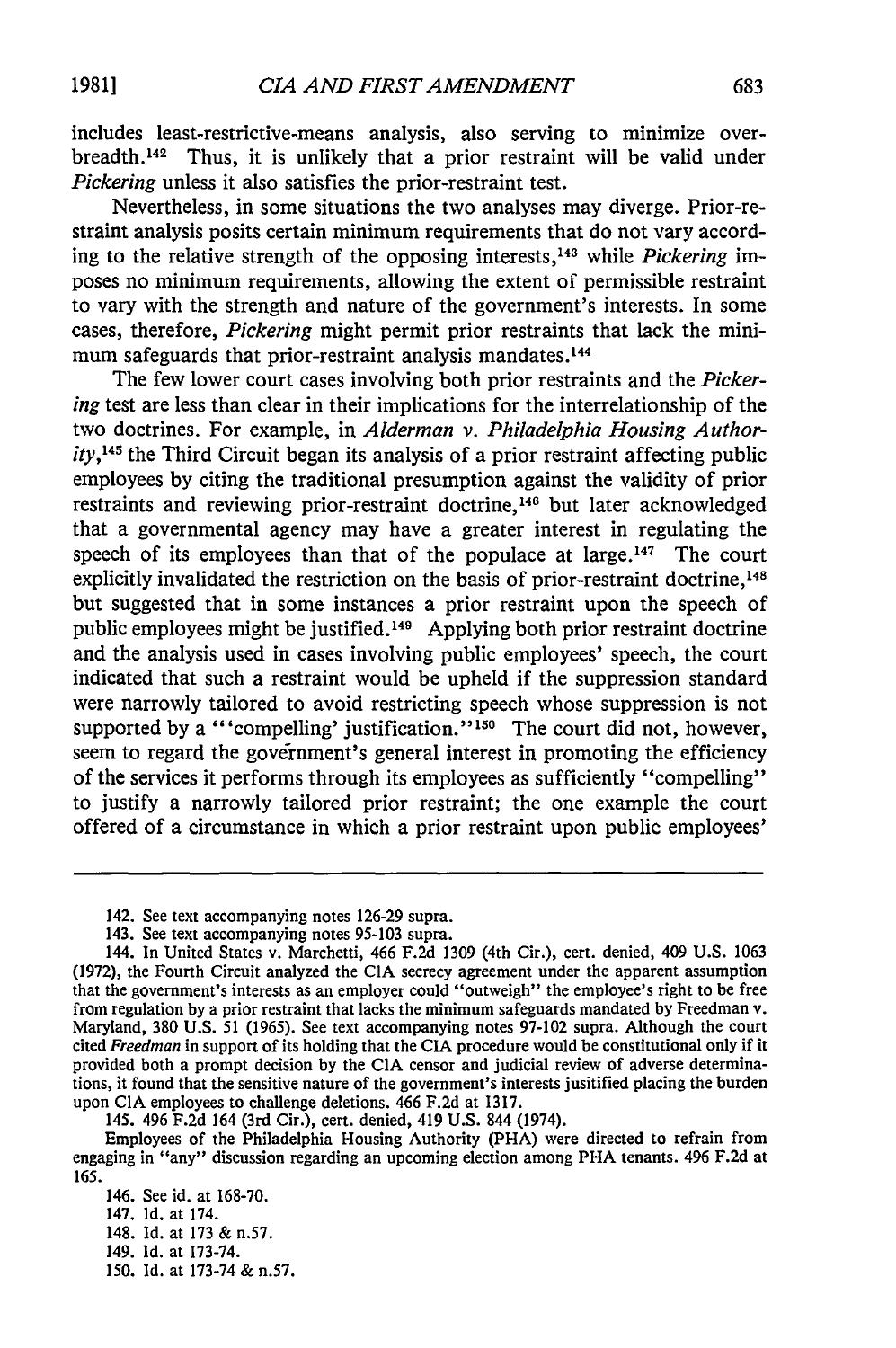speech would be justified was "when the nation 'is at war."<sup>151</sup> This example is drawn from traditional prior restraint analysis.<sup>152</sup> Thus, *Alderman* does not directly support the position that the government's interests as an employer may justify a prior restraint that would not otherwise survive constitutional scrutiny under a functional analysis.

While its reasoning was somewhat unclear, the *Alderman* court would appear to limit application of *Pickering* analysis to the determination whether suppression of public employees' speech is justified by the government's interests as an employer, as well as the determination of the substantive scope of speech whose suppression is supported by this interest. Traditional prior restraint analysis, unaltered by the *Pickering* test, would be applied to determine whether such suppression can be effectuated by means of the prior restraint actually imposed.<sup>153</sup>

This unarticulated result is proper and should be adopted explicitly. Historically, prior restraints have always been singled out for special treatment under the first amendment. Few areas in first amendment law have been marked by as much consistency as the courts' treatment of prior restraint "as a unique and free-standing doctrine that affords special protection where it applies and imparts its own presumption against constitutionality."<sup>154</sup> In fact, scholars agree that the first amendment was adopted primarily to abolish restraints imposed prior to speech.<sup>155</sup> Pickering should not be read to overrule implicitly such well-established doctrine. Moreover, no policy supports extension of the *Pickering* rationale to prior restraints, since different criteria have typically been employed in evaluating the standard for suppression on the one hand, and the means of suppression on the other.<sup>156</sup>

In suggesting that the needs of the government in the "special environments" of public schools and working places may justify prior restraints, the courts in both Baughman and *Alderman* seemed to mean simply that these interests justify suppression of speech, which may be effected by an *otherwise constitutional* prior restraint. Thus *Pickering* merely supplies the test for determining what the prior restraint doctrine generally assumes: that the government has an interest justifying suppression of speech. See Barnett, supra note 49, at 543 (doctrine of prior restraint focuses on method of restraint, avoiding consideration of substantive scope of protected speech).

154. Barnett, supra note 49, at 542. See also text accompanying notes 36, 47-49 supra.

155. See note 57 supra.

156. The generalization that prior restraint analysis is concerned with the means of regulation, avoiding consideration of the substantive scope of speech that may be suppressed, see note 151 supra, is subject to some qualification. In New York Times Co. v. United States, 403 U.S. 713

<sup>151.</sup> Id. at 173 n.59.

<sup>152.</sup> See, e.g., Near v. Minnesota, 283 U.S. 697, 716 (1931).

<sup>153.</sup> Although not a public-employment case, Baughman v. Freienmuth, 478 F.2d 1345 (4th Cir. 1973), supports this approach. In Baughman, the Fourth Circuit invalidated a prior restraint affecting students at a public school. Like public working places, schools are a "special environment," whose peculiar needs may justify reasonable restraints upon the speech of students. **See** note 104 supra. Although the Fourth Circuit interpreted the "reasonableness" test applicable to public schools to permit a "reasonable prior restraint," see id. at 1351, it measured the restraint's "reasonableness" by applying traditional prior restraint analysis. The court twice stated that prior restraints bear a heavy presumption against their constitutional validity, id. at 1348, 1350, and overturned the particular restraint at issue because the procedure for suppression lacked narrowly drawn criteria, as well as the minimal safeguards mandated by Freedman. See id. at 1350.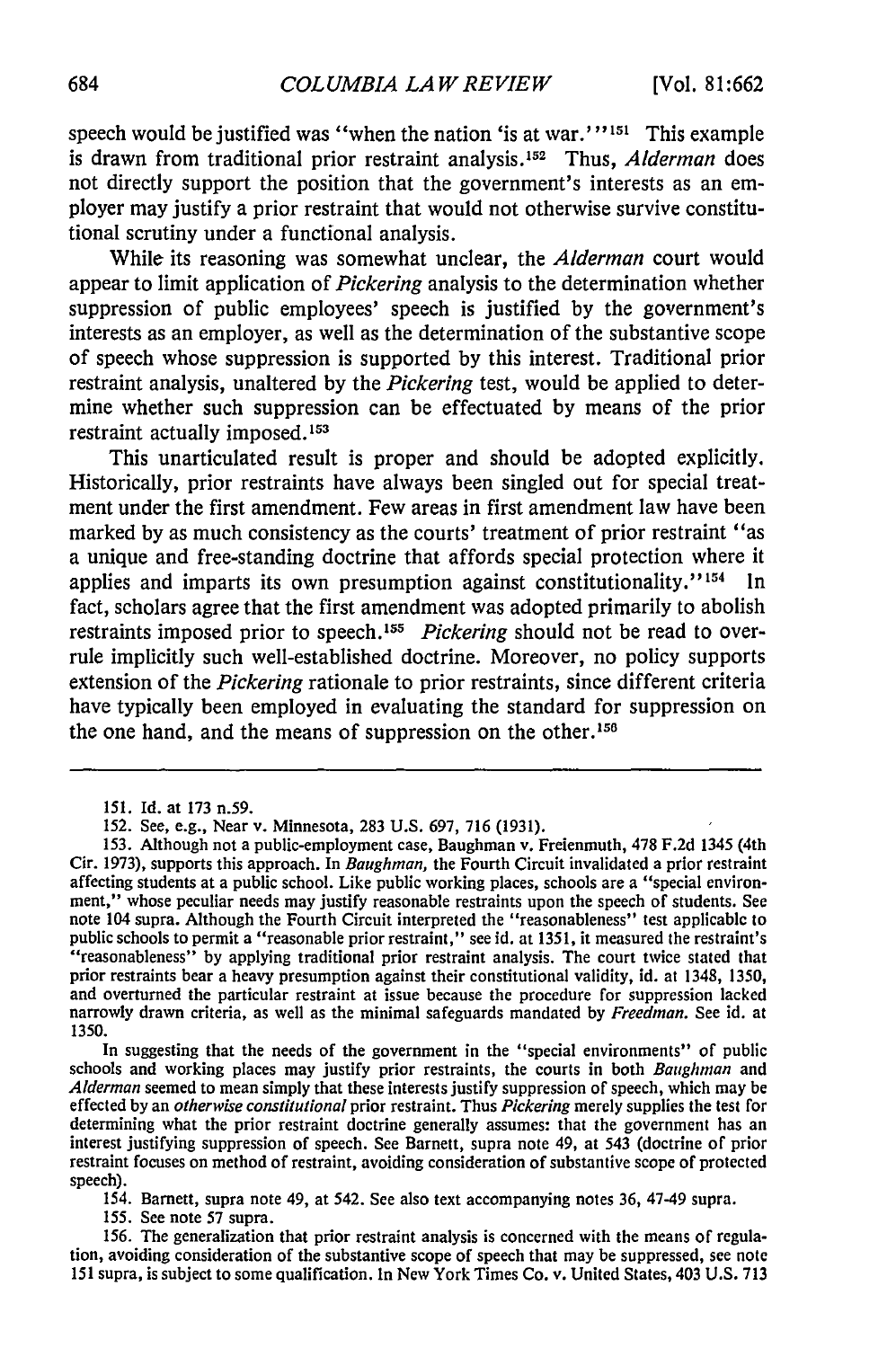#### **III.** THE **CIA** PREPUBLICATION REVIEW PROCEDURE

The constitutionality of the **CIA** prior-approval procedure must be determined in accordance with both *Pickering* and prior restraint analysis. *Pickering* will determine whether the CIA's interests as an employer justify imposing some restraint upon its employees' speech and, if so, whether the **CIA** criteria for suppression are constitutionally permissible.<sup>157</sup> Prior restraint analysis must be applied to determine whether the CIA may protect its interests **by** the prepublication review procedure upheld in *Snepp. <sup>58</sup>*

#### *A. The CIA Suppression Standard*

The **CIA** secrecy agreement requires submission of all intended publications containing "information or material relating to the Agency, its activities, or intelligence activities generally," and states that it is "established Agency policy" to refuse approval for any material submitted.<sup>159</sup> Although the permissibility of the **CIA** suppression standard was not at issue in *Snepp*,<sup>160</sup> the Supreme Court upheld the secrecy agreement on the assumption that it authorized the CIA to deny approval with respect to material whose disclosure would be "harmful" or "detrimental" to national security interests.<sup>161</sup> As Justice Stevens noted in dissent,  $162$  it is unclear whether the Court

**157.** See note **153** and accompanying text supra. The discussion of the constitutionality of the CIA suppression standard is concerned with the question whether particular expression **bf CIA** employees may be regulated at all, regardless of the means used to effect suppression. Thus, the question whether the **CIA** suppression criteria satisfy a suppression standard that is peculiarly applicable to prior restraints, see notes **59,** 94 **& 156** supra, is not addressed in the text of this section. But see note **173** infra.

- **158.** See notes **153-55** and accompanying text supra.
- **159.** For full text of agreement, see note 4 supra.

**160.** Since the **CIA** did not contend that *Decent Interval* disclosed information that the agency could have suppressed, see text accompanying note **10** supra, the Court was not asked to consider the propriety of the CIA suppression standard. Rather, *Snepp* presented the question whether the CIA prepublication review requirement can be enforced against the author of an unreviewed book that discloses no information that the Agency could have suppressed. Nevertheless, in sustaining the validity of the prepublication review requirement, the Court reasoned that the procedure was necessary to ensure suppression of "harmful" information, see 444 **U.S.** at **511-12,** thus implicitly approving the suppression standard embodied in the term "harmful." See text accompanying notes **159-90** infra, for discussion of the suppression standard approved in *Snepp.*

**161.** See 444 **U.S.** at **511-12.**

**162.** See id. at 521 **n.11.** (Stevens, **J.,** dissenting).

**<sup>(1971),</sup>** several Justices indicated that a prior restraint could not be imposed against the press absent a showing of "direct, immediate, and irreparable damage" to a vital interest. **Id.** at **730** (Stewart, **J.,** joined **by** White, **J.,** concurring); id. at **726-27** (Brennan, **J.,** concurring). See note 94 supra. The Court indicated that publication of material that did not satisfy this prior restraint suppression standard might nevertheless be punished after publication. **E.g.,** id. at **737** (White, **J.,** joined **by** Stewart, **J.,** concurring). Thus, while the question whether particular speech may be regulated at all may not, strictly speaking, be part of prior restraint analysis, the determination whether speech that can be regulated may be restrained in advance of publication might entail application of a suppression standard. For example, in the context of prior restraints affecting public employees, *Pickering* analysis would be applied to determine the substantive scope of speech that may be suppressed **by** any means, while prior restraint analysis would require a stricter suppression standard if a prior restraint were employed. For discussion of limitations upon the relevance of the *New York Times* standard, see note 94 supra.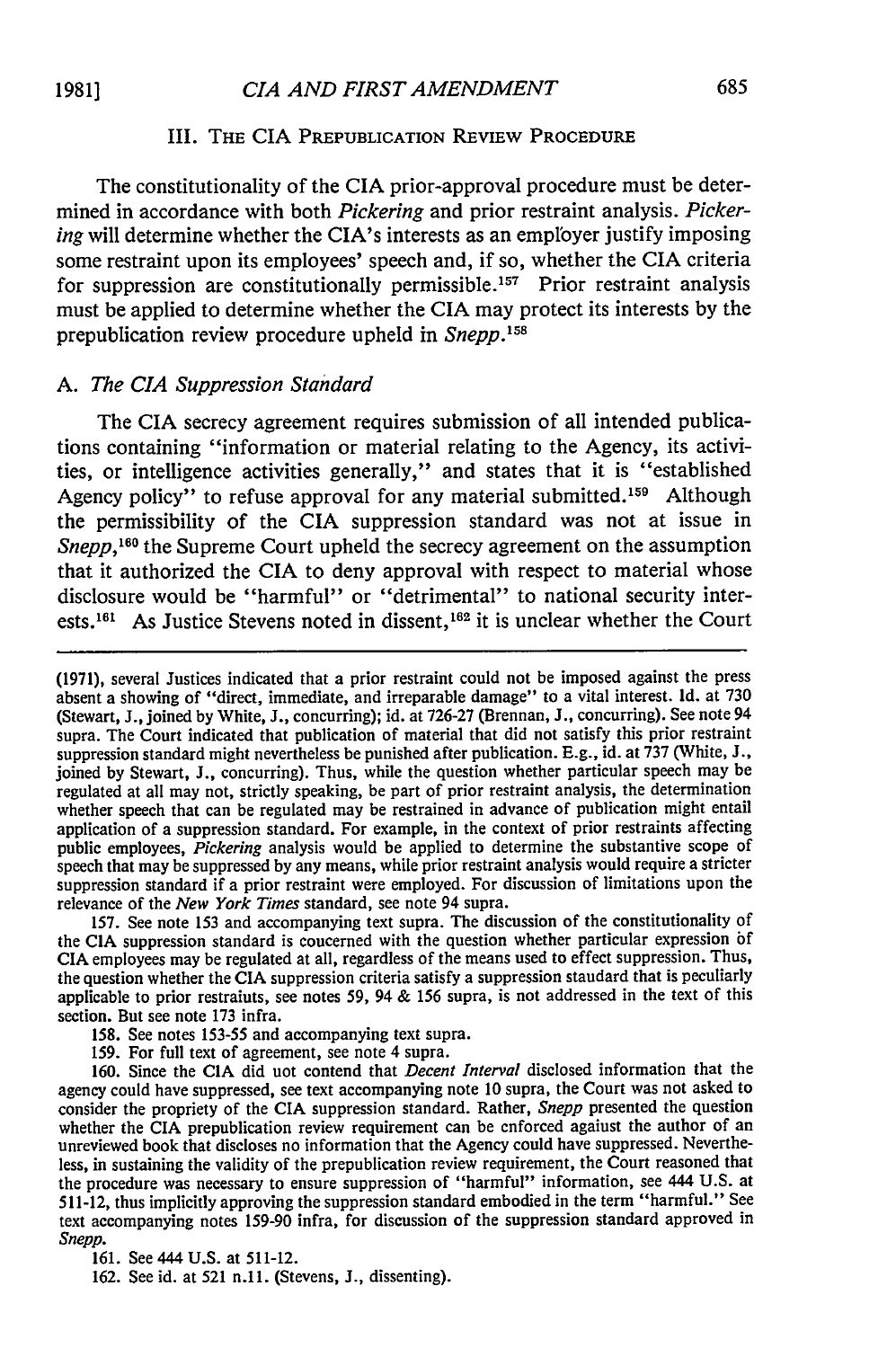intended this suppression standard to encompass only classified information, or all information, whether classified or unclassified, whose disclosure could be "harmful" to national security.<sup>163</sup> Although the Court appeared to acknowledge the right of CIA employees to publish unclassified material, it also indicated that prepublication review of unclassified material was necessary to afford the Agency an opportunity to suppress material whose disclosure would be "harmful",<sup>164</sup> which suggests that the "harmful" standard may encompass some unclassified information.<sup>165</sup> While the language of the Court's opinion thus lends itself to two different interpretations, the view that it authorizes suppression of only classified information, and that prepublication review of unclassified information is deemed necessary only to isolate suppressible classified information, is both more plausible and less subject to constitutional objection than the view that it authorizes suppression of unclassified material whose disclosure would be "harmful."

Pursuant to executive order, the CIA is required to classify all information within its control the disclosure of which could be reasonably expected to cause any damage to national security.<sup>166</sup> Since the Agency is accorded substantial discretion in determining whether information poses a sufficient threat to national security to warrant classification,  $167$  the assertion that it must be permitted to suppress some unclassified information because its

164. 444 U.S. at 512 & 513 n.8. The Court noted that the government "does not deny-as a general principle-Snepp's right to publish unclassified information," Id. at 511, and stated that "[i]f in fact information is unclassified or in the public domain, neither the CIA nor foreign intelligence agencies would be concerned." Id. at 513 n.8.

165. Alternatively, this passage can be read to state that CIA employees should submit material they *believe* to be unclassified to ensure that classified information is not inadvertently disclosed **by** employees less familiar with the classification of information than the Agency officials who review their publications.

**167.** See M. Halperin **& D.** Hoffman, supra note 94, at **33.**

<sup>163.</sup> At one point in his dissenting opinion, Justice Stevens stated that the majority seemed to approve suppression of '"harmful' but unclassified information," id. at 522; earlier, however, he wrote that, despite the ambiguity in the majority's reference to "'harmful' as opposed to 'classified' information," he did "not understand the Court to imply that the Government could obtain an injunction against the publication of unclassified information." Id. at 521 n.11. *Snepp* has been interpreted to authorize suppression of any material, classified or not, the disclosure of which could be "harmful," Note, supra note 94, at 459, and has also been interpreted to authorize suppression of classified information only. See Agee v. CIA, 500 F. Supp. 506, 508 (D.D.C. 1980).

**<sup>166.</sup>** Although the specific classification system is periodically revised, the criteria for classification generally specify a classification level applicable to particular information, depending upon the quantum of damage to national security that would result from its disclosure. For example, under the executive order presently in effect, "Top Secret" classification status is accorded to information the disclosure of which could reasonably be expected to cause "exccptionally grave damage to the national security," Exec. Order No. 12065, § 1-102, 43 Fed. Reg.<br>28,950 (1978) (President Carter); "s could reasonably be expected to cause "serious damage to the national security," **Id.** § **1-103;** and ''confidential" denotes information the disclosure of which could reasonably be expected to cause "identifiable damage to the national security," 1d. § 1-104.

Since information is classified according to whether its disclosure would harm national security, it appears likely that the Supreme Court in *Snepp* was referring specifically to classified information when it spoke of information whose disclosure would be "harmful" to national security. See text accompanying note **162** supra.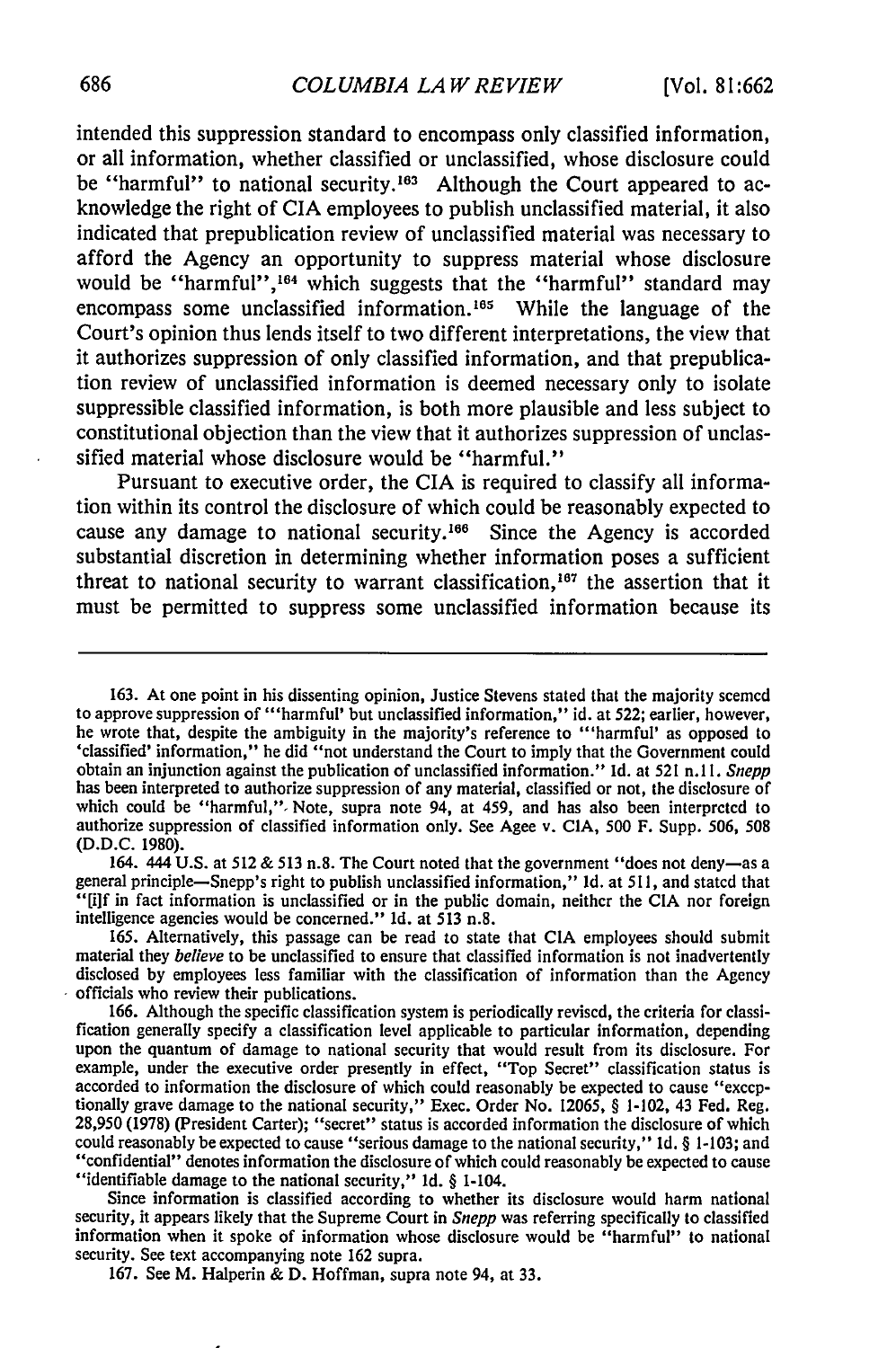disclosure would be "harmful" to national security would be clearly untenable.<sup>168</sup> Moreover, the CIA did not contend in *Snepp* that it should be able to suppress unclassified information.<sup>169</sup> It would be unreasonable to assume that the Supreme Court meant to authorize suppression of unclassified information when the government itself was satisfied that its interests were sufficiently protected by suppression of classified information. <sup>170</sup>

In addition, significant constitutional problems attend the view that *Snepp* authorizes suppression of unclassified information. Under *Pickering,* the CIA may not suppress its employees' speech unless it establishes that the expression would cause actual harm to the Agency's interests as an employer.<sup>171</sup> The various functions performed by the CIA-from intelligence gathering and analysis to covert operations-share the common objective of protecting national security interests.<sup>172</sup> A significant aspect of the CIA's general interest in protecting national security is protecting intelligence-gathering activities conducted in the interests of national security.<sup>173</sup> In order to

168. A possible exception to this reasoning might arise with respect to information that a CIA employee obtained in the course of her employment, and that was not classified either as a result of operational oversight, or it could have been classified prior to the employee's own publication. Although none of the *Snepp* courts addressed this possibility, this concern may have motivated the Supreme Court's finding that the CIA must be able to review unclassified publications to identify harmful material. See 444 U.S. at 512, 513 n.8. If this concern did, indeed, supply the rationale for the Court's finding, the "harmful" standard authorized in *Snepp* may be understood to encompass "classifiable" information. The adoption of this standard would represent a departure from the suppression standard in effect prior to *Snepp.* In 1975, the Fourth Circuit held that the first amendment limits the CIA's right to deny publication approval to material that both is classifiable and has in fact been officially classified prior to the Agency's disapproval determination. Alfred A. Knopf, Inc. v. Colby, **509** F.2d 1362, 1367 (4th Cir.), cert. denied, 421 U.S. 992, reh. denied, 422 U.S. 1049 (1975). See text accompanying notes 191-93 infra. Since the court in *Knopf* erected presumptions favoring the conclusion that classifiable information was in fact classified, see notes 194-95 and accompanying text infra, the "classifiable" standard would represent a relatively insignificant departure from the *Knopf* standard. For discussion of problems associated with use of "classifiable" as a suppression standard, see text accompanying notes 189-90, 198-204 infra.

169. See 444 U.S. at 510; id. at 522 (Stevens, J., dissenting). See also text accompanying note **10** supra.

170. The dissent in *Snepp* noted that the CIA "limited its censorship power to preventing the disclosure of 'classified' information." 444 U.S. at 522 (Stevens, J., dissenting).

171. See text accompanying note 114 supra.

172. See **50** U.S.C. § 403 (1976) (establishment of Central Intelligence Agency). Section 403(d) provides that the Director of Central Intelligence shall coordinate activities "in the interest of national security."

173. This interest received substantial attention from all three courts in *Snepp.* See 444 U.S. at 512-13; 595 F.2d at 935; 456 F. Supp. at 179-80. However, the courts focused more upon the CIA's need to project an image of control over this type of disclosure than on its need actually to prevent disclosure. The Supreme Court found that by "flouting" his secrecy agreement, Snepp had weakened the CIA's reputation as an organization capable of controlling unauthorized disclosures by its employees, and that enforcement of Snepp's agreement was necessary to restore the confidence of foreign sources in the Agency's ability to maintain such control. 444 U.S. at 512-13. In enforcing Snepp's secrecy agreement on this basis, the Court failed to analyze closely the extent to which the government's interests justify suppression, as it had done in *Pickering.* See notes 115-19 and accompanying text supra. The concern of foreign sources with the CIA's ability to ensure secrecy is directed specifically toward the Agency's ability to prevent disclosures that compromise them. Under *Pickering,* the CIA's interest in addressing that concern may not be invoked to support suppression of speech that does not threaten this interest. See note **130** and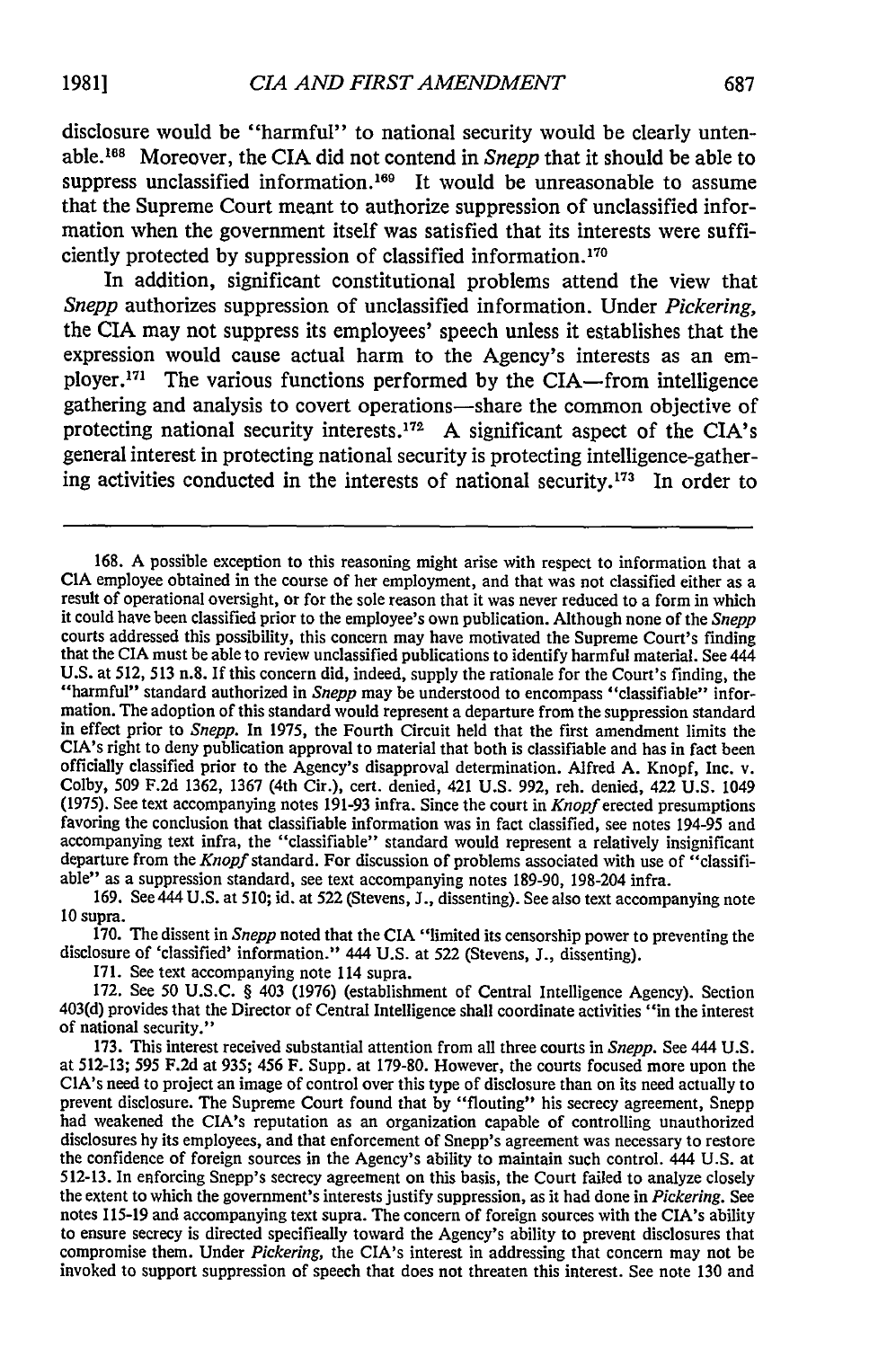gather intelligence effectively, the CIA relies heavily upon information it receives from individuals and cooperative intelligence services operating in foreign countries. 174 The continued availability of these foreign sources may depend upon the Agency's ability to guarantee the secrecy of information whose disclosure would subject foreign sources to discovery and consequent endangerment.<sup>175</sup> Thus, the CIA's interest in promoting the efficiency of the

text accompanying notes 127-30 supra. Thus, the need to prevent disclosure of information that exposes confidential sources to discovery does not justify enforcement of a system that suppresses more speech than necessary to protect this concern. See 444 U.S. at 516-17 (Stevens, J., dissenting). This is not to suggest that the CIA's enforcement of secrecy requirements that are unrelated to disclosures affecting foreign sources will not affect their perception of the CIA's ability to guarantee the secrecy of information that does concern them. However, under least restrictive means analysis, the government may not assert that it can enforce regulation of material the suppression of which is not supportable **by** the Agency's interests as an employer to project an image of control, particularly since that image can be preserved under a system authorizing suppression only of information that may, constitutionally, be suppressed. Cf. Note, supra note 107, at 387 (although efficient operation of government function may require loyalty and discipline on the part of employees, the constitutionality of a rule or order restricting speech itself must be determined under *Pickering* before an employee's disobedience of it may be subject to sanctions). Moreover, to the extent that the CIA's general reputation for enforcing confidentiality affects its reputation with respect to confidential sources in particular, the Agency's interests may be better served by using a more narrowly circumscribed method of secrecy control. As the scope of material subject to secrecy broadens, the risk that the conditions for secrecy will be breached is also magnified; as such breaches increase, the CIA's general reputation for being able to enforce its method of secrecy control is correspondingly diminished. Cf. New York Times Co. v. United States, 403 U.S. 713, 729 (Stewart, J., joined by White, concurring) (effectiveness of secrecy control impaired by overclassification, which produces system likely to be "disregarded by the cynical or careless").

An additional problem with the Court's analysis is that it based its decision to enforce Snepp's secrecy agreement upon uncritical acceptance of the CIA's assertion that the unreviewed publication of *Decent Interval* had harmed the Agency's intelligence-gathering functions. In support of its finding that Snepp had "irreparably harmed" these functions, see 444 U.S. at 513, the Court quoted with approval the trial testimony of Admiral Stansfield Turner, then Director of Central Intelligence, that Snepp's book "and others like it" had caused several foreign sources to discontinue working with the CIA for fear that their confidences would not be adequately protected. See id. at 512-13. At trial, Admiral Turner stated that this result was not caused exclusively by Snepp, see Brief for Defendant-Appellant at 13, United States v. Snepp, 595 F.2d 926 (4th Cir. 1979), and Snepp was precluded from asking Admiral Turner whether particular sources had stopped working with the CIA as a direct result of Snepp's publication. See 444 U.S. at 523 n.12 (Stevens, J., dissenting). As Justice Stevens noted in dissent, it is by no means clear whether Snepp's publication caused the harm described by Admiral Turner. 444 U.S. at 522-23  $\&$ nn.12 & **13.** Admiral Turner's assertions of harm are clearly inadequate to satisfy the showing of material, substantial, and actual harm required by *Pickering.* See text accompanying note 114 supra.

The Supreme Court's determination to enforce Snepp's secrecy agreement on the basis of Admiral Turner's speculations of harm is surprising not only as a departure from *Pickering* analysis, but also in light of the fact that the procedure upheld is a prior restraint. See text accompanying note 205 infra. In recent prior restraint cases, the Supreme Court has emphasized that the government must establish harm with certainty to obtain a prior restraint, and has emphatically rejected the government's attempts to obtain a prior restraint based upon assertions that grave harm will result if publication is not restrained. See Nebraska Press Association v. Stuart, 427 U.S. 539, 569 (1976) (opinion of the Court by Burger, C.J.); id. at 571 (Powell, J., concurring); id. at 591-92 (Brennan, J., joined by Stewart & Marshall, J.J., concurring); New York Times Co. v. United States, 403 U.S. 713, 730 (1971) (Stewart, J., joined by White, J., concurring); id. at 726-27 (Brennan, J., concurring).

174. See 444 U.S. at 512. 175. See id. at 512-13.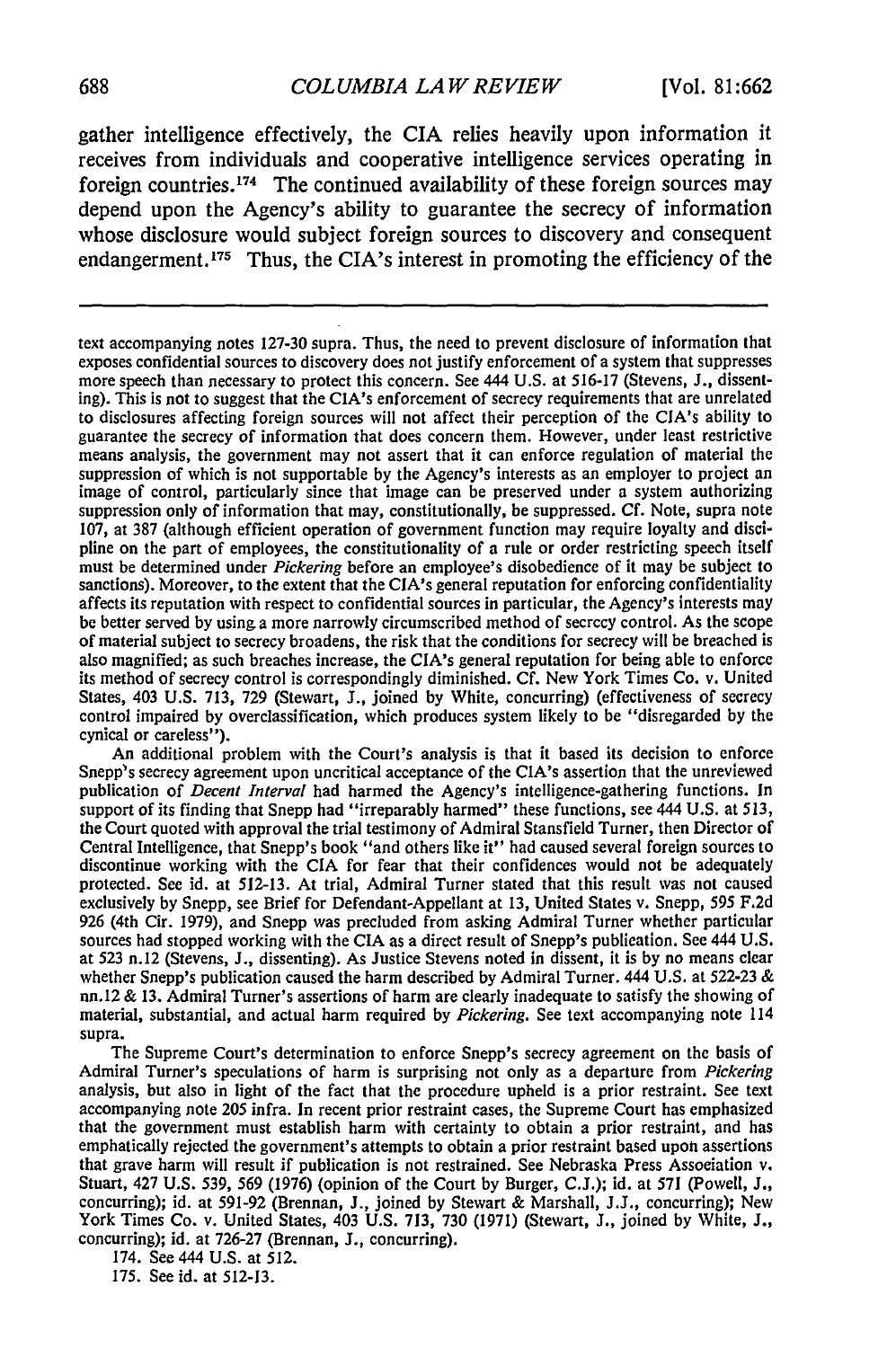services it performs may support suppressing communications that would harm national security generally,<sup>176</sup> and, as a specific aspect of that harm, would expose foreign sources to **risks.177**

*Pickering* requires that the government affirmatively establish that an employee's speech will cause or has caused actual harm to its interests; a mere assertion of harm is insufficient. 78 However, if *Snepp* were read to authorize suppression of unclassified information, it would then permit suppression upon such an assertion by the CIA. In explaining the need for prepublication review of unclassified material, the Supreme Court stated that such extensive review would permit the CIA, "with its broader understanding of what may expose classified information and confidential sources," to identify information that is "harmful" to "vital national interests." **179** If *Snepp* is taken to authorize suppression of unclassified information that is "harmful" to national security, this passage could be interpreted as framing the suppression standard merely in terms of what the CIA asserts to be harmful.<sup>180</sup> Such a departure from *Pickering* would not be justifiable on the grounds that greater deference should be accorded to the government's judgment in matters pertaining to national security. In cases involving imposition of sanctions for revealing material whose disclosure assertedly threatens national security, the Supreme Court has consistently refused to accept as determinative the govern-

The CIA's interest in preventing disclosure of confidential foreign sources does not justify a suppression standard broader than "classified information." See text accompanying notes 166-68 supra. Material the disclosure of which would pose this danger would certainly be classified by the CIA. See Snepp v. United States, 444 U.S. 507, 523 n. 12 (Stevens, J., dissenting); United States v. Snepp, 456 F. Supp. 176, 179 (E.D. Va. 1978); Alfred A. Knopf, Inc. v. Colby, **509** F.2d 1362, 1368 (4th Cir.), cert. denied, 421 U.S. 992, reh. denied, 422 U.S. 1049 (1975). The executive order on classification that is presently in effect specifically lists intelligence sources and methods as information subject to classification. Exec. Order No. 12065, §§ 1-301(c), 1-303, 43 Fed. Reg. 28,949, 28,950-51 (1978).

An additional interest supporting regulation of CIA employees' speech relates to the CIA's ability to obtain and utilize classified information; in the course of performing its various functions, the CIA generates and uses information that is required to be classified pursuant to executive order. See note 166 supra. The current executive order on classification requires that agencies using classified information must ensure its secrecy. Id. § 4-103. Thus, for the CIA to use the classified information it needs to perform its statutory duties, it must adopt procedures that ensure the confidentiality of such material.

178. See text accompanying notes 114-19 supra.

179. 444 U.S. at 511-12.

180. Cf. 444 U.S. at 522 (Stevens, J., dissenting) (criticizing Court's suggestion that the CIA may suppress unclassified information "on the basis of its opinion that publication may be **. .** . 'identified as harmful"').

<sup>176.</sup> See text accompanying note 172 supra.

<sup>177.</sup> This basis for suppression is more clearly related to the CIA's interest in "promoting the efficiency of the public services it performs," Pickering v. Board of Educ., 391 U.S. 563, 568 (1968), than any other basis relating to national security. The CIA's enabling legislation focuses upon the Agency's intelligence-gathering functions, and expressly charges the Director of Central Intelligence with responsibility "for protecting intelligence sources and methods from unauthorized disclosure." **50** U.S.C. § **403(d)(3)** (1976). William Colby, former Director of Central Intelligence, has proposed that a CIA employee should be subject to penalties for leaking confidential information only if she discloses secret intelligence sources and techniques, "defined narrowly to include only those matters which would be vulnerable to termination or frustration by a foreign power if disclosed." Hearings before the Subcomm. on Secrecy and Disclosure, Senate Select Comm. on Intelligence, 95th Cong., **2d** Sess. 53, **90** (1978).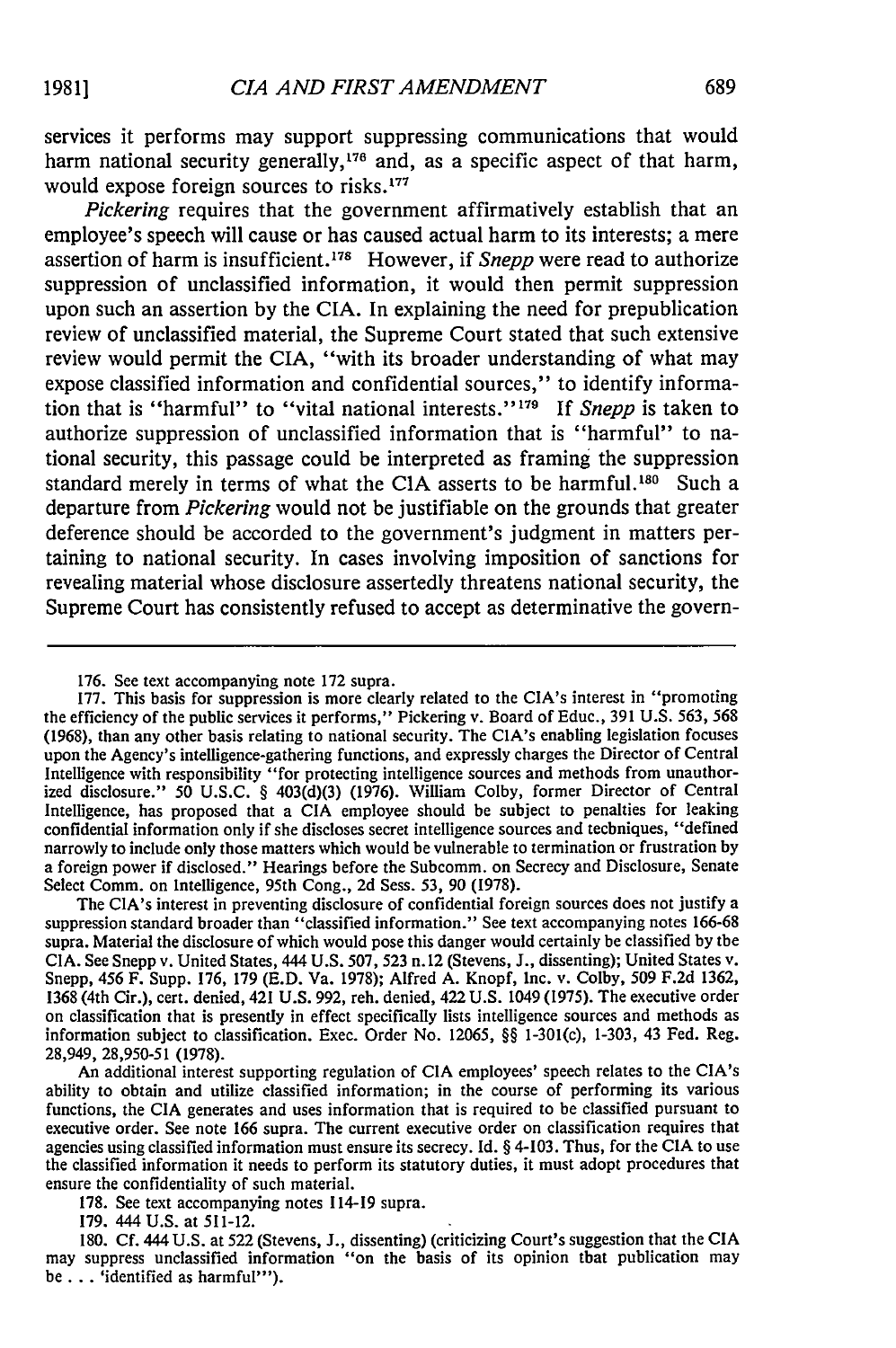ment's assertions that disclosure caused or would cause harm to national security, and has required instead that the government affirmatively establish the threat or occurrence of such harm.<sup>181</sup>

The constitutional problems posed by interpreting *Snepp* to allow suppression of unclassified material are not altogether avoided by limiting the suppression standard to classified information. Use of "classification" as a suppression standard<sup>182</sup> may be overly restrictive under the *Pickering* test.<sup>183</sup>

As the Supreme Court indicated in *New York Times Co. v. United States, <sup>84</sup>*the classification of a document is hardly conclusive of its threat to national security.<sup>185</sup> Abundant opportunities exist for "overclassification" of materials whose threat to national security is dubious.<sup>186</sup> Under executive

181. See note 185 infra.

182. Essentially this standard was adopted in United States v. Marchetti, 466 F.2d 1309 (4th Cir.), cert. denied, 409 U.S. 1063 (1972). In *Marchetti,* the Fourth Circuit held that the first amendment limits the CIA's authority to suppress intended publications to material that is classified and has not yet been officially disclosed. Id. at 1313. The court refused to allow CIA employees denied publication approval to challenge the propriety of the classification itself, basing this conclusion on two considerations. First, it found that the CIA's process of classification is "part of the executive function beyond the scope of judicial review," since it relates to the conduct of foreign relations and national defense, "which the Constitution entrusts to the<br>President." Id. at 1317. Second, it found that courts are "ill-cquipped to become sufficiently steeped in foreign intelligence matters to serve effectively in the review of secrecy classifications in that area." Id. at 1318. The decision to disallow judicial review of classification determinations was subsequently overruled in a sequel to *Marchetti,* Alfred A. Knopf, Inc. v. Colby, 509 F.2d 1362 (4th Cir.), cert. denied, 421 U.S. 992, reh. denied, 422 U.S. 1049 (1975). See note 193 infra.

183. See notes 127-30 and accompanying text supra.

184. 403 U.S. 713 (1971).

185. Although the government sought to prevent the further publication of information, some of which was classified "Top Secret-Sensitive," see Nebraska Press Ass'n v. Stuart, 427 U.S. 539, 591-92 (1976) (Brennan, J., concurring), in *New York Times,* several Justices found that the government had failed to establish a sufficient threat to national security to warrant imposition of a prior restraint. See id. at 719 (Black, J., joined by Douglas, J., concurring); id. at 725-26 (Brennan, J., concurring); id. at 730 (Stewart, **J.,** joined by White, J., concurring). Similarly, in prosecutions for violations of the Espionage Act, 18 U.S.C. §§ 793, 794 (1976), courts have held that classification of information is not determinative of whether its disclosure would or did harm national security. Rather, such harm has been held to be a question of fact for the jury. See, e.g., Gorin v. United States, 312 U.S. 19, 31-32 (1940); United States v. Drummond, 354 F.2d 132, 152 (2d Cir. 1965); United States v. Soblen, 301 F.2d 236, 239 n.2 (2d Cir.), cert. denied, 370 U.S. 944 (1962). Cf. Comment, *United States v. Marchetti* and *Alfred A. Knopf, Inc. v. Colby:* Secrecy 2; First Amendment **0,** 3 Hastings Const. L. Q. 1073, 1091 (1976) (CIA secrecy agreement should be interpreted to require government to establish actual damage to

national security and not merely that publication would disclose classified information). Perhaps the most cogent presentation of the objection to using classification as a criterion for suppression can be found in Judge J. Skelly Wright's dissent from the decision that upheld a district court's injunction against further publication of the Pentagon Papers by the Washington Post:

With the sweep of a rubber stamp labelled "top secret," the executive department<br>seeks to abridge the freedom of the press. It has offered no more. We are asked to turn<br>our backs on the First Amendment simply because certa rial as unfit for the American people and the people of the world. Surely, we must

demand more. To allow a government to suppress free speech simply through a system<br>of bureaucratic classification would sell our heritage, far, far too cheaply.<br>United States v. Washington Post Co., 446 F.2d 1322, 1326 (D.

e.g., H.R. Rep. No. 93-221, 93rd Cong., Ist Sess. 32-38 (1973); Note, supra note 94, at 496.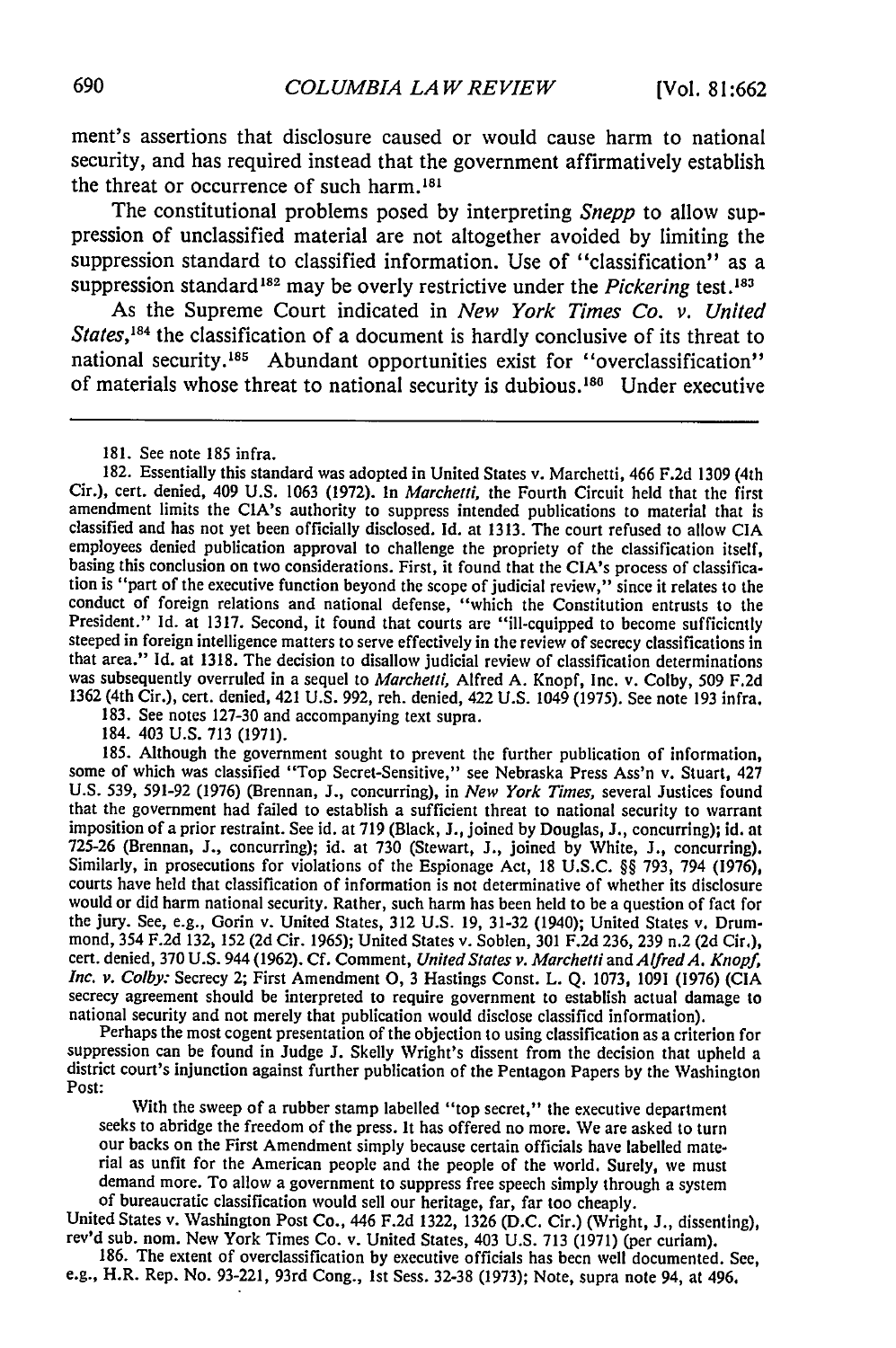order, authority to classify documents has been delegated to thousands of agency officials.<sup>187</sup> CIA employees with authority to classify documents exercise substantial discretion in determining how to apply the classification criteria.'88 Where there is any doubt about the classifiability of an item, the CIA's interests dictate erring on the side of overclassification. In addition, the CIA is authorized to classify much material that does not, in itself, merit classification status. Under the procedure of derivative classification, any document containing information from a classified document must itself be classified.<sup>189</sup> Furthermore, every page of a bound document must be stamped with the classification level of the most sensitive information in the document. Thus, an official copying a single sentence from a document containing one item of "Top Secret" information must classify every page of the new document "Top Secret," even if the transferred sentence does not disclose information that is classified in any degree.<sup>190</sup>

These difficulties are alleviated if the suppression standard approved in *Snepp* is understood to be qualified by the requirement that information subject to suppression must be *properly* classified. This interpretation of

189. See M. Halperin & D. Hoffman, supra note 94, at 42.

190. Id. President Carter's executive order requires classifying officials to indicate which portions of a classified document are classified, so that unclassified portions may be freely excerpted. Exec. Order No. 12065, **§** 1-504, 43 Fed. Reg. 28,949 (July 3, 1978). President Nixon's executive order contained a similar provision. Exec. Order No. 11652, § 4(A), 3 C.F.R. 339 (Mar. 10, 1972). Thus, the process of derivative classification need be applied only with respect to documents classified without following this procedure.

The overbreadth of classification as a suppression standard is further demonstrated by comparing the rights of CIA employees under this standard with the rights of ordinary citizens under the Freedom of Information Act (FOIA), 5 U.S.C. § 552 (1976). The FOIA entitles citizens to obtain and publish any information within the control of federal agencies upon request, unless it is specifically exempted from mandatory disclosure. Id. **§§** 552(a)(6)(A), (b). The only material that a federal agency can refuse to produce on national security grounds that is not specifically exempted from disclosure by another statute is information that is both classifiable and "in fact properly classified." Id. § 552(b)(A), (b). When a citizen requests information that is in fact classified, the agency is required to review the requested material to determine whether it is properly classified, and must release information that no longer merits classified status. Id. **§**  $552(a)(6)(A)(i)$ . See M. Halperin & D. Hoffman, supra note 94, at 49. Segregable portions of a classified document that are not exempt in themselves must be released. Id. Additionally, the FOIA entitles citizens to seek judicial review *de novo* of classification determinations, and places the burden upon the agency to sustain the propriety of a challenged classification. 5 U.S.C. § 552(a)(4)(B) (1976). See also Conference Report No. 93-1200, 93rd Cong., 2d Sess. **8-9** (1974). If "classified information" were the suppression standard utilized under the CIA procedure, CIA

<sup>187.</sup> See M. Halperin & D. Hoffman, supra note 94, at 42.

<sup>188.</sup> See id. at 33. Recent executive orders on classification have included various provisions designed to minimize overclassification. For example, President Carter's executive order provides that doubt respecting the appropriate classification level of information should be resolved in favor of the less restrictive designation, and doubt whether information should be classified at all should be resolved against classification. Exec. Order No. 12065, **§** 1-101, 43 Fed. Reg. 28,949, 28,950 (July 3, 1978). President Nixon's order authorized administrative reprimand for repeated abuse of classification authority, Exec. Order No. 11652, **§** 13, 3 C.F.R. 339 (Mar. **10,** 1972), and President Carter's order authorizes administrative sanctions for willful classification of material not properly classifiable. Exec. Order No. 12065, § 5-502, 43 Fed. Reg. 28,949, 28,961 (July 3, 1978). Both orders provide for downgrading and declassification of classified information. See Exec. Order No. 11652, **§§** 4-5, 3 C.F.R. 339 (Mar. **10,** 1972); Exec. Order No. 12065, § 3, 43 Fed. Reg. 28,949, 28,954-57 (July 3, 1978).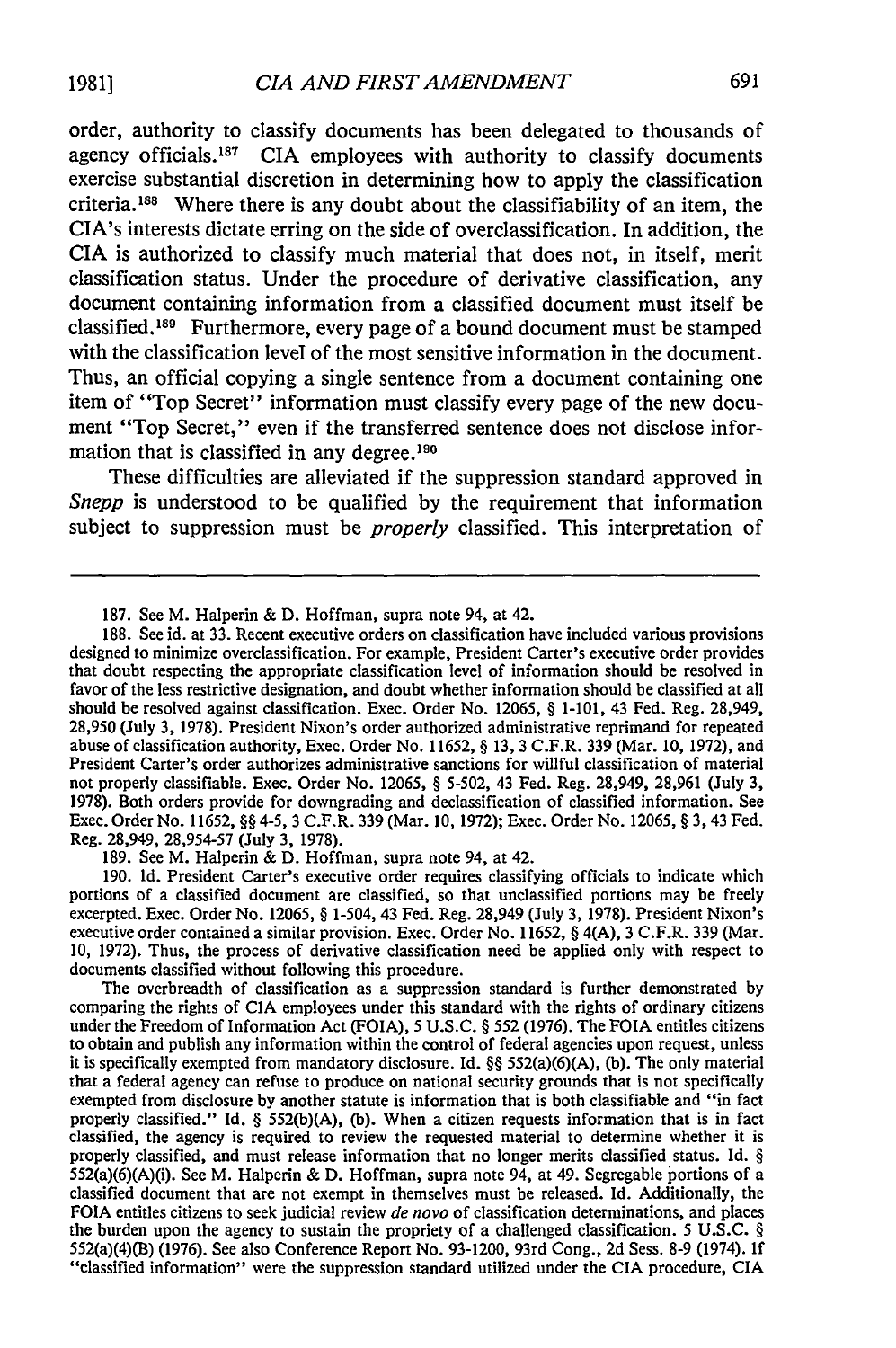*Snepp* is consistent with previous case law, which the Supreme Court did not purport to overrule. In *Alfred A. Knopf, Inc. v. Colby,'9 1* the Fourth Circuit held that the CIA could constitutionally suppress only information that is found to be both classified and classifiable pursuant to executive order.<sup>192</sup> This standard allowed CIA employees to challenge in court the propriety of a suppressed item's classification.<sup>193</sup> In defining the scope of judicial review, however, the Fourth Circuit established several presumptions favoring the conclusion that deleted material satisfied the applicable suppression standard. 94 The difficulty of overcoming these presumptions may allow the **CIA**

191. 509 F.2d 1362 (4th Cir.), cert. denied, 421 U.S. 992, reh. denied, 422 U.S. 1049 (1975). 192. Id. at 1367. The court made clear that it intended this standard to parallel the FOIA exemption standard, which allows agencies to withhold information that is "properly classified" pursuant to executive order, see note 190 supra. 509 F.2d at 1367. The court also held that material could not be suppressed, even though properly classified, if it had already been officially disclosed. Id. at 1370.

Since the government did not seek a broader suppression standard in *Snepp* than that upheld in *Knopf,* it is unlikely that the Supreme Court intended to overturn the *Knopf* standard and replace it with the broader standard of "classified" information. Additionally, it would be unreasonable for the Court to authorize suppression of improperly classified information in order to protect national security, particularly since access to such material is afforded to all citizens by the Freedom of Information Act, 5 U.S.C. § 552 (1978). See note 190 supra. These considerations weigh against interpreting *Snepp* to overrule, implicitly and in dictum, the suppression standard approved in *Knopf.* **193.** This aspect of the Fourth Circuit's holding overruled its earlier decision in *Marchetti,*

where it had limited judicial review to the questions whether a deleted item was in fact classified and whether it disclosed information already part of the public domain. See United States **v.** Marchetti, 466 **F.2d 1309,** 1318 (4th Cir.), cert. denied, 409 **U.S. 1063** (1972). See also note 182 supra. At the time *Marchetti* was decided, the Freedom of Information Act permitted agencies to withhold from the public information that was required by executive order to be kept secret in the interest of national security, and was interpreted to provide no means to challenge denials based upon improper classification. EPA v. Mink, 410 U.S. 73 (1973). In 1974, Congress amended the Act to allow citizens to obtain classified material that no longer merits classification, and to obtain judicial review of the propriety of classification of information withheld under the FOIA procedure. In the light of these amendments, the Fourth Circuit concluded in *Knopf* that CIA employees should enjoy the right to obtain judicial review of the classification of deleted items under the prior-approval procedure. Otherwise, CIA employees would be "denied the right to publish information which any citizen could compel the CIA to produce and, after production, could publish." 509 F.2d at 1367. See note 190 supra.

194. Under the *Knopf* opinion, the CIA may establish that material satisfies the suppression standard by showing that it contains information that is classifiable in any degree and is contained in a document bearing a classification stamp. 509 F.2d at 1368. The court established a "presumption of regularity" in the discharge of a classifying officer's duties, which requires the conclusion, absent affirmative proof to the contrary, that all information within a classified document was in fact classified at the time the legend was affixed to the document. **Id.** This presumption makes it unnecessary for the government to establish that it has ever in fact classified a particular item of information contained in a classified document.

employees could be denied permission to publish information that another citizen may obtain for the asking and publish without restraint under the FOIA procedure. Since ordinary citizens enjoy greater speech rights with respect to classified information than do **CIA** employees, the greater restrictions affecting the latter must be justified by interests unique to the CIA's status as an employer. See text accompanying notes 104 & 112 supra. However, the national security exemption in FOIA is designed to protect the same interest as that supporting suppression under the CIA procedure. See text accompanying note 176 supra. Since both the FOIA disclosure exemption and the CIA suppression standard are designed to prevent disclosure of material the revelation of which would harm national security, the comparison of the two standards suggests that the latter is unnecessarily broad.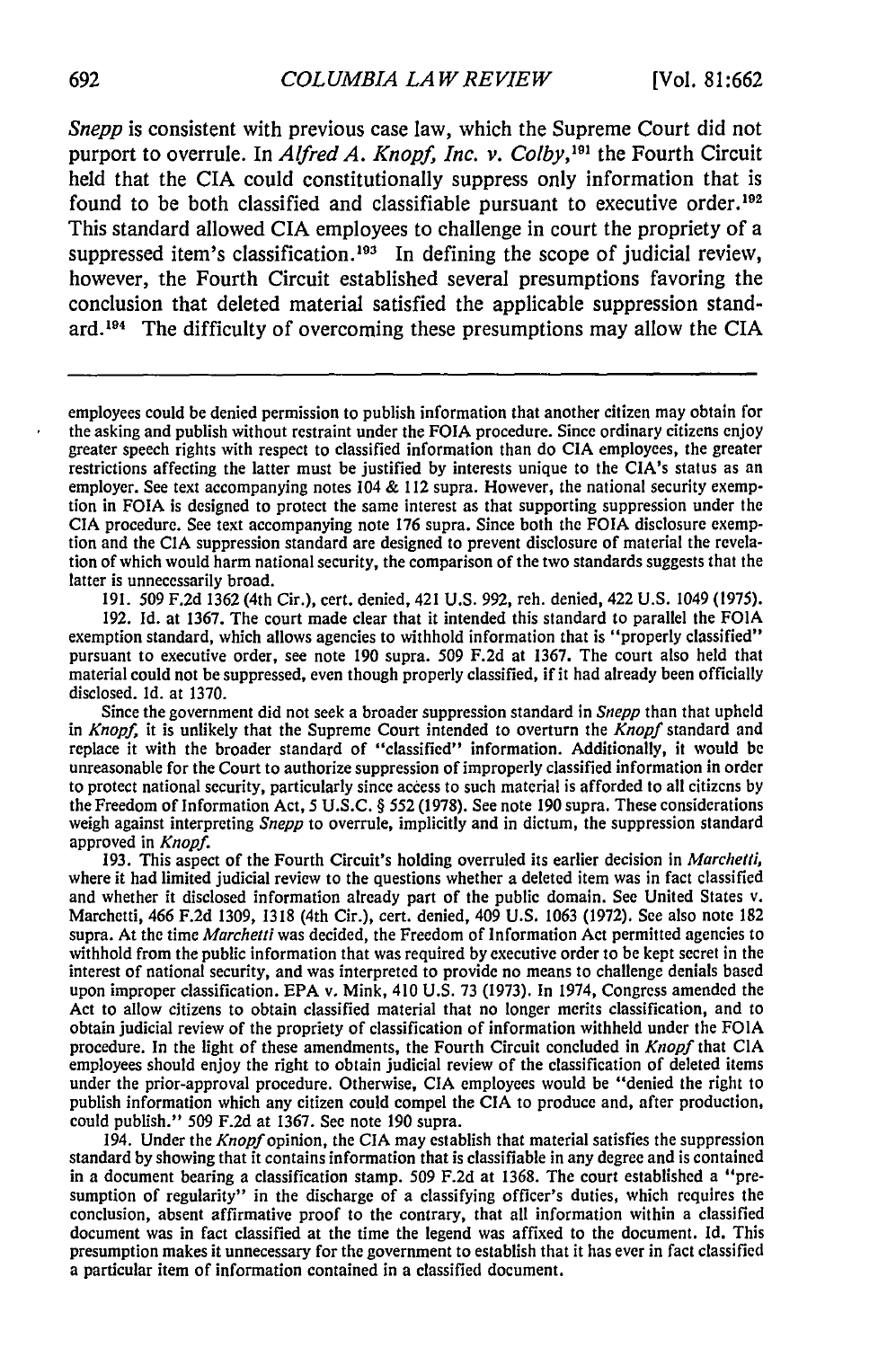to effectively prevent disclosure of material merely by asserting that it was properly classified.<sup>195</sup> Thus, the suppression standard authorized in *Knopf* may result in suppression of some material that does not actually threaten national security.<sup>196</sup> In addition, since material whose disclosure could be reasonably expected to cause any degree of damage to national security may be properly classified,<sup>197</sup> the *Knopf* standard may authorize suppression of some material the disclosure of which threatens harm that is either remote or merely conjectural. This violates the *Pickering* requirement that substantial and actual harm be demonstrated by the government in support of restrictions imposed upon its employees' speech.<sup>198</sup> The *Knopf* standard further departs from *Pickering* by failing to require that national security interests be weighed against first amendment interests.<sup>199</sup> This departure is especially significant

195. For example, by not requiring the government to establish that it has ever in fact classified information it sought to prevent from publication, see note 194 supra, *Knopf* may allow CIA censors to make ad hoc classifications of material after reading it in a manuscript submitted for prepublication review. Additionally, the court's discussion of the "classifiable" part of the *Knopf* standard suggests that minimal judicial scrutiny will be afforded when the propriety of a classification is challenged. Although its discussion focused more upon the type of showing necessary to establish that deleted items were in fact classified than on the nature of proof necessary to establish that they were classifiable, the court did indicate that testimony of CIA officials respecting the classifiability of an item would be highly persuasive, see 509 F.2d at 1369, and suggested that CIA employees had a more appropriate and effective avenue of review of classifiability within the Executive Branch than by judicial review. Id. at 1369-70.

196. Additionally, since the level of judicial review of classification accorded to CIA em- ployees under the *Knopf* standard is substantially lower than the level of judicial review of classification accorded under the Freedom of Information Act, compare notes 194-95 and accompanying text supra with note 190 supra, the *Knopf* standard produces an anomalous result: a citizen denied access to classified information under the FOIA, see note 190 supra, can obtain a higher level of judicial review respecting the information's classification than that afforded CIA employees who are denied publication approval under the procedure upheld in *Snepp.* Yet citizens seeking classified information under FOIA have only a statutory right to obtain such information, while CIA employees seeking permission to publish information they already possess have a constitutional interest in publishing without prior restraint.

197. See note 166 supra.

198. Under recent executive orders, the requirement of substantial harm might be satisfied with respect to material that is properly classified either "Secret" or "Top Secret," which denote information the disclosure of which could cause "serious" or "grave" damage to national security, respectively. The "substantiality" issue is raised primarily with respect to "confidential" information, whose disclosure could cause any degree of damage to national security. See Exec. Order No. 11652, §§ I(A), (B), (C), 3 C.F.R. 339 (Mar. 10, 1972) (President Nixon); Exec. Order No. 12065, §§ 1-102, 1-103, 1-104, 43 Fed. Reg. 28,949 (July 3, 1978) (President Carter).

The question whether the disclosure of properly classified information would cause actual harm was a greater problem under President Nixon's executive order than under President Carter's. Under the former, information could be classified if its disclosure "could reasonably be expected to cause exceptionally grave damage to the national security." Exec. Order No. 11652, § I(A), 3 C.F.R. 339 (Mar. **10,** 1972). President Carter's order provides that information may not be classified in any degree unless its disclosure could be expected to cause "at least identifiable damage" to national security. Exec. Order No. 12065, § 1-302, 43 Fed. Reg. 28,949 (July 3, 1978). Although material properly classified pursuant to President Carter's order thus may satisfy the actual-harm element of the *Pickering* test, the comparison with President Nixon's order suggests that using "properly classified" as a suppression standard is undesirable, since the classification criteria themselves may change every few years. While disclosure of information that is properly classified pursuant to the current executive order on classification reasonably may be deemed to threaten actual harm, a future order by another administration may eliminate the "identifiable damage" provision.

199. See M. Halperin & D. Hoffman, supra note 94, at 33. President Carter's executive order on classification may be interpreted in a manner that avoids this problem. Section 3-303 of the order provides that information that continues to satisfy the classification criteria should be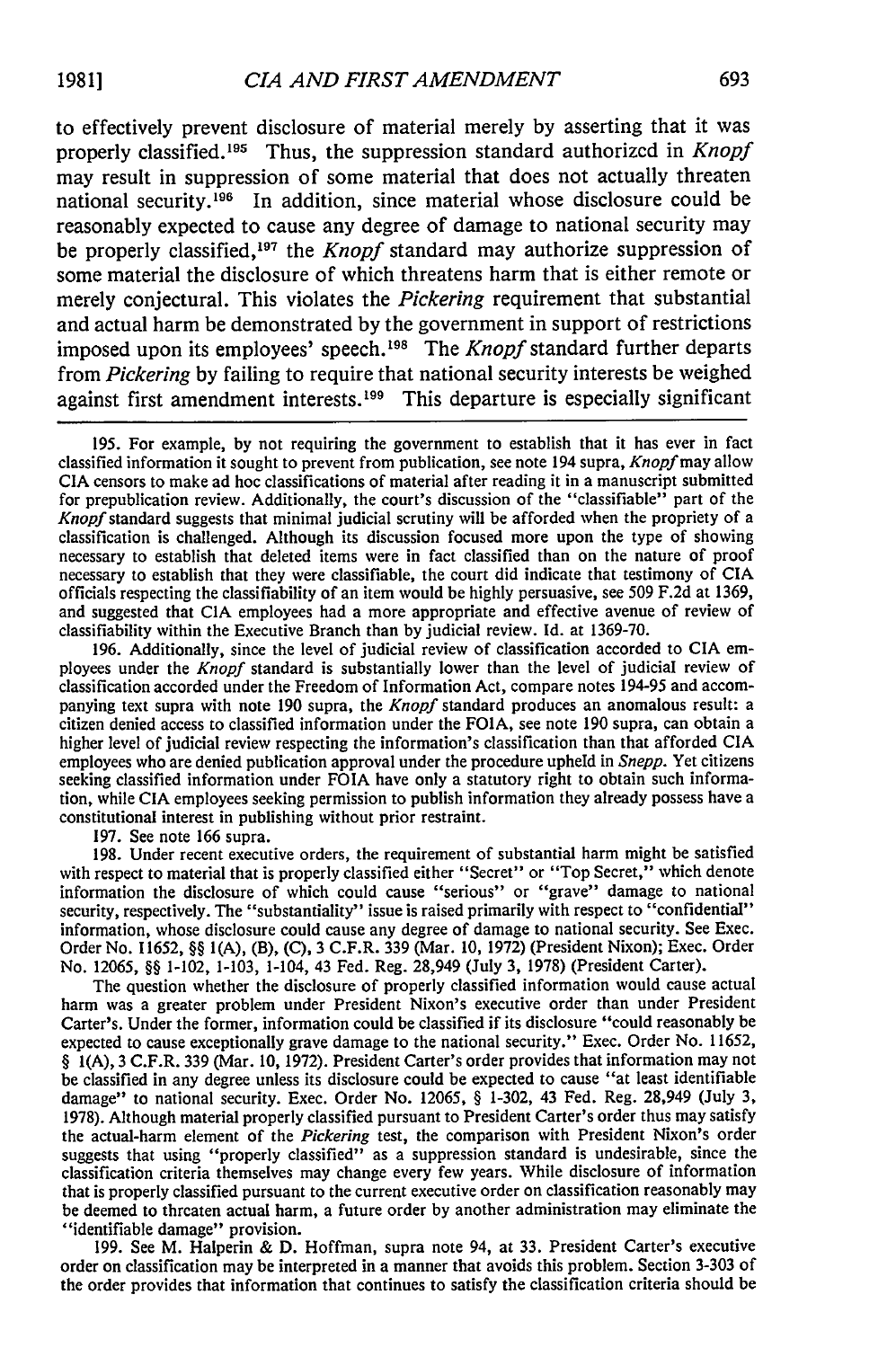because information relating to CIA functions is of public importance,<sup>200</sup> and thus lies at the core of the first amendment's protection.<sup>201</sup> Free and unhindered debate on matters of foreign policy and national defense has been recognized as an integral part of the system of self-government protected **by** the first amendment.202 CIA employees are the members of the community most likely to have informed opinions about the Agency's conduct.<sup>203</sup> Thus, their ability to publish material concerning the **CIA** is essential to the public's capacity to become an enlightened body, capable of creating effective restraints against ill-conceived executive policies in the conduct of foreign affairs.204

#### *B. Prepublication Review as a Means of Regulation*

The **CIA** prepublication review procedure falls squarely within the standard definition of an administrative system of prior restraint in that it "undertakes to prevent future publication [of all speech in the area regulated] without advance approval."<sup>205</sup> The validity of the procedure depends upon whether a system of prior restraint is the least restrictive means of protecting the CIA's interests<sup>206</sup> and, if so, whether the particular prior-restraint system it employs operates in a constitutional manner. $207$ 

200. See Comment, supra note 185, at 1085. See also In re Halkin, 598 F.2d 176 (D.C. Cir. 1979).

201. See Pickering v. Board of Educ., 391 U.S. 563, 573 (1968).

202. See New York Times Co. v. United States, 403 U.S. 713, 728 (1971) (Stewart, J., concurring); id. at 724 (Douglas, J., concurring); Emerson, Legal Foundations of the Right to Know, 1976 Wash. U.L.Q. **1,** 17. Even executive orders on classification have acknowledged the public interest in receiving information concerning the conduct of national-security functions. See, e.g., Exec. Order No. 11652 (Preamble), 3 C.F.R. 339 (Mar. **10,** 1972) (President Nixon).

203. Pickering v. Board of Educ., 391 U.S. 563, 572 (1968).

204. See New York Times Co. v. United States, 403 U.S. 713, 728 (1971) (Stewart, J., concurring) ("the only effective restraint upon executive policy and power in the areas of national defense and international affairs may lie in an enlightened citizenry"); see also M. Halperin **& D.** Hoffman, supra note 94, at 134.

The public's interest in receiving communications from **CIA** employees was ignored **by** all of the courts involved in both the *Marchetti* and *Snepp* litigations. The Fourth Circuit in *Knopf* stated that Marchetti had "effectively relinquished his First Amendment rights" **by** entering into the secrecy agreement, as well as "the confidential employment relationship." **509 U.S.** at **1370.** As one writer has noted, "the court's analysis is fatally incomplete without consideration of the secrecy agreement's arguable invasion of the public's first amendment rights to know about government operations." Comment, supra note **25,** at **702.**

- **205.** See Emerson, supra note **37,** at 655.
- **206.** See text accompanying note **76** supra.
- **207.** See text accomanying notes **90, 95-103** supra.

declassified when situations arise where "the public interest in disclosure outweighs the damage to national security that might reasonably be expected from disclosure." It may be possible for a CIA employee denied permission to publish classified material to invoke this provision, and claim that the information she seeks to disclose should be declassified since the public-interest value in disclosure outweighs the damage publication would cause. This procedure might satisfy the balancing requirement of *Pickering* under a "properly classified" standard, since CIA employees could challenge the propriety of classifications that do not take adequate account of the public value of a communication. Nevertheless, a future administration may eliminate this provision; thus, whether "properly classified" is a constitutional suppression standard under the *Pickering* test will depend upon the features of the particular classification order in effect. See note 198 supra.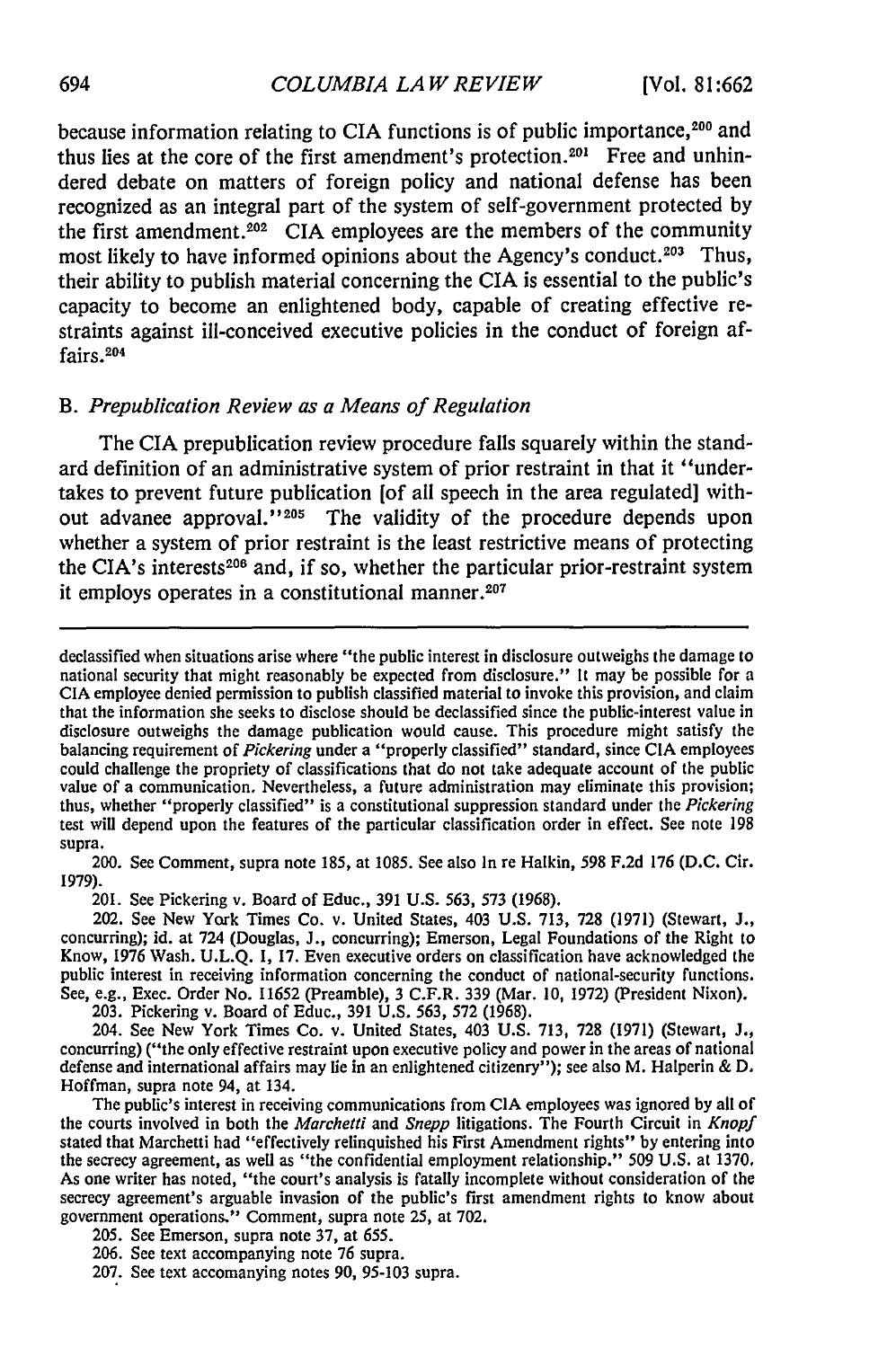The CIA claimed in *Snepp* that prepublication review was necessary to provide the Agency the opportunity to identify and suppress material whose disclosure would harm national security.208 Moreover, the CIA asserted that prepublication review was necessary to assure foreign intelligence sources of the CIA's ability to maintain confidentiality.209 The CIA's ability to offer such assurances is important, because the government's formulation of policy in the areas of national security and foreign affairs relies heavily upon intelligence gathered from foreign sources.<sup>210</sup> The CIA's interest in projecting an image of control over its employees' disclosure of sensitive information does not, however, provide justification for the particular means of secrecy control the CIA presently uses, since rigorous enforcement of a system of subsequent punishment for disclosures of foreign sources' confidences could serve as the necessary assurance of the CIA's ability to maintain confidentiality.<sup>211</sup> By contrast, the government's interest in preventing publication of material whose very disclosure would harm national security may support limited use of a prior restraint. In some situations, disclosure may result in virtually certain, grave, and irreparable harm to national security.<sup>212</sup> The government's interest in preventing such harm may not be served adequately under a system of subsequent punishment, which is a significantly less effective deterrent than prior restraint.<sup>213</sup> Thus, the least restrictive means of adequately preventing certain, grave, and irreparable harm to national security may be a system of prior restraint.<sup>214</sup> In addition, this interest may justify some form of prepublication review of material that could cause substantial, irreparable harm to national security, since the government cannot restrain, in advance of publication, material of which it does not have notice prior to communica**tion.215**

209. See note 173 and text accompanying notes 173-75 supra.

210. See 444 U.S. at 512 n.7.

**213.** See note 63 supra.

214. See text accompanying notes **87-94** supra.

**215.** This situation recently arose when the government, learning of *The Progressive* magazine's plan to publish an article revealing details of hydrogen bomb construction, obtained a preliminary injunction against publication. Another magazine, however, published the same information before the government was able to obtain an injunction. See United States v. Progressive, Inc., 467 F. Supp. **990** (W.D. Wis.), motion to reconsider denied, 486 F. Supp. **5** (W.D. Wis.), appeal dismissed without opinion, **610 F.2d 819** (7th Cir. **1979).** The Atomic Energy Act authorizes the Attorney General to seek injunctions against the disclosure of atomic energy secrets, 42 **U.S.C.** § **2280 (1978),** but as the *Progressive* case demonstrates, does not ensure that the government will learn of intended publication in time to obtain an injunction.

<sup>208.</sup> The Supreme Court found this argument persuasive, on the ground that CIA employees may lack the ability to identify harmful information themselves. See 444 U.S. at 512, 513 n.8. But see note 269 infra.

<sup>211.</sup> For criticism of the Supreme Court's analysis of the CIA's interest in projecting an image of control over its employees' disclosures, see note 173 supra.

<sup>212.</sup> Cf. New York Times Co. v. United States, 403 U.S. 713, 726-27 (1971) (Brennan, J., concurring) (prior restraint justified to suppress information "that would set in motion a nuclear holocaust," or, "must inevitably, directly, and immediately cause the occurrence of an event kindred to imperiling the safety of a transport already at sea").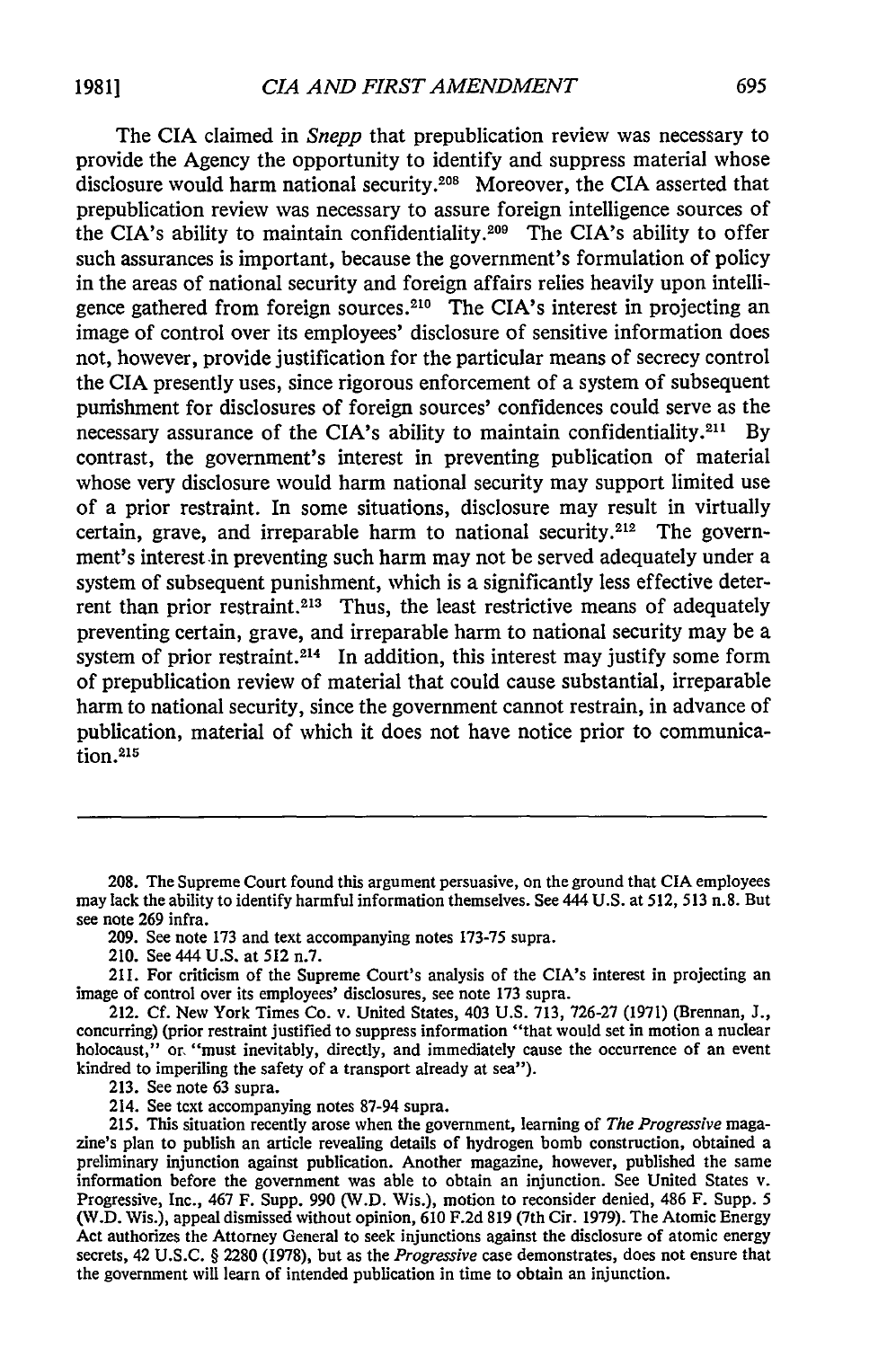Nevertheless, the particular system of prior restraint upheld in *Snepp* operates in an unconstitutional manner. Apart from the basic problem that the CIA procedure permits suppression of a substantial amount of information that does not satisfy the "certain, grave and irreparable" standard, $216$  a functional analysis suggests that the procedure operates in an "unnecessarily stifling" manner.<sup>217</sup> The CIA procedure subjects to official scrutiny a broad range of communication, including clearly protected, as well as borderline, expression.<sup>218</sup> Morcover, the procedure is likely to induce self-censorship, deterring much communication the government cannot constitutionally suppress. For example, many oral "publications" (which the **CIA** considers to be subject to prepublication review<sup>219</sup> ) may have relevance only in the context of **a** particular conversation. In such a case, it would be wholly impracticable for **a** speaker to seek permission to express herself on the point in question. <sup>220</sup> Even if she sought and obtained approval, the communication would meanwhile have lost its relevance. Even where it is possible to obtain approval without altogether sacrificing the timely nature of communication, **CIA** employees may decide to forego the expression rather than undertake the burdensome process of seeking approval.<sup>221</sup> Employees who do decide to submit

217. See text accompanying notes 58, 75-76 supra.

218. See text accompanying note 159 supra. See also text accompanying notes 69-70 supra.<br>219. In September, 1979, the Deputy Director of Central Intelligence promulgated a regulation setting forth policy and procedures gov publications and oral presentations" by current and former employees. Public Affairs Headquarters Reg. 6-2. This regulation, purporting to interpret secrecy agreements already in effect, stated that current and former CIA employees must obtain written authorization for "all writings and scripts or outlines of oral presentations intended for nonofficial publication, including works of fiction, which make any mention of intelligence data or activities, or contain data which may be based upon information classified pursuant to law or Executive order." Id. § 6-2(b)(2). The regulation defines "publication" as "communicating information to one or more persons." Id. at accompanying note.

220. The CIA's requirement of prior approval precludes spontaneity in an employee's expression about CIA activities or intelligence activities generally, since a deviation in the actual communication from the approved "outline," see note 219 supra, could constitute a violation of the prior-approval requirement. In response to this problem, a federal district judge recently modified an injunction ordering a former CIA employee to comply with his secrecy agreement, so that the injunction would not re solely of personal views on matters of public concern and do not disclose or refer to classified information. Agee v. CIA, 500 F. Supp. 506 (D.D.C. 1980).

221. Because failure to seek prior approval may, in itself, subject a CIA employee to sanctions, CIA employees may be unwilling to risk the consequences of spontaneous expression<br>even in the context of private communications with friends or colleagues. CIA employees are<br>directed to report colleagues who the agreement. Public Affairs Headquarters Reg. § 6-2 (c)(3). Frank Snepp's plan to publish *Decent Interval* without obtaining prior approval was discovered by the CIA through Snepp's girlfriend, in whom he confided, unaware that she was "spying" on him for the CIA. See Wash. Post, Sept. 15, 1980, at Bll.

<sup>216.</sup> In New York Times Co. v. United States, 403 U.S. 713 (1971) (per curiam), several Justices found that the government had not established that publication of the Pentagon Papers would surely cause direct, immediate, and irreparable harm to national security, see id. at 730 (Stewart, J., joined by White, J., concurring); id. at 726-27 (Brennan, **J.,** concurring), even though they contained material classified "Top Secret." See Nebraska Press Ass'n v. Stuart, 427 U.S. 539, 591-92 (1976) (Brennan, **J.,** concurring). Under *Snepp,* the CIA may suppress information classified in any degree. See text accompanying notes 163-70 supra. *A fortiori,* information classified at levels below "Top Secret" would not satisfy the prior restraint standard endorsed **by** Justices Brennan, Stewart and White. See note 166 supra.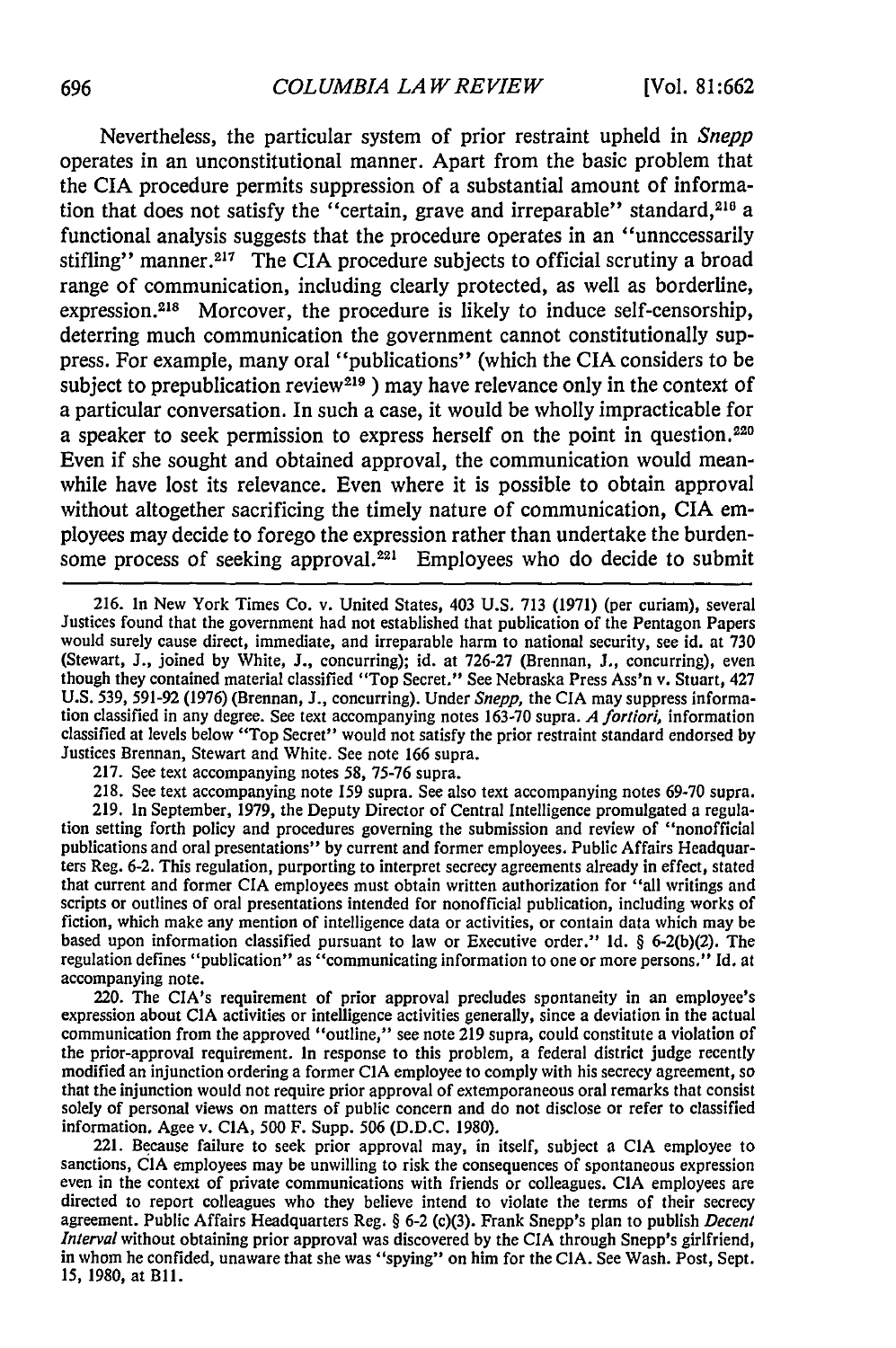intended publications for prior approval may also exercise some degree of presubmission self-censorship, in anticipation of the **CIA** censor's response to the publication. 222 Furthermore, censorship authority is vested in administrative officials charged with protecting the interests that are the CIA's concern, and who are therefore likely to err on the side of suppression with respect to information the dangerousness of which is doubtful.<sup>223</sup>

The procedure by which the CIA's prior-approval regime is enforced is also inimical to first amendment values. As *Snepp* demonstrates, potentially severe sanctions exist for mere failure to obtain the CIA's approval prior to publication.<sup>224</sup> The question of an employee's right to publish unreviewed material is irrelevant in an enforcement proceeding; noncompliance with the prior-approval requirement is the sole issue for determination.<sup>225</sup> The possibility of judicial enforcement of the secrecy agreement **by** injunction subjects CIA employees to the further threat of a contempt proceeding for future publications, in which the constitutionally protected nature of the publication may not be asserted as a defense.<sup>226</sup> In addition, enforcement of the secrecy agreement is subject to deliberate abuse **by** the CIA. The **CIA** has conceded in congressional hearings that it has selectively enforced the prior-approval requirement against authors of books that are critical of the Agency.<sup>227</sup>

223. See text accompanying note 72 supra. Unlike the obscenity procedure upheld in *Kingsley,* see text accompanying notes 77-82 supra, the CIA censorship scheme is directed at regulation of speech the protected nature of which cannot be ascertained with certainty in advance of communication. See text accompanying notes 67, 83-84 supra. Moreover, CIA censorship is subject to deliberate abuse of discretion. See note 230 and accompanying text infra.

224. See text accompanying note 26 supra.

225. See text accompanying notes 61-66 supra. 226. In addition to imposing a constructive trust on Snepp's profits from *Decent Interval,* the Supreme Court upheld the district court's injunction ordering Snepp to submit all future writings concerning the CIA to the Agency for prepublication clearance. See text accompanying note 26 supra. Similar injunctions have been imposed on Victor Marchetti, see United States v. Marchetti, 466 F.2d 1309, 1311 (4th Cir.), cert. denied, 409 U.S. 1063 (1972), and Phillip Agee, see Agee v. CIA, 500 F. Supp. 506, 509 (D.D.C. 1980). Disobedience of such injunctions may, in itself, result in a contempt conviction. See Note, Rule 26(c) Protective Orders and The First Amendment, 80 Colum. L. Rev. 1645, 1646 n.11 (1980).

227. Wash. Post, Apr. 6, 1980, at A 10. Although Snepp raised a selective-enforcement defense, his argument was rejected by both lower courts, and was not discussed by the Supreme Court. See United States v. Snepp, 456 F. Supp. 176, 181 (E.D. Va. 1978); United States v. Snepp, 595 F.2d 926, 933 (4th Cir. 19 refused to grant the CIA's request for a constructive trust on the profits realized from sales of an uncleared publication by Phillip Agee, which disclosed highly classified information. Agee v. CIA, 500 F. Supp. 506 (D.D. has selectively enforced its prior-review requirement, suing authors of four of the five books listed in an Agency memorandum as "more critical of the Agency," while bringing no suits against authors of "less critical" books that had, concededly, been published without clearance. Id. In response to public criticism of its selective enforcement practices, the Justice Department has adopted guidelines establishing conditions under which it would prosecute former and current government employees who violate their secrecy agreements. N.Y. Times, Dec. 4, 1980, at 2.

<sup>222.</sup> This risk is particularly great when an employee contemplates writing a manuscript that is critical of the CIA. See Snepp v. United States, 444 U.S. 507, 526 n.17 (1980) (Stevens, J., dissenting). Anticipation of the Agency's response to such criticism may induce an employee to soften her criticism to prevent "retaliatory" deletions. See note 230 infra. See also note 71 supra; Comment, supra note 16, at 416.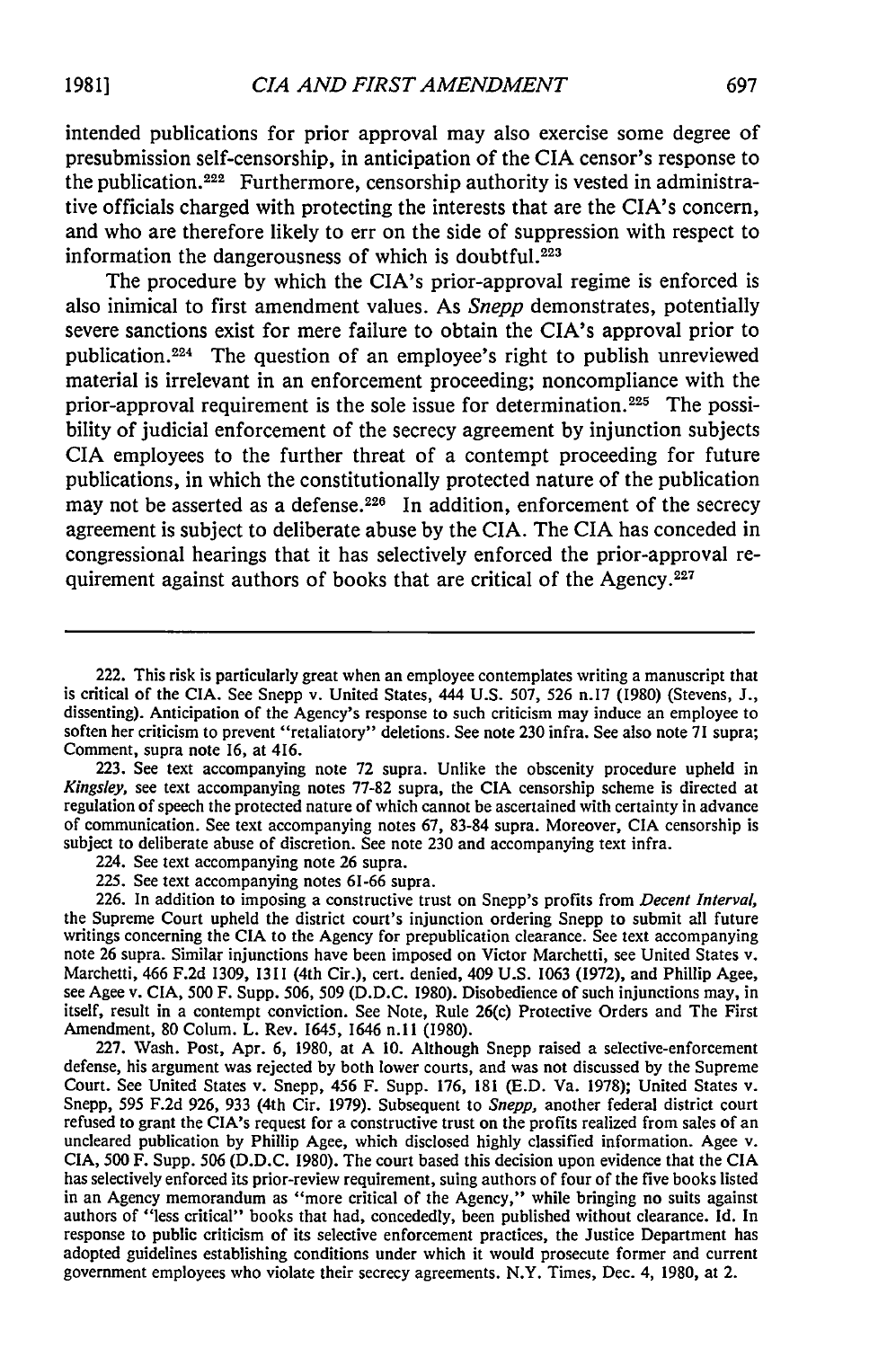Finally, the CIA prepublication review system lacks the minimum safeguards designed to counteract the detrimental effects of prior restraints. The Supreme Court has required that delegation of censorship power to administrative officials be statutorily limited by narrowly drawn and definite standards for suppression in order to prevent abuse of censorship discretion.<sup>228</sup> The CIA procedure, however, is not authorized by any statute,<sup>229</sup> let alone one

228. See text accompanying note 96 supra.

229. The Supreme Court has held that administrative schemes impinging on constitutional rights are impermissible unless they have been specifically authorized by Congress or the President. For example, in Greene v. McElroy, 360 U.S. 474 (1959), the Court struck down a military security-clearance program, established by the Department of Defense, that permitted dismissal of employees who presented a security threat without providing them an opportunity to confront witnesses and rebut evidence against them. The Court indicated that the constitutional merits of a constitutionally sensitive administrative scheme will not be considered absent explicit presidential or congressional autho 507. The Court reasoned that explicit authorization was necessary to ensure that "decisions of great constitutional import" were a product of "careful and purposeful consideration" by responsible lawmakers, and not "relegated by default" to administrators not authorized to make them. Id. See also Hampton v. Mow Sun Wong, 426 U.S. 88 (1976); United States v. Robel, 389 U.S. 258, 276-78 (1967) (Brennan, J., concurring). While *Greene v. McElroy* requires either presidential or congressional authorization for constitutionally sensitive administrative schemes, it is doubtful whether presidential authorization would be sufficient if the administrative proce- dure involved a prior restraint, since the Supreme Court has indicated that explicit congressional authorization is necessary to the validity of a prior restraint. See note 95 and accompanying text supra.

In both *Snepp* and *Marchetti,* the CIA argued that its prepublication review procedure was authorized'by the provision of its enabling legislation charging the Director of Central Intelligence with responsibility for "protecting intelligence sources and methods from unauthorized disclosure," 50 U.S.C. § 403(d)(3) (1978). In *Greene v. McElroy,* the government relied upon similar enabling statutes and other provisions as authorization for the Defense Department's security procedure, but the Court found that these provisions were not sufficiently explicit to authorize the particular challenged procedure. See 360 U.S. at 504. Nevertheless, the Fourth Circuit found that the CIA prepublication review procedure was adequately supported by § 403(d)(3) in both *Snepp,* see 595 F.2d at 932, and *Marchetti,* see 466 F.2d at 1316, and the Supreme Court found that "Snepp's agreement is an 'entirely appropriate' exercise of the CIA Director's duty to 'protec[t] intelligence sources and methods from unauthorized disclosure.'

Although Congress has not authorized the particular procedure upheld in *Snepp,* it has enacted several statutes that punish the disclosure of certain types of sensitive information. E.g., 18 U.S.C. **§** 793 (1978) (gathering, communicating, and losing national defense information); 18 U.S.C. **§** 794 (1978) (espionage); 18 **U.S.C. §§** 795,796, 797 (1978) & 50 U.S.C. App. **§** 781 (1976) (photographing and sketching defense installations); 18 U.S.C. **§** 798 (1976) (disclosure of crypto- graphic information); 18 U.S.C. **§** 799 (1976) (disclosure of NASA information); 18 U.S.C. **§** <sup>952</sup> (1976) (disclosure of diplomatic codes); 50 U.S.C. **§** 783(b) (1978) (disclosure of classified information to foreign agents); 42 U.S.C. **§§** 2275-2277 (1978) (disclosure of atomic energy information). In addition, Congress has authorized the use of prior restraints against disclosure of one limited category of information. 42 U.S.C. **§** 2280 (1976) (authorizing Attorney General to seek injunctions against disclosure of atomic energy information). These statutes demonstrate that Congress has carefully considered the government's need to prevent disclosure of certain categories of information, and has chosen to protect this need by use of subsequent punishment except in one limited situation. Furthermore, Congress has expressly rejected presidential efforts to implement a system of prior restraint analogous to the procedure upheld in *Snepp.* After considered debate, Congress rejected President Wilson's proposal that the executive be allowed to<br>censor publication of certain defense information in wartime. See New York Times Co. v. United States, 403 U.S. 713, 746-47 (1971) (Marshall, J., concurring); Edgar & Schmidt, The Espionage Statutes and Publication of Defense Information, 73 Colum. L. Rev. 929, 941, 946 (1973). In the fall of 1977, President Carter made available for public comment a draft executive order on national security information, which contained a provision authorizing agencies to require the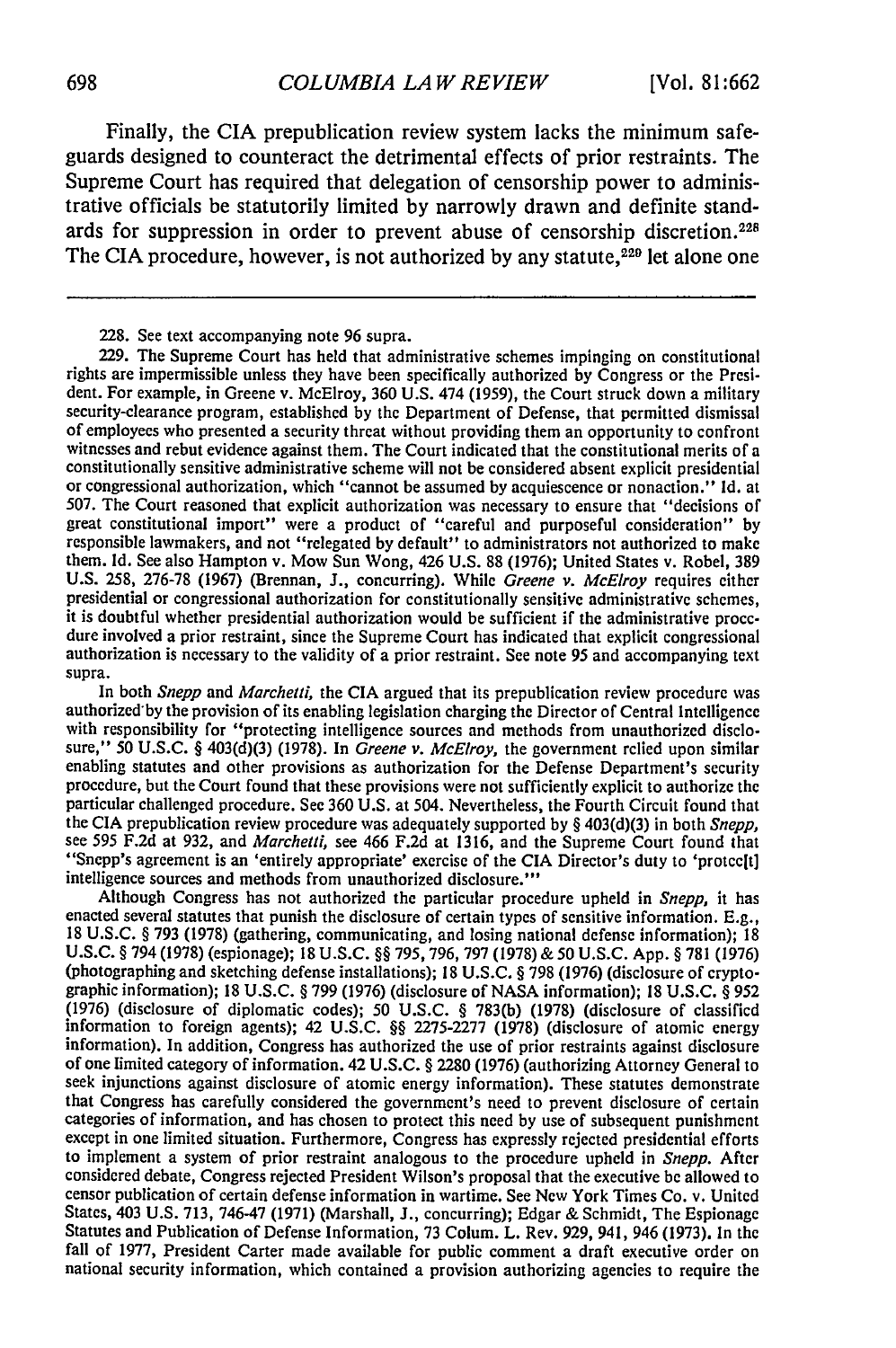that limits CIA censorship discretion within constitutional bounds. $2^{20}$  Moreover, contrary to the mandate of *Freedman v. Maryland*,<sup>231</sup>, the CIA system fails to ensure judicial superintendence either by participation in the initial determination or by review of adverse determinations within a short, specified period.<sup>232</sup> The burden of initiating an appeal rests upon the employee who is denied publication approval.<sup>233</sup> Substantial time may elapse before an employee improperly denied approval ultimately vindicates her right to publish

signing of secrecy agreements as a precondition to access to government information. See Hear-<br>ings Before the Senate Subcommittee on Administrative Practice and Procedure of the Committee on the Judiciary, Freedom of Information Act, 95th Cong., 1st Sess. 465 (1977). That provision was sharply criticized by members of Congress, see, e.g., 123 Cong. Rec. H33705 (daily ed., Oct. 13, 1977) (remarks of Congressman Preyer), and was deleted from the executive order ultimately issued. Exec. Order No. 12065, 43 Fed. Reg. 28,949 (July 3, 1978).<br>Had the Supreme Court followed its earlier decisions in *Gre* 

would have refused to consider the merits of the CIA prepublication review procedure since it was not explicitly authorized by Congress. However, even if the procedure were congressionally authorized, the Court would still Times Co. v. United States, 403 U.S. 713, 730 (1971) (Stewart, J., joined by White, J., concurring); Thornhill v. Alabama, 310 U.S. 88, 95-96 (1940); Landmark Communications, Inc. v. Virginia, 435 U.S. 829, 843 (1978). Thi procedure would be constitutionally permissible were it authorized by Congress. For more extensive discussions of the issue of appropriate authorization, see Comment, supra note *25,* at 693-98; Note, supra note 94, at 461-67.

230. The extent of abuse of the CIA's censorship discretion is illustrated by the CIA's deletions from Victor Marchetti's book. See note 9 supra. After Marchetti submitted a manu- script to the CIA foir prepublication review, the Agency denied publication permission with respect to 339 items. In pretrial negotiations with Marchetti's lawyers, the CIA released all but 114 items, and later another 57 items. Among the items in Marchetti's manuscript for which the CIA initially withheld approval were the following: "Henry Kissinger, the single most powerful man at the 40 Committee meeting on Chile," and, referring to a National Security Council briefing by Richard Helms, "His otherwise flawless performance was marred only by his mispro- nunciation of 'Malagasy' **. .** . when referring to the young republic." Plaintiff's Memorandum of Points and Authorities in Support of their Motion for Summary Judgment at , McGehee v.<br>Turner, No. 78-2407 (D.D.C., 19). The former General Counsel of the CIA who was involved in the review of Marchetti's book later wro classified items consistent with the language of the injunction [ordering Marchetti to comply with his secrecy agreement, see note 226 supra], with the view that at a later date, possibly at trial, CIA would withdraw on the softer items." Id. at 26.

231. 380 U.S. 51 (1965). See text accompanying notes 100-02 supra. 232. In *Marchetti,* the Fourth Circuit held that the CIA must respond to a request for publication approval within 30 days, and that Marchetti was entitled to judicial review of adverse determinations, but did not require expedited procedures for review. 466 F.2d at 1317. Although the CIA has accepted the thirty-day limitation, it requires authors who have been directed to delete material to submit their revisions to the Agency for final approval. Public Affairs Headquarters Reg. 6-2(b)(6), (7), Sept. 27, 1979. Thus, the initial review procedure may take longer than thirty days. Delays attending judicial review of CIA deletions are even more substantial. For example, Victor Marchetti lost three years litigating deletions from his manuscript before finally<br>proceeding with publication. See Note, supra note 94, at 489 n.179. Such delays are particularly<br>offensive to first amendme this area, a restraint of "even a day or two" is an intolerable infringement of first amendment freedoms. Carroll v. President and Comm'rs of Princess Anne, 393 U.S. 175, 182 (1968) (quoting A Quantity of Books v. Kansas, 378 U.S. 205, 224 (1964) (Harlan, J., dissenting)).<br>233. See Marchetti v. United States, 466 F.2

1063 (1972). The Supreme Court in *Snepp* believed that the CIA bears the burden of seeking an injunction against publication of items an employee does not voluntarily agree to delete. 444 U.S. at 513 n.9.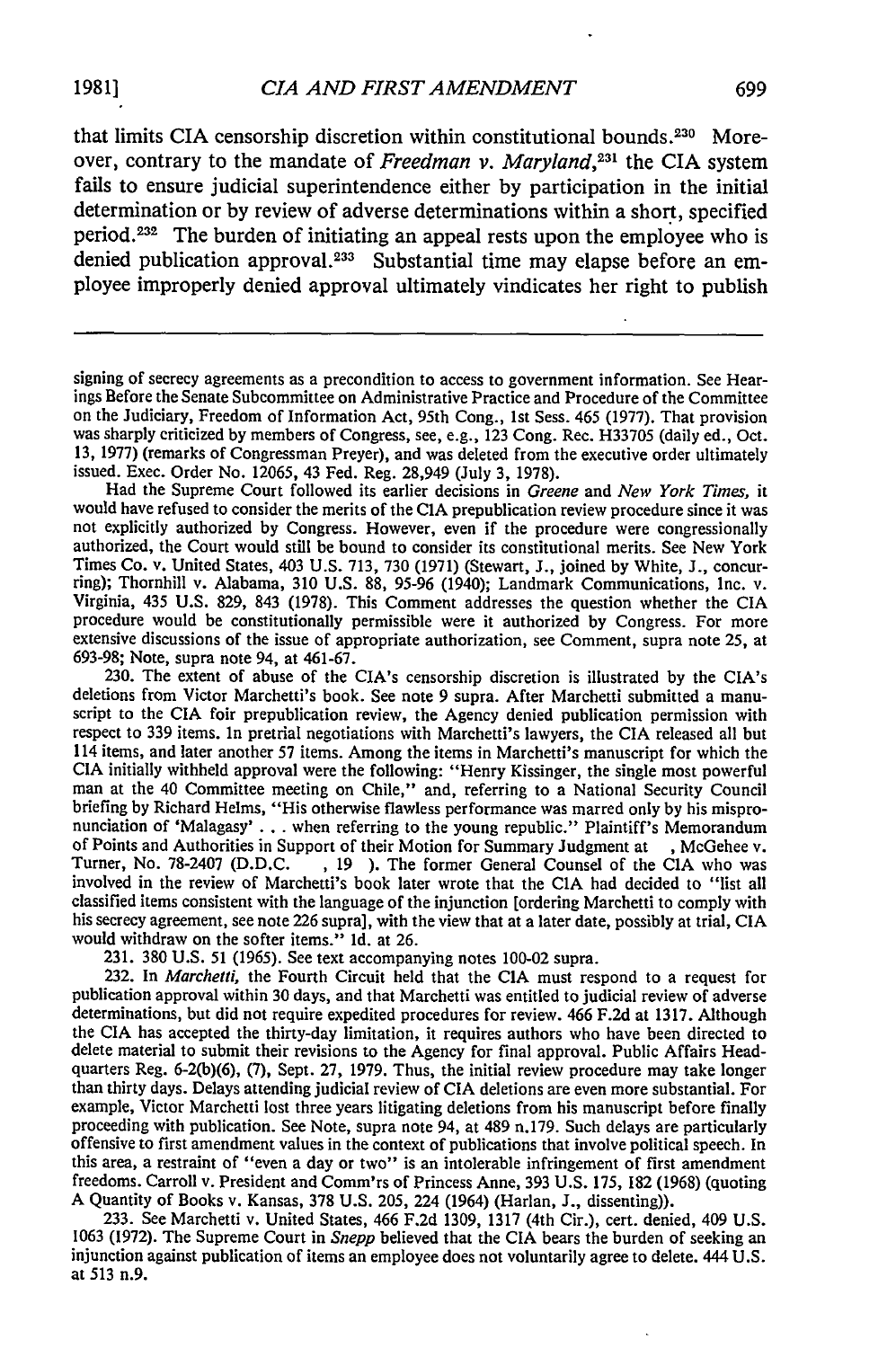the deleted items. 234 These delays, together with the limited scope of judicial review afforded CIA employees who challenge deletions,<sup>235</sup> lend an effect of finality to the CIA's initial determination, regardless of its propriety.<sup>236</sup>

#### IV. A LEss **RESTRICTIVE ALTERNATIVE**

While the CIA prepublication review procedure is a constitutionally impermissible means of enforcing the government interests it was designed to protect,<sup>237</sup> the CIA's interests as an employer do support suppression of some communication **by** employees, 238 and, as the preceding discussion suggests, suppression of certain information may be effected by appropriately limited use of prior restraint.<sup>239</sup> The government's interests justify suppression of speech that threatens actual and substantial harm to national security,<sup>240</sup> when the threatened harm outweighs the first amendment value of the expression,<sup>241</sup> by regulation that is the least restrictive means available.<sup>242</sup> Where the government's interests cannot be adequately protected by use of subsequent punishment, a prior restraint may be used if it affords the minimum safeguards the Supreme Court has required for its use,<sup>243</sup> and otherwise satisfies the functional-analysis test.244

A constitutionally acceptable procedure for protecting the CIA's interests could be created by combining appropriately limited use of prior restraints with more extensive use of criminal statutes. Primary reliance for protecting the CIA's interests would be placed upon enforcement of criminal statutes.<sup>245</sup> Since the government interest justifying suppression is the protection of national security, 246 least restrictive means analysis requires that suppression be strictly limited to communications that would cause substantial and actual

236. See text accompanying notes 99-100 supra.

- 239. See text accompanying notes 212-15 supra.
- 240. See text accompanying note 176 supra.
- 241. See text accompanying notes 120, 131-35 supra.
- 242. See text accompanying notes 127-30 supra.
- 243. See text accompanying notes 95-103 supra.
- 244. See text accompanying notes 76-94 supra.

245. Former Director of Central Intelligence William Colby has testified that the secrecy needs of the CIA could be adequately protected by a system of subsequent punishment. Hearings before the Subcommittee on Secrecy and Disclosure, Senate Select Committee on Intelligence, 95th Cong., **2d** Sess. 54, **90** (1978).

246. See text accompanying note 176 supra.

<sup>234.</sup> See note 232 supra.

<sup>235.</sup> See notes 194-95 and accompanying text supra.

<sup>237.</sup> Some question might arise whether the presence of the contract, in which CIA employees agree to submit publications for prior approval, see text accompanying note 1 supra, affects the constitutionality of the procedure. However, since signing the contract is a condition of employment with the CIA, the contractual obligation itself is subject to constitutional limitations upon public employment conditions that restrict speech. See text accompanying notes **106-09** supra.

<sup>238.</sup> See text accompanying notes 176-77 supra.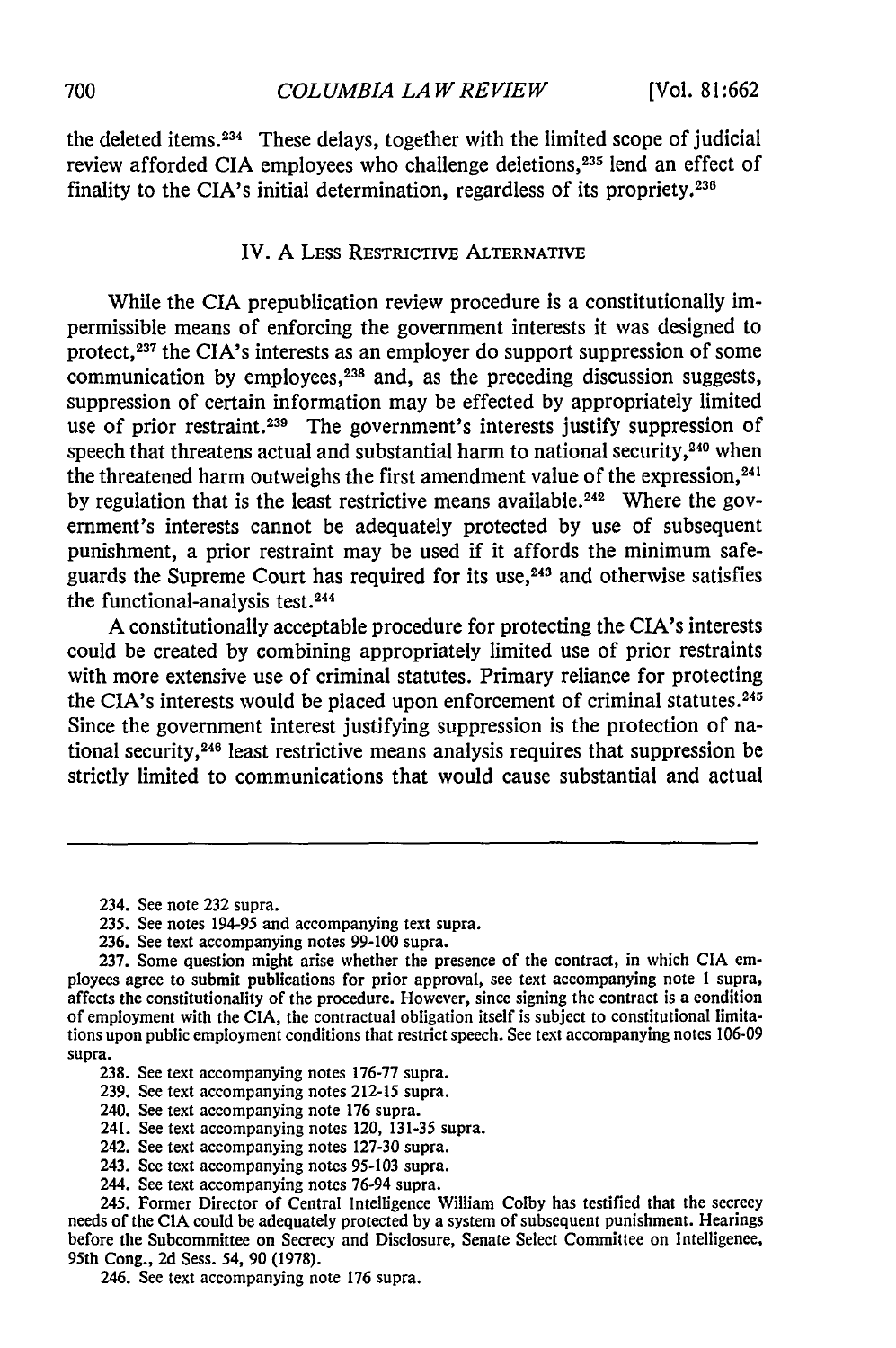harm to national security.<sup>247</sup> To avoid the overbreadth inherent in use of broad criteria such as "classified information"<sup>248</sup> or "information whose disclosure would cause actual harm to national security,"<sup>249</sup> these statutes would restrict publication of narrowly defined categories of information, such as weapons-design information, or information revealing the identities of secret agents still in the field.<sup>250</sup> These criteria for suppression would reflect a

In general, it is desirable for statutes proscribing communication of national-defense-related information to maintain a distinction between communications emanating from public employees and similar communications by other citizens, as some existing statutes do. Compare, e.g., 50 U.S.C. § 783(b) (1976) (proscribing communication of classified information by government employee to agent of foreign government) with 18 U.S.C. § 794(a) (1976) (proscribing communications by any person of national-defense-related information for espionage purposes). For purposes of determining whether a speech restraint is constitutional, the Supreme Court has frequently distinguished between regulations affecting "insiders," government employees who are in a position to leak information they obtain by virtue of their employement, and "outsiders," who obtain such information from insiders. See, e.g., Landmark Communications, Inc. v. Virginia, 435 U.S. 829, 841 & n.12 (1978). See generally Note, supra note 124. The Supreme Court's treatment of regulations affecting expression of public employees, see text accompanying notes 104-05 supra, reflects the recognition that unique considerations obtain with respect to such regulation, in view of the special public trust reposed in government officials. On the one hand, this trust may give rise to a duty to act responsibly in preserving confidentiality of information the disclosure of which would harm national interests. See Snepp v. United States, 444 U.S. 507, 510-11 (per curiam), reh. denied, 445 U.S. **972** (1980). On the other hand, the public trust reposed in government officials may give rise to a duty to disclose information concerning the operation of government that is useful to democratic self-government, such as exposure of official misconduct. See Note, supra note 107, at 392 & n.108. See also Edgar & Schmidt, supra note 229, at **1084-85.**

248. See text accompanying notes 182-90 supra.

249. See note 251 infra.

250. See M. Halperin & D. Hoffman, supra note 94, at **10;** Note, supra note 94, at 497.

Some existing criminal statutes proscribe communication of narrowly defined categories of especially sensitive classified information, such as information relating to diplomatic codes, **18 U.S.C.** § **952** (1976), atomic energy, 42 **U.S.C.** §§ 2271-81 (1976), and cryptographic information, 18 U.S.C. § **798 (1976).** Other statutes proscribe communication of a broad range of defense-related information, or "classified" information. Most of the latter are explicitly limited to communications motivated **by** "spying" purposes. See, e.g., 18 U.S.C. § 794 (1976) (proscribing communication of information "relating to the national defense" if the communication is made "with intent or reason to believe that [the information] is to be used to the injury of the United States or to the advantage of a foreign nation"); 50 **U.S.C.** § 783(b) (1976) (proscribing communication **by** government employees of classified information to foreign agents and members of Communist organizations). The breadth of these two provision may be justifiable since communication is punishable only when motivated **by** intent to injure the United States or aid a foreign nation. These statutes essentially proscribe spying *conduct,* rather than speech as such. Generally, more intrusive government regulation with respect to conduct is permitted, even when it involves speech, than with respect to "pure" speech. See T. Emerson, supra note 120, at 917; Note, supra note 94, at 495-96 & n.214. Moreover, communication motivated **by** a desire to aid foreign enemies has little value as a contribution to public debate. See id. In contrast, disclosures of national-defense-related information for nonespionage purposes may contribute to public understanding of governmental policy; as such, they have substantial first amendment value. See Edgar & Schmidt, supra note 229, at **1085.**

Two ambiguously drafted provisions of the Espionage Act may be interpreted to proscribe communication of national-defense-related information without intent to injure the United States or aid another country. Sections **793(d)** and (e) prohibit wilful communication of information "relating to the national defense" **by** persons who have "reason to believe [the information]

<sup>247.</sup> See text accompanying notes 127-30 supra; cf. Note, supra note 107, at 385 (under Pickering test, public-employee speech restrictions "should extend only so far as is clearly required for the job").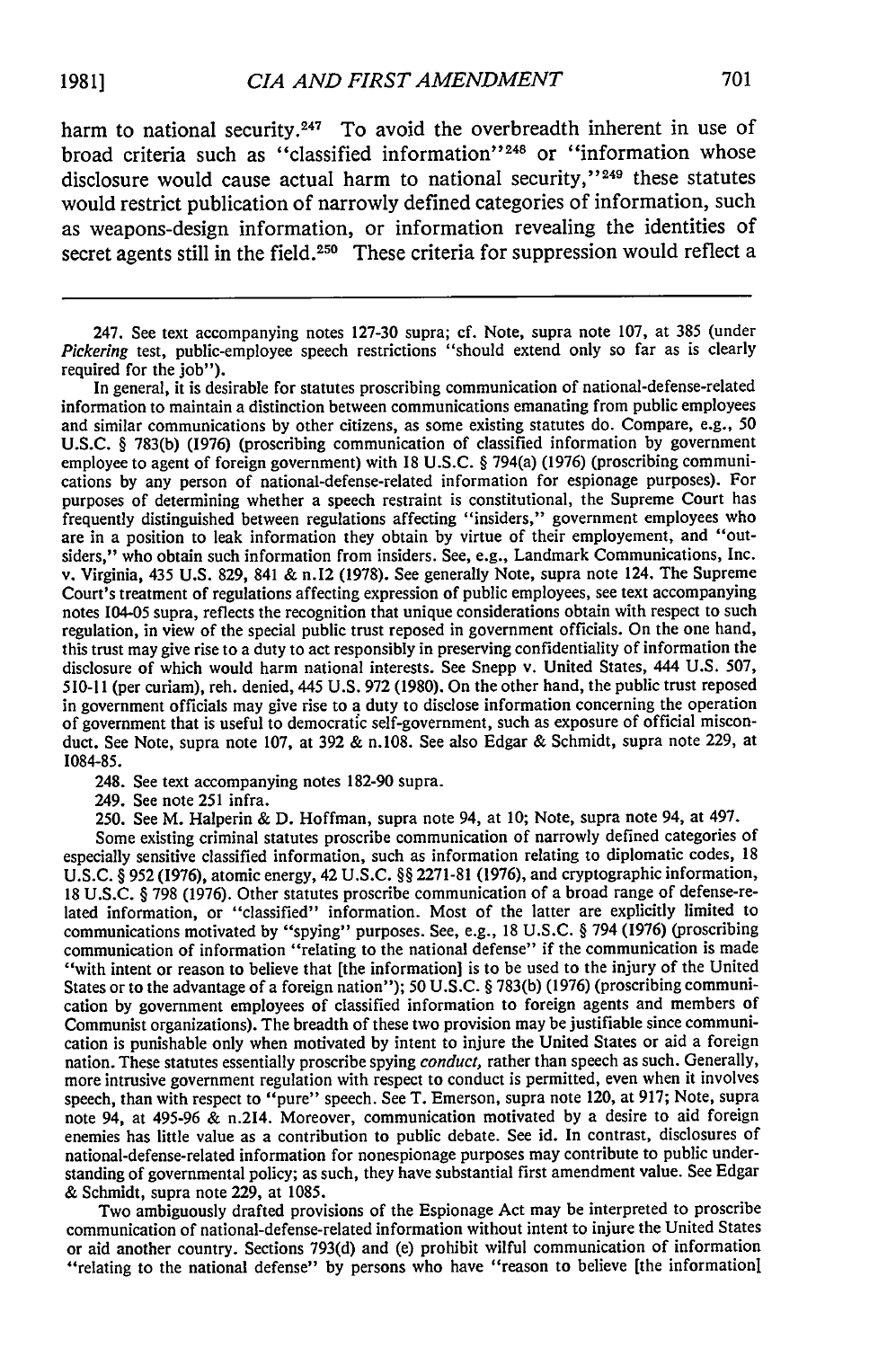considered legislative judgment that specific classes of information pose a threat to national security substantial enough to justify suppression.25'

*Pickering* requires that the government demonstrate actual harm to its interests. 252 In most cases, the government should be required either to produce factual evidence of harm or to establish that disclosure of a particular item is *per se* harmful. With certain limited categories of information, however, it may be appropriate to create statutory presumptions of actual harm. This may be desirable where disclosure of a class of information is *per se* detrimental yet the harmfulness of particular items in the class is difficult to establish. For example, disclosure of information regarding the design of advanced atomic weapons<sup>253</sup> would aid foreign governments' development of nuclear weapons, but the secrecy with which other governments conduct such developments would make it difficult for the government to establish that the disclosure has produced this effect. Moreover, requiring the government to

could be used to the injury of the United States or to the advantage of any foreign nation" to persons "not entitled to receive it." **18 U.S.C.** §§ 793(d), (e) (1976). These provisions also make it a crime to retain such information. Id. This statute has been sharply criticized for its potential breadth and ambiguity. See Edgar & Schmidt, supra note 229, at 1000. While §§ 793(d) and (e) can be read to proscribe communications of defense-related information by government cm-<br>ployees for nonespionage purposes, Congr authorizes penalties only for revelations motivated by an intent to injure the United States. See, e.g., House Comm. on the Judiciary, Enhancing Further the Security of the United States by Preventing Disclosures of Information Concerning the Cryptographic Systems and the Communication Intelligence Activities of the United States, H.R. Rep. No. 1895, 81st Cong., 2d Sess. (1950). However, neither judicial interpretation nor legislative history sheds light on the precise scope of §§ 793(d) and (e) intended by Congress. See Edgar & Schmidt, supra note 229, at 1000. Professors Edgar and Schmidt conclude that "the broad literal meaning of the subsections is almost certainly unconstitutionally vague and overbroad," and that courts may have to declare them unconstitutional since neither legislative history nor the language of the statute provides authority for a particular narrow reading. Id.

251. This contrasts significantly with the effect of using broad criteria for suppression, such as "classified information," or "information whose disclosure would damage national security." See text accompanying note 249 supra. Using "classified information" as a suppression standard is unsatisfactory both because of the substantial problem of overclassification, see text accompanying notes 182-90 supra, and because the criteria for classification are subject to change, see notes 198 & 199 supra. While the criteria for classification may represent an acceptable suppression standard under one executive order, a future administration may change the criteria at any time by issuing a new order on classification. See id. These effects could be avoided to some extent by requiring the government to prove that actual harm resulted from disclosure of classified information, cf. United States v. Drummond, 354 F.2d 132, 151 (2d Cir. 1965), cert. denied, 384 U.S. 1013 (1966) (jury question whether classified documents relate to national defense); Comment, supra note 185, at 1099-1100 (injury to national security must follow from disclosure of classified documents to convict). However, even use of "actual harm to national security" as the criminal standard may be unsatisfactory. Because of its generality, prosecutions under this standard would require the government to proceed on a case-by-case basis to establish the nature of harm that resulted from disclosure. Courts may lack sufficient expertise to assess the validity of the government's assertions regarding the national security threat posed by disclosure, In contrast, this is the type of determination the legislative process is well suited to make, with the assistance of government witnesses. See Note, supra note 94, at 497  $&$  n.223. Guided by a legislative determination that disclosure of narrowly defined categories of information would pose a threat to national security, courts would be in a much better position to consider whether a particular disclosure caused the requisite degree of harm to national security to warrant punishment.

252. See text accompanying note 114 supra.

253. See 42 **U.S.C.** §§ 2274, 2277 (1976).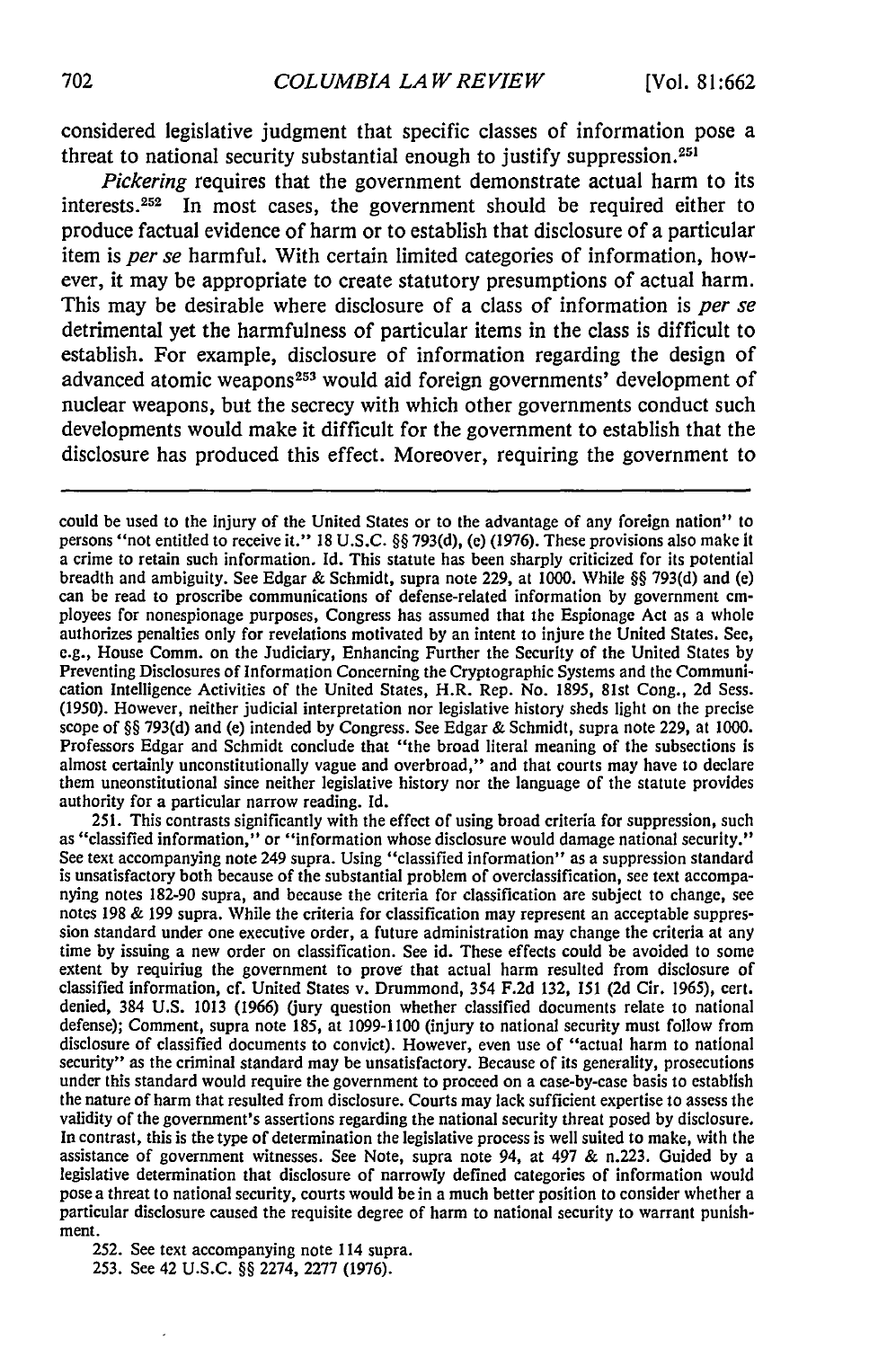produce evidence establishing the nature of harm expected to result in such a sensitive area could expose national security interests to further risks.<sup>254</sup>

Under *Pickering,* government employees' speech may not be suppressed, even if it threatens material and substantial impairment of the government's interests, when the first amendment value of the speech outweighs the harm produced.<sup>255</sup> Accordingly, public employees prosecuted for disclosing information should be allowed to raise the defense that the value of their disclosure as a contribution to public debate exceeded the harm it caused to national security.<sup>256</sup>

While the proposed system of subsequent punishment would deter most publications that fall within the ambit of the statutory proscriptions, the impersonal threat of a statute is unlikely to deter all publications dangerous to national security.<sup>257</sup> Where the threat to national security is grave, certain, and irreparable, it may be permissible to restrain publication in advance.<sup>258</sup> Thus, the proposed system of subsequent punishment may be complemented by limited use of congressionally authorized<sup>259</sup> injunctions against such disclosures. Congress has already authorized the use of an injunction against the disclosure of atomic energy secrets.<sup>260</sup> Any further authorization of injunctions<sup>261</sup> should be similarly circumscribed, so that they are available against disclosures of only strictly limited categories of information, whose threat to national security is such that an injunction is the least restrictive means available of adequately protecting the government's interest.<sup>262</sup> In addition, when the government seeks an injunction pursuant to such legislative authorization, courts should be required to consider whether the threat to national

<sup>254.</sup> Congress has recently passed legislation that minimizes this risk. Classified Information Procedures Act, Pub. L. No. 96-456, 94 Stat. **2025 (1980).** Prior to this legislation's passage, the government was frequently faced with the dilemma posed **by** the necessity of having to reveal **highly** sensitive information to make its case in prosecutions for violations of espionage and other laws relating to protection of national security. This legislation establishes procedures for ensuring the confidentiality of classified information used in the course of a criminal trial, including use of protective orders, *in* camera pretrial hearings to determine the admissibility of classified information in advance of trial, and substitutions for the classified information, such as a summary of the relevant portions, which enables the defendant to prepare her case. In view of this legislation, there should be few situations in which the government should not be required affirmatively to establish actual harm. In most cases it will be much easier for the **CIA** to develop evidence of actual harm than for an employee affirmatively to prove that actual harm did not result.

<sup>255.</sup> See text accompanying notes 240-41 supra.

<sup>256.</sup> See Edgar & Schmidt, supra note 229, at 1085. To some extent, a statutory proscription of speech can be expected to reflect a legislative balancing of the harm threatened by speech against first amendment considerations. See text accompanying note 251 supra. Nevertheless, no legislative judgment can anticipate the variety of situations in which disclosure may take place, and unforeseen exceptions may arise to a generally valid legislative judgment that disclosure of certain information will produce considerably more harm to national security than public enlightenment. See M. Halperin & D. Hoffman, supra note 94, at 72.

<sup>257.</sup> See text accompanying note 63 supra.

<sup>258.</sup> See text accompanying notes 87-94 supra.

<sup>259.</sup> See note 229 and text accompanying note 95 supra.

<sup>260. 42</sup> U.S.C. § 2280 (1976).

<sup>261.</sup> The fact that Congress has only authorized injunctions in one situation may well indicate that they are not warranted in other situations. See note 229 supra.

<sup>262.</sup> See text accompanying notes 87-94 supra.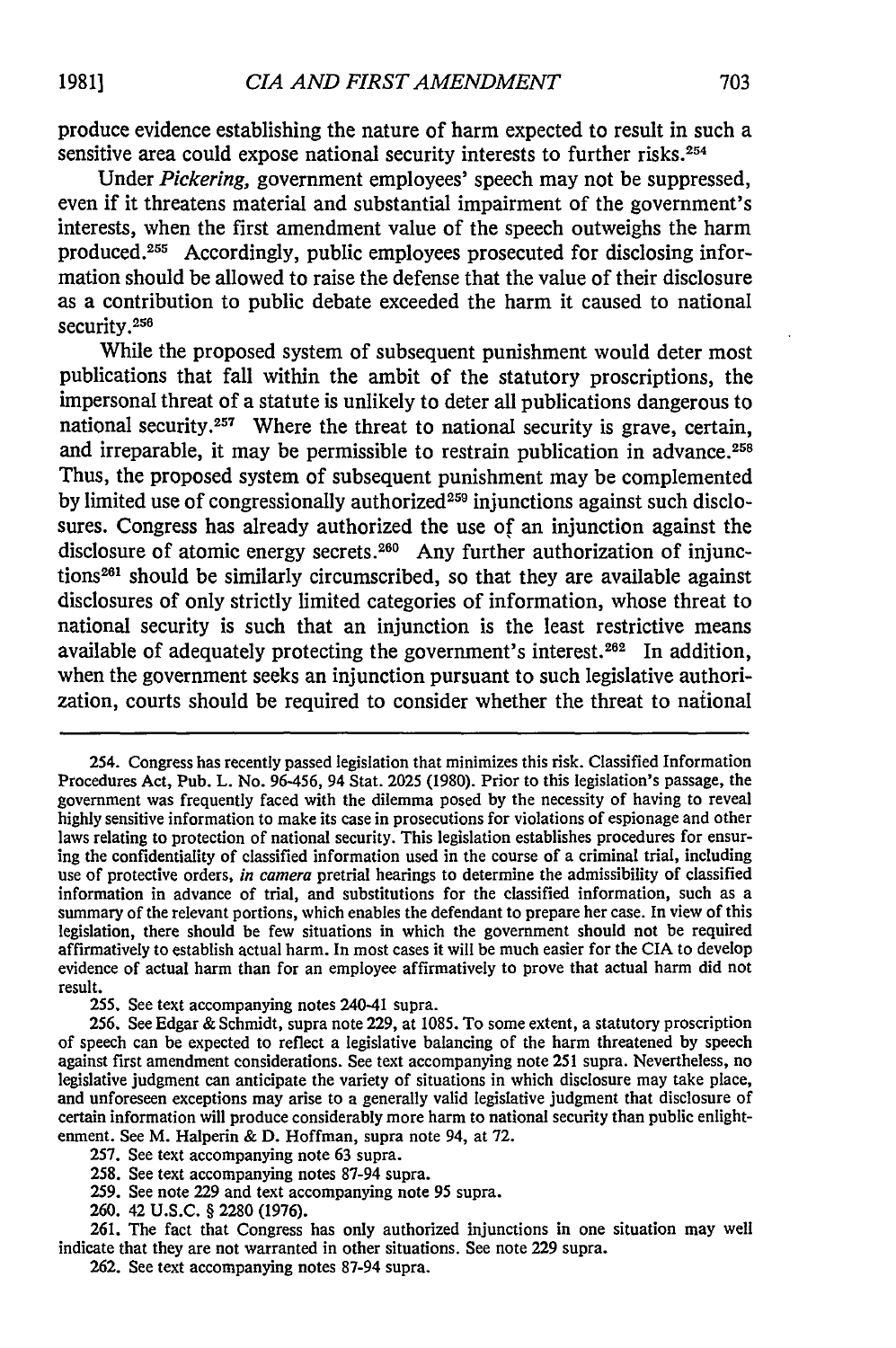security posed by publication outweighs the first amendment value of publica $tion.<sup>263</sup>$ 

Cases in which the threat to national security is such that an injunction is both authorized and warranted may escape the government's attention until the material is already in print.<sup>264</sup> Thus, adequate protection of national security interests may require that the government have notice of communications subject to injunction in advance of their intended publication. This interest could be protected by authorizing the CIA to require its employees to submit in advance of publication any intended communication that is subject to injunction. In order to obviate the dangers associated with censorship programs, CIA employees should not be punished for failure to submit material that could not be constitutionally suppressed. However, failure to provide any sanctions for noncompliance would substantially undermine the CIA's interest in receiving advance notice of intended publications. The least restrictive means of protecting the CIA's interests might be to authorize a penalty for failure to submit publications that are later proved in an enforcement proceeding to fall within the ambit of expression that could have been enjoined, if the author reasonably should have known that her publication required submission. Thus, CIA employees could raise the nonsuppressible nature of disclosed information as a defense to prosecutions for failure to submit the material for approval. At the same time, the threat of punishment beyond that associated with violation of a subsequent-punishment statute<sup>265</sup> would encourage employees to comply with the CIA procedure.<sup>266</sup>

A system that penalizes failure to comply with the prior-submission requirement only when the publication could have been enjoined would free CIA employees from unnecessary regulation of speech prior to its communication.<sup>267</sup> There may be some degree of overbreadth, however, since the threat of sanctions for nonsubmission might induce CIA employees to submit some publications that could not be suppressed. Still, this may be tolerable, since it ensures that the CIA has advance notice of all material that could be restrained prior to publication,<sup>268</sup> and in any event, overbreadth would be

264. See note 215 and accompanying text supra.

267. See text accompanying notes 69-70 supra.

268. Since employees would be punished only for nonsubmission of material that could arguably be restrained, see text accompanying note 265 supra, the proposed procedure would

<sup>263.</sup> See M. Halperin & D. Hoffman, supra note 94, at 80; see also note *256* supra.

<sup>265.</sup> Publication of any information that is subject to injunction would also be proscribed by criminal statute. Cf. Atomic Energy Act, 42 U.S.C. § 2280 (1976) (authorizing injunction against disclosure of atomic energy information, the communication of which is also prohibited by several criminal statutes).

<sup>266.</sup> CIA employees would be free, of course, voluntarily to submit any proposed manu scripts to the Agency for guidance in identifying information that might be subject to regulation by criminal statute. Any effort to make such "consultation" mandatory could constitute an unconstitutional prior restraint, however, even if the CIA lacked actual censorship authority. See Interstate Circuit, Inc. v. City of Dallas, 390 U.S. 676, 688 (1968) (evils attending prior restraint present under licensing system that had power to classify, but not suppress, certain films); Bantam Books, Inc. v. Sullivan, 372 U.S. **58,** 66-67 (1963) (system of "informal censorship" that worked by exhortation and advice sufficiently inhibited expression to constitute unconstitutional prior restraint).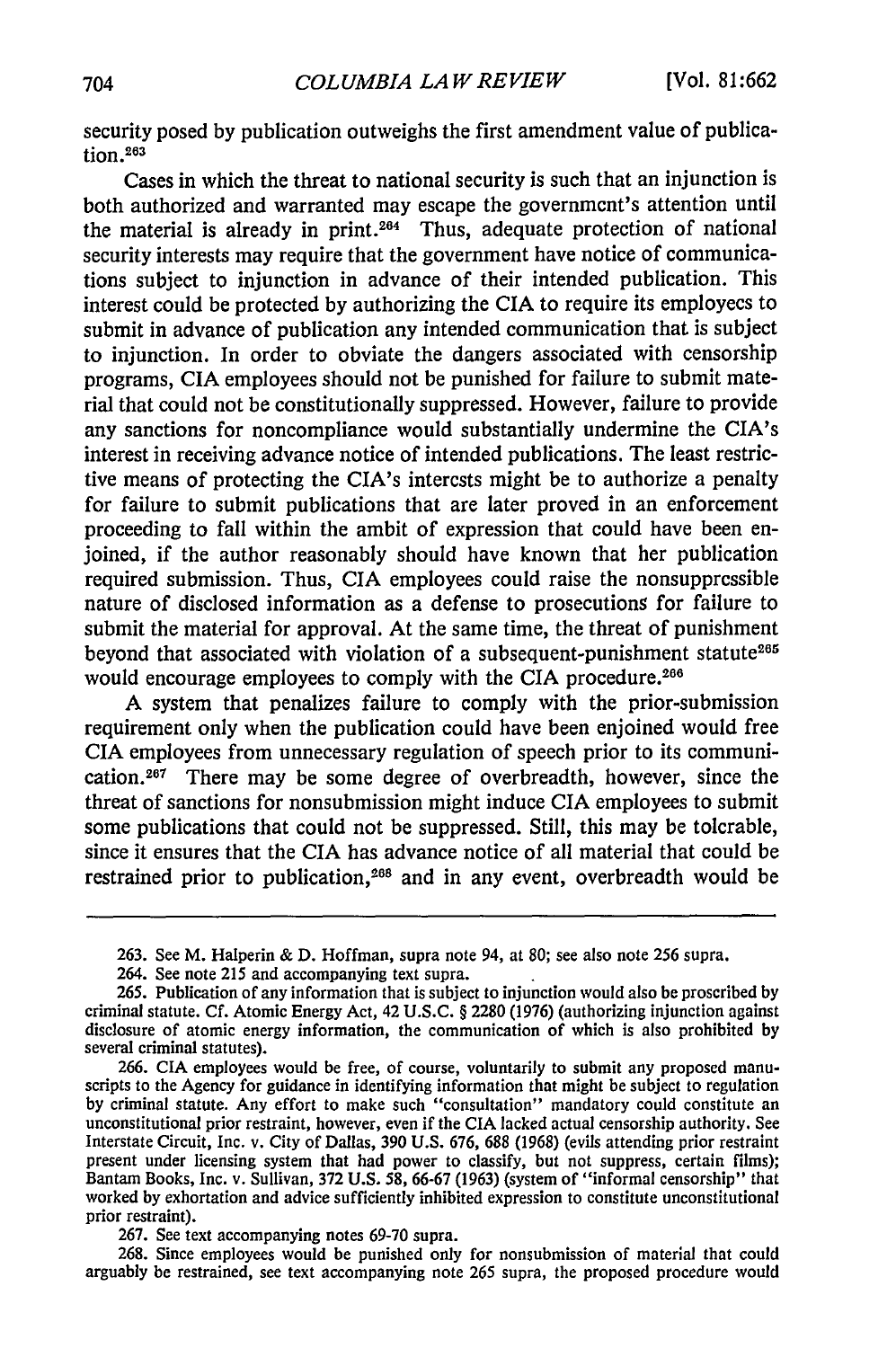minimal, since any CIA employee who has been accorded access to material sensitive enough for Congress to have authorized its injunction is likely to be well trained in identifying material that is subject to the prior-submission requirement. <sup>269</sup>

Under the proposed procedure, the burden would be placed upon the CIA to seek a judicial injunction; thus, the Agency would have to justify with particularity any restraint it sought to impose. The process of seeking a restraining order would deter the CIA from frivolous, harassing, or unwarranted efforts to restrain publication, much as the burden of initiating a prosecution for a violation of a subsequent-punishment statute deters government officials from seeking imposition of penalties for speech whose unprotected nature is doubtful.<sup>270</sup>

Furthermore, no valid final restraint would be imposed without a judicial determination that the speech is unprotected and may be suppressed in advance of publication; mere denial of permission to publish by an administrative official would not create an enforceable bar to publication.<sup>271</sup> Rather, a valid restraint could be imposed only by a judge who would be sensitive to first amendment considerations as well as national security interests, and who would be required to balance these interests in arriving at a decision whether to grant the government an injunction. 272 'Consistent with *Freeman,* any interim restraint should be "limited to the preservation of the status quo for the shortest fixed period compatible with sound judicial resolution."<sup>273</sup> In addition, the procedure should provide for both a brief, limited period in which the CIA may seek an injunction if it seeks one at all, $274$  and expedited judicial determination and appellate review. $275$  Requiring the CIA to act within a short, specified period would remove any pall that might otherwise hang over an author because of the continuing threat of an injunction at some point in the publication process.

avoid the problem of subjecting to official scrutiny clearly protected speech, as well as borderline and unprotected communication. See note 70 supra. 269. The current executive order on classification requires agencies that originate or handle

classified information to establish a program to familiarize employees who have access to classified information with the various provisions of the executive order itself, and all implementing directives. Exec. Order No. 12065 § 5-404(d), 43 Fed. Reg. 28,949 (1978) (President Carter). Since training CIA employees to identify classified information themselves is a less restrictive means of ensuring that classified information is not inadvertently disclosed than requiring prepublication review, the latter method may be constitutionally unsound. See text accompanying note 76 supra. Cf. Snepp v. United States, CIA censor can identify harmful material which employee, relying on own judgment, might not recognize as detrimental), reh. denied, 445 U.S. 972 (1980).

<sup>270.</sup> See text accompanying note 73 supra.

<sup>271.</sup> See text accompanying note 99 supra.

<sup>272.</sup> See text accompanying note 263 supra.

<sup>273. 380</sup> U.S. at 59; see text accompanying note **101** supra. 274. The Freedom of Information Act procedure suggests that the government should need no more than ten days to make this determination. Under the FOIA, when the government receives a request for classified information, it must determine within ten days whether the threat to national security posed by disclosure of the requested information justifies withholding it. 5 **U.S.C.** § 552(a)(6)(A)(i) **(1976).** See note **190** supra.

<sup>275.</sup> See text accompanying note **103** supra.